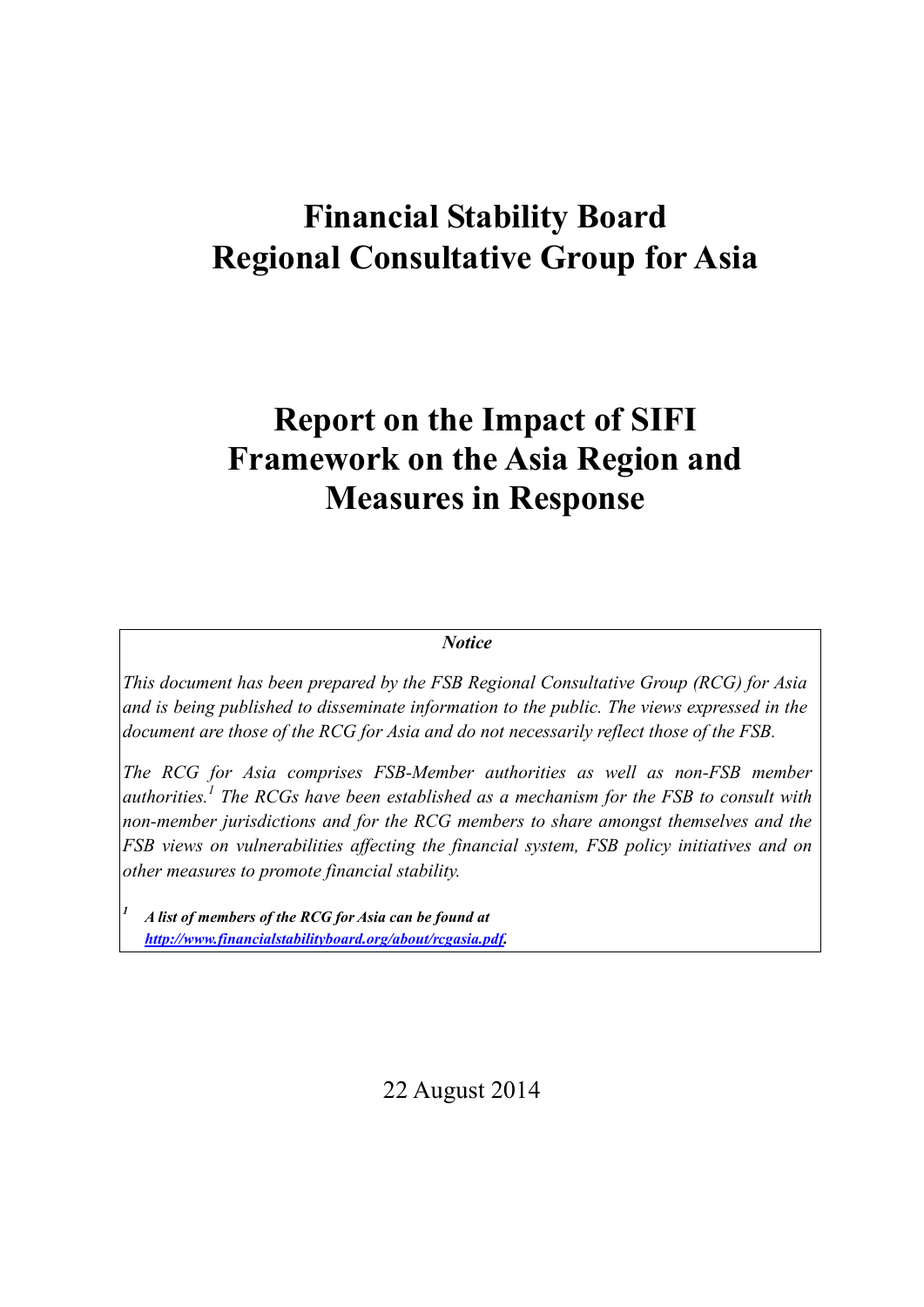# **Contents**

# **Executive Summary**

|  | 16 |
|--|----|
|  |    |
|  | 24 |

#### Annex

| Terms of Reference         |  |
|----------------------------|--|
| SIFI Working Group Members |  |

<Disclaimer>

The expected changes in G-SIBs' behaviors described in this report resulting from stronger regulations may not necessarily pertain to all G-SIBs operating in Asia.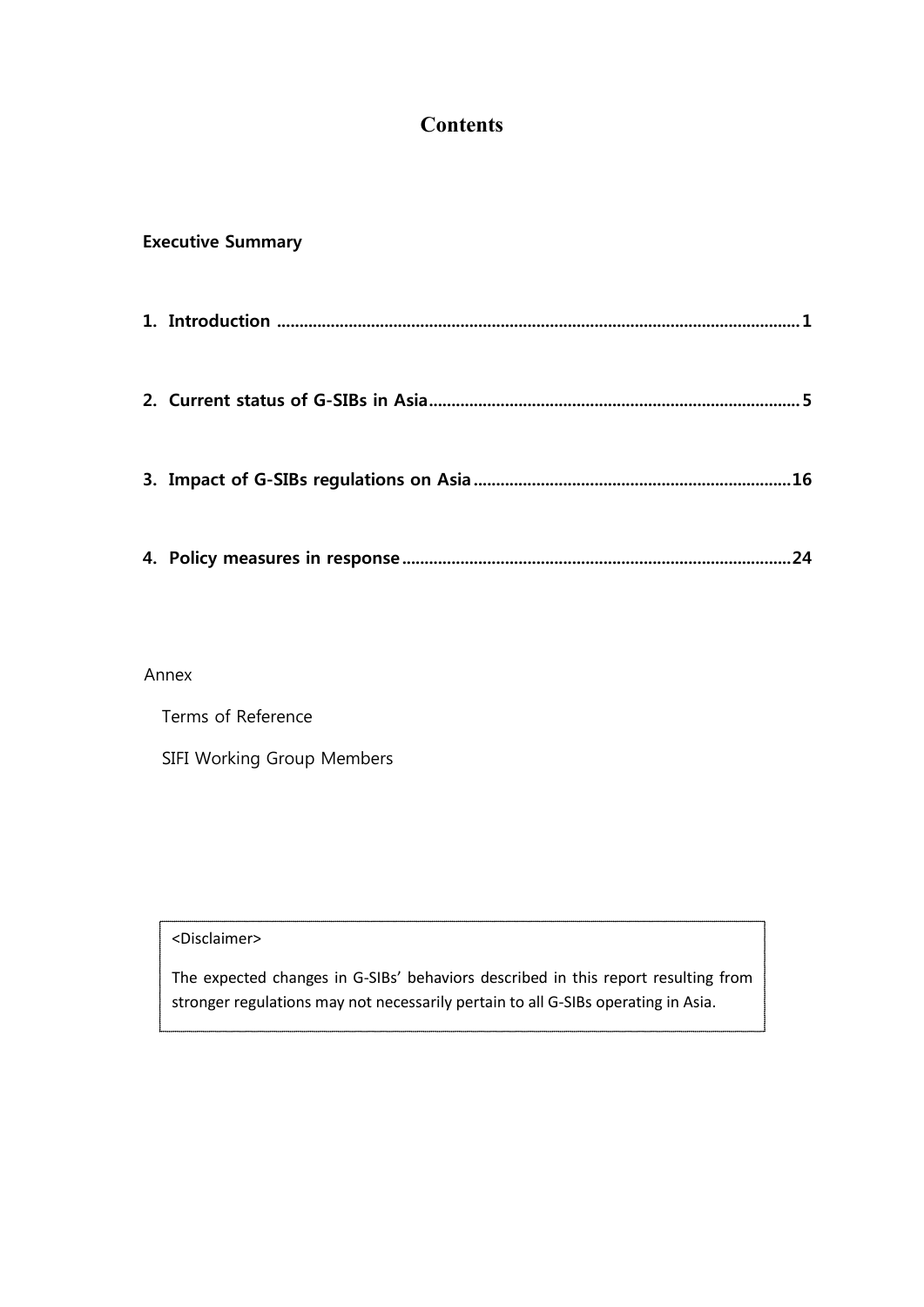# **Executive Summary**

## *Background and approach*

In the wake of the global financial crisis, the risks systemically important financial institutions (SIFIs) pose to financial system stability has come to the forefront. International efforts to strengthen SIFI regulations and supervision have resulted in the framework for G-SIBs which was published in November 2011 and which will be implemented from 2016.

There have been several studies, both by the official and the private sector, to assess the impact of the post-crisis reform agenda, including the G-SIB framework. While opinions differ on the magnitude of the potential costs and benefits, it is clear that the impact will not be evenly spread across all geographies, jurisdictions and segments of the financial system.

As part of its efforts to draw regional attention to this issue, and to seek solutions, the FSB Regional Consultative Group for Asia established a related Working Group<sup>[1](#page-2-0)</sup>, in its third meeting in Seoul in November 2012 with a view to conduct research on the "Impacts of the SIFI Framework on the Asian Region, and Measures in Response".

This study focuses on identifying the current status of G-SIFI operations in the Asian region though a mix of quantitative and judgment based analysis. Based on this, it attempts to examine the impact of the implementation of the G-SIFI regulations on the region. The Working Group has also attempted to identify a set of possible policy recommendations which may be used to mitigate any adverse consequences, including the unintended adverse consequences, of G-SIFI regulations in Asia. The attempt of the Working Group has been to communicate the views and concerns of Asia to the international community.

The study has certain limitations including difficulties in segregating the impact of G-SIB regulation from that of other regulatory measures and general trends in deleveraging; diversity in the jurisdictions surveyed and qualitative rather than quantitative estimates of impact, etc. These limitations notwithstanding, the Working Group is of the opinion that the study was useful to the extent that it provided a critical "feel" of the potential consequences, including unintended consequences, of the G-SIB regulations.

# *Survey findings*

The RCG for Asia survey found that G-SIBs are very active in Asia. We have outlined our key findings below.

• Four G-SIBs are headquartered in Asia (three in Japan and one in China). Moreover, all 28 institutions that had been classified as G-SIBs as of November 2012 operate branches

<span id="page-2-0"></span><sup>1</sup> The Working Group is co-chaired by Deputy Governor K. C. Chakrabarty of the Reserve Bank of India and Deputy Governor Tae Soo Kang of the Bank of Korea and representatives from Australia (RBA, Australian Treasury), China (CBRC), Hong Kong SAR (HKMA), India (RBI), Indonesia (BI), Japan (FSA), Korea (BOK, FSC, FSS), Malaysia (BNM), Singapore (MAS), and Thailand (BOT, Ministry of Finance) participate as WG members. **.**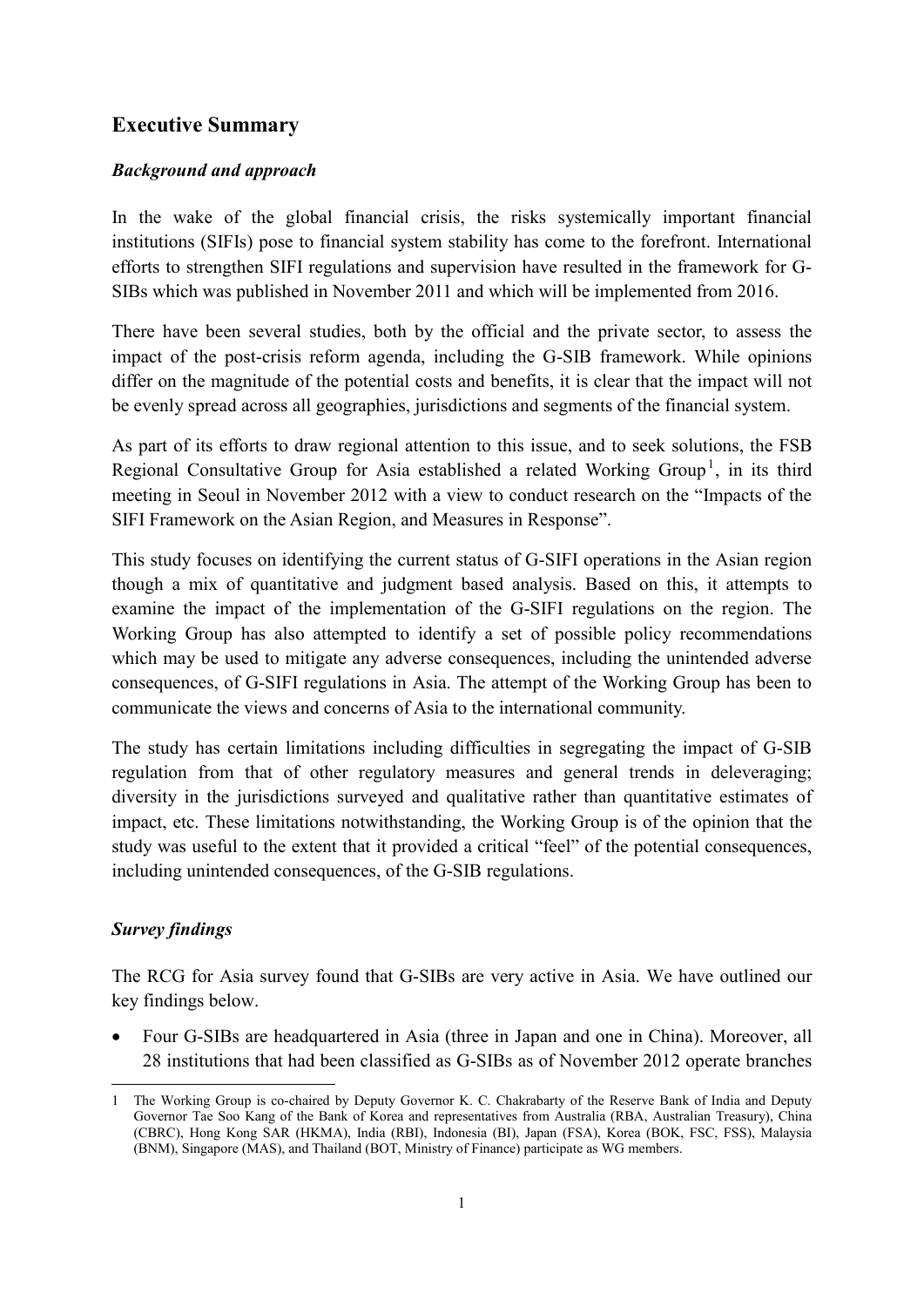or affiliates in Asia.<sup>[2](#page-3-0)</sup>

- G-SIBs account for 27.9 percent of the banking sector's total assets in the jurisdictions surveyed and 24.7 percent of total assets of G-SIBs worldwide. However, the percentage of total assets in the banking sector held by G-SIBs varied significantly across jurisdictions. In many jurisdictions the figure stood at approximately 10 percent, whereas in a few (specifically, in three jurisdictions) it exceeded 40 percent.
- In most jurisdictions, G-SIBs play a more significant role in trade finance than they do in the banking sector as a whole. Some jurisdictions reported that G-SIBs were more active in derivative markets.
- More than half of the respondents (seven out of 13 jurisdictions) participate in at least one CMG. Three jurisdictions are active participants in more than five CMGs. Each of the remaining four participates in only one CMG.

The RCG for Asia's SIFI WG has attempted to examine the impact of the G-SIB regulations on Asia from two perspectives. We have outlined our key findings below.

# **(Supervisory authorities' judgment)**

1

- As many jurisdictions pointed out, the impact of the G-SIB regulations is hard to predict because the regulations have yet to be fully implemented. Respondents believed the impact would depend on many factors—among those cited were the G-SIBs' importance in their jurisdictions, and the extent to which they engaged in competition with domestic banks.
- Members expressed the view that the G-SIB regulations could provide opportunities, but at the same time posed risks to their financial markets and institutions.

**Opportunities:** sounder and more resilient financial systems, a more level playing field, increased opportunities for non-G-SIBs

**Risks:** the possibility of deleveraging in Asia, a possible increase in funding costs for local banks, hampered development of sectors dominated by G-SIBs

• Almost half of respondents expressed concerns about the possible effects of the G-SIB regulations. Specifically, five expressed concerns that they might prompt deleveraging in Asia; while six expressed concerns that they might lead to higher funding costs for local banks. Some jurisdictions believe domestic financial institutions would likely seek to expand their presence in areas of the market in which they compete with G-SIBs. From an area-specific perspective, some jurisdictions were concerned that the regulations might affect trade financing and infrastructure project financing.

<span id="page-3-0"></span><sup>2</sup> Since the finalisation of this report, the FSB has updated the list of G-SIBs in November 2013. Compared to the group of G-SIBs published in 2012, one bank (Industrial and Commercial Bank of China Limited) has been added.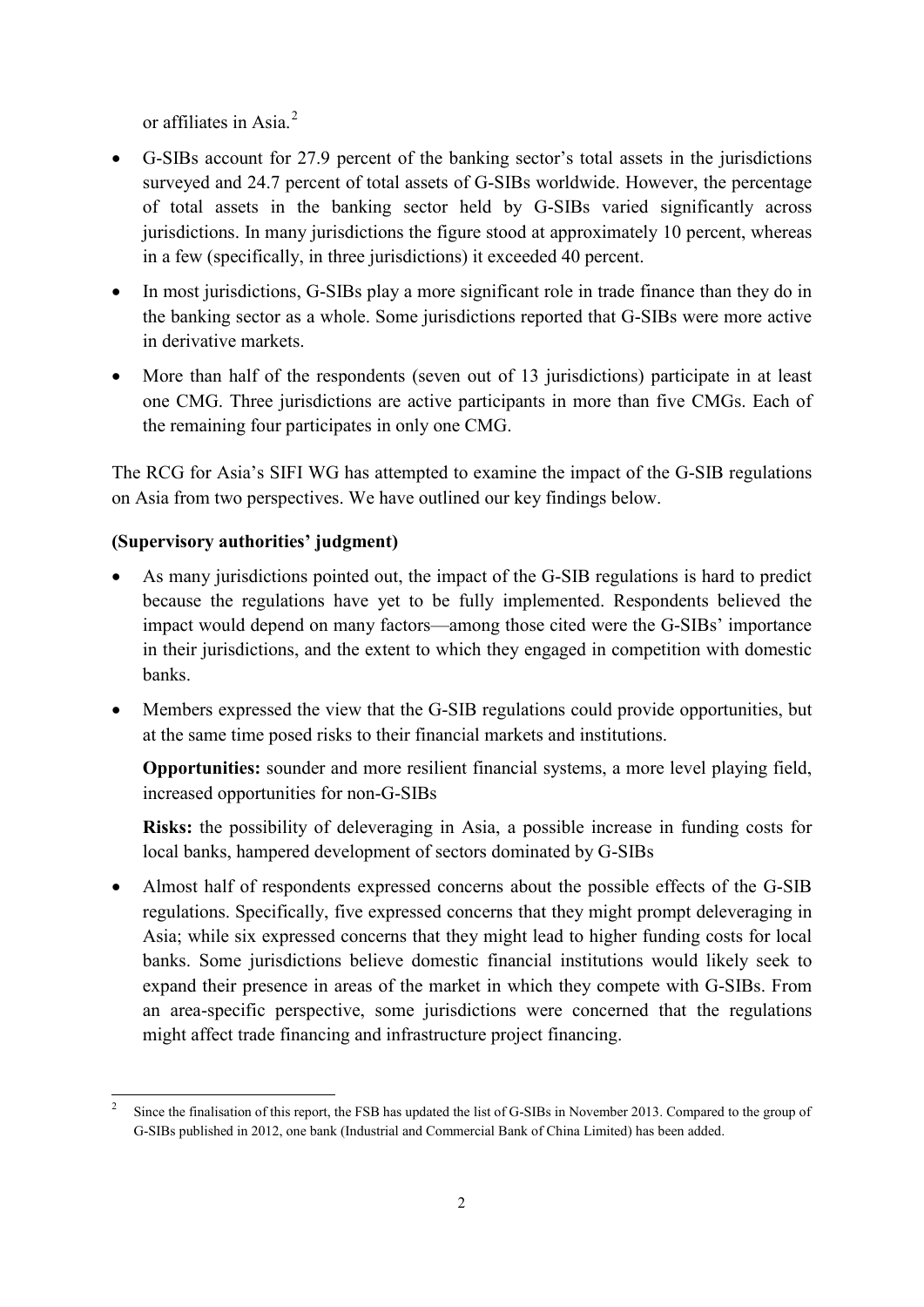## **(Analysis using the MAG's methodology)**

- The SIFI WG used the MAG's methodology to estimate the impact of the SIFI capital surcharges on lending spreads in banks based in the Asian region, and on each jurisdiction's macroeconomy.
- It is estimated that a 1 percent capital surcharge on G-SIBs would lead to an average increase of 4.6bp (ranging from 0.7bp to 15.0bp) in the lending spreads of member jurisdictions. Compared with the MAG analysis (which forecast a 5 to 6bp increase globally), the WG study forecast a relatively small impact. This is due mainly to G-SIBs' low market share in the region.
- The study found that a 1 percent capital surcharge on G-SIBs could cost (responded) member jurisdictions an average of up to 0.05 percent of their annual GDP at maximum (country estimates ranged from 0.02 to 0.15 percent). The WG estimates were a bit lower than those in the IMF report, which predicted an annual GDP loss of 0.09 percent globally.
- However, the actual effects on lending spreads and the macroeconomy may be amplified or understated considering the limitations of the MAG methodology.

## *Policy measures in response*

The Report lays out a series of recommendations that could aid in arresting the potential unintended consequences of G-SIB reforms. While doing so, it acknowledges that some of the measures are more generic in nature inasmuch as they are addressed towards mitigating the adverse impact of the entire set of global reforms, including in particular, the Basel III capital reforms.

The recommendations identified by the Working Group can widely be divided into two sets. One set of recommendations deals with the initiatives which the regulators in Asia could consider taking. The second set deals with measures which the international community and home countries of G-SIBs could undertake towards, in particular, fostering more effective international cooperation and communication.

Given the diversity of jurisdictions surveyed and the widely varying role played by G-SIBs in different jurisdictions, different measures may be relevant / useful for different jurisdictions.

#### **(Initiatives for consideration within the Asian regulatory community)**

- **Measures to improve funding markets including foreign currency funding** Initiatives which strengthen / diversify the domestic financial system's access to cheaper, more stable and longer duration funding in domestic and offshore capital markets.
- **Measures to strengthen competitiveness / reducing barriers to entry** Measures which encourage credit substitution by domestic banks and non-G-SIB foreign banks,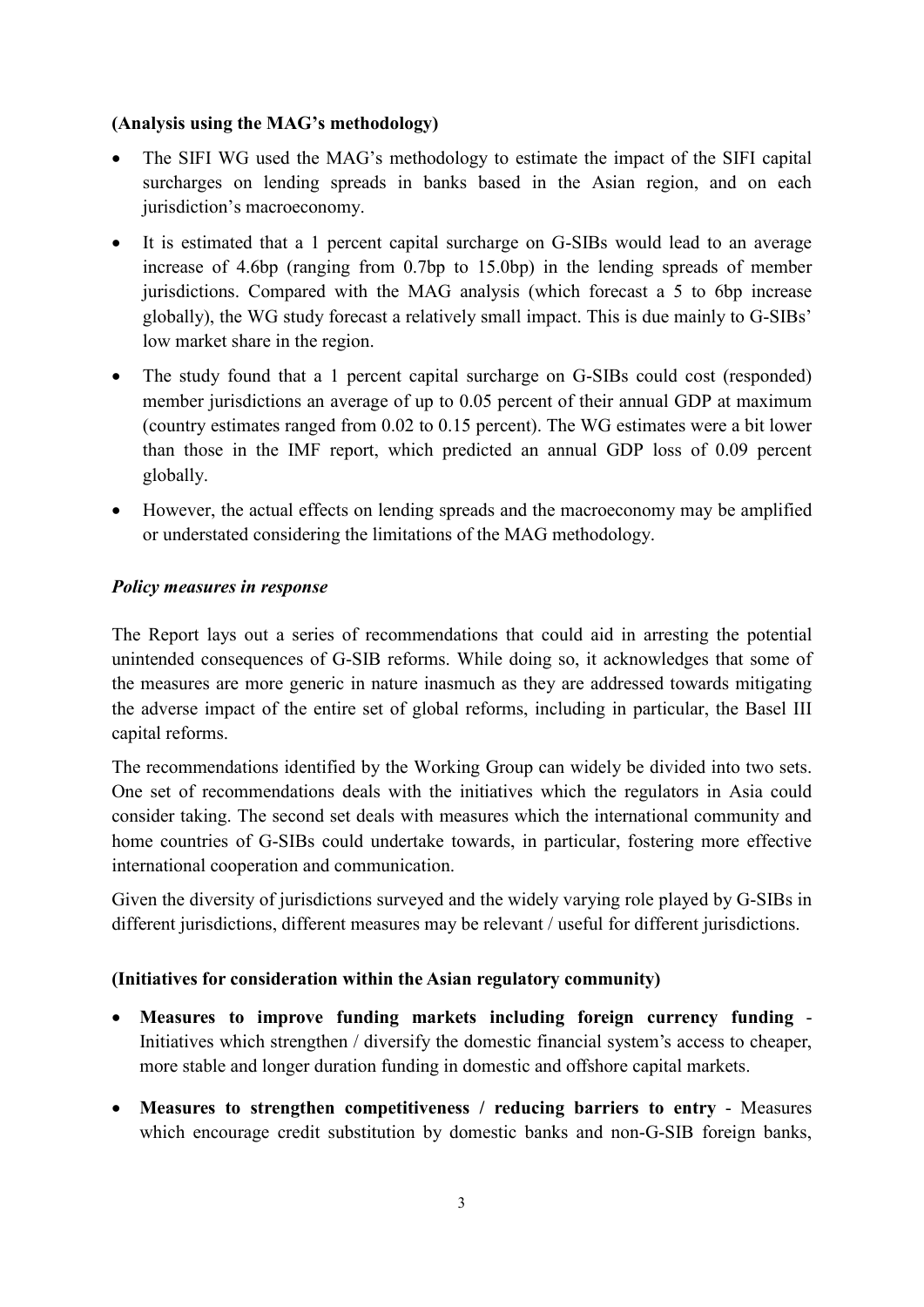especially in a scenario of implementation of reform measures which impact all banks.

- **Increasing domestic savings especially in EMEs** Policy measures which promote domestic savings can help manage the impact of deleveraging by G-SIBs.
- **Channeling savings into productive investments** Suggested measures are aimed at diversifying sources of finance and investment opportunities for consumer.
- **Encourage avenues for disintermediation** Suggested measures include the development of corporate bond markets and equity markets, associated market infrastructure; and the development of securitisation markets, especially for long-term debt.
- **Sector specific impact -** The Report presents a set of measures which mitigate the potential impact of G-SIB regulations, in particular, and of regulatory reforms in general, on the flow of credit to trade finance, SME finance and of long term finance in Asia.
- **Financial markets and derivatives** Measures to ensure continuing provision of such functions/services, for example, by domestic banks will need to be explored, to the extent desirable given the importance of G-SIBs in the derivative markets in most jurisdictions.
- **Strong prudential frameworks and a more effective risk management framework** It will be critical to have a well functioning and robust domestic regulatory and supervisory framework which underpins confidence in the strength and resilience of a country's financial sector. Also, measures which facilitate more efficient operations and greater resilience of G-SIBs as also other banks could be considered.
- **Monitoring of large global banks at the borderline of G-SIB classification** Closer supervision of large global banks on the borderline of being designated as G-SIBs, who may enjoy a funding subsidy and other benefits enjoyed by G-SIBs and whose failure may have a potentially destabilizing impact on the global financial system, may be warranted.
- **Effective resolution and crisis management arrangements** Putting in place effective resolution and crisis management arrangements in each jurisdiction would be critical.
- **Foreign bank branches or locally incorporated subsidiaries** Different regulatory structures for foreign bank presence could have implications for the actual impact of G-SIB regulations in different jurisdictions and will need to be explored in further detail. Irrespective of the form in which G-SIBs operate in a host country, the engagement of the host countries in the CMGs set up by the home country of the G-SIB is critical, especially where the G-SIBs presence is locally systemic.

## **(International initiatives)**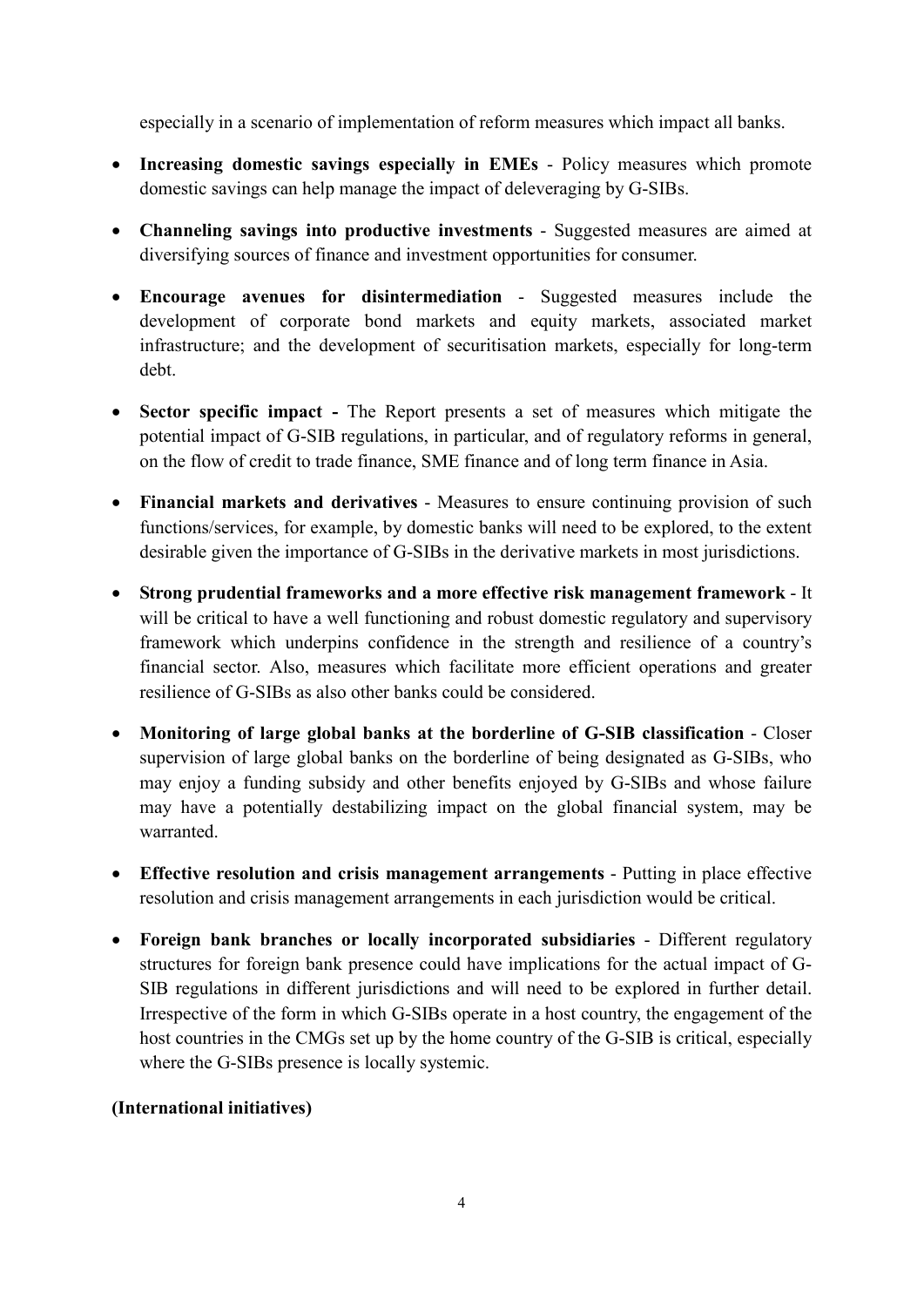- **Strengthening of supervisory coordination between G-SIB home and host-countries through participation in Supervisory Colleges and Crisis Management Groups (CMGs) -** FSB could consider the ways by which the concerns of a host country, which does not participate in supervisory colleges or CMGs, are taken on board by the home country if the financial institution's presence is systemically important in the host country. These aspects may be considered by FSB's Resolution Steering Group and Cross Border Crisis Management Group which are currently developing a guidance note for cooperation with non-CMG host authorities in line with the Key Attributes.
- **Home bias in G-SIB regulations –** It is recommended that further work could be undertaken towards assessing the extent of "home bias" in G-SIB regulations, if any, and potential policy options. Going forward, as the additional capital requirements for G-SIBs (and for D-SIBs) become effective, it may be useful to conduct an analysis of the distribution of capital surcharge with a view to understanding the emerging trends in this regard.
- **Continuous monitoring and dialogue -** The implementation of the G-SIB reform measures is still work in progress. Other regulatory reforms are also in various stages of implementation. As such, there is merit in monitoring the impact of the implementation of the reforms in Asia on an on-going basis. Jurisdictions in the region, and indeed across regions, will also benefit from sharing of experiences and lessons in this regard.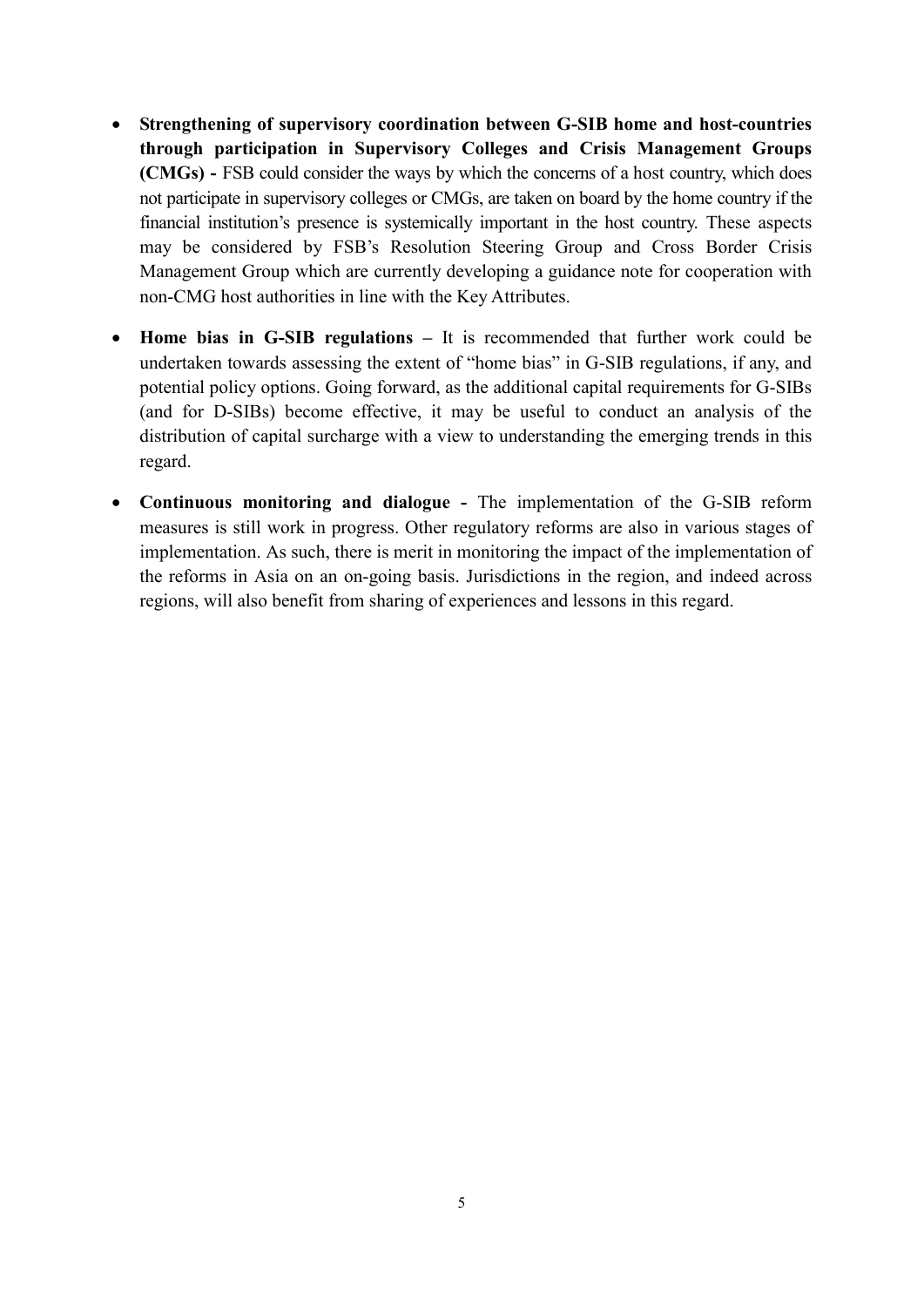#### **Chapter 1: Introduction**

1.1 In the wake of the global financial crisis, the risks systemically important financial institutions (SIFIs) - financial institutions whose distress or disorderly failure, because of their size, complexity and systemic interconnectedness, would cause significant disruption to the wider financial system and economic activity - pose to the stability of financial system has come to the forefront. The financial crisis also focused attention on the systemic risks and moral hazards associated with SIFIs whose disorderly failure, if any, could result in significant disruptions to the financial system and to the real economy.

1.2 In response, the international community including the G20 has agreed to strengthen SIFI regulations and supervision<sup>[3](#page-7-0),[4](#page-7-1)</sup>, and has pursued various reforms led by the Financial Stability Board (FSB) and the Basel Committee on Banking Supervision (BCBS) - including the strengthening of prudential regulations (e.g. by the imposition of higher capital requirements on global systemically important banks  $(G\text{-SIBs}))^5$  $(G\text{-SIBs}))^5$ , the enhancement of SIFI supervision<sup>[6](#page-7-3)</sup>, and development of global standards for SIFI resolution regimes<sup>[7](#page-7-4)</sup>. The aim was to put in place a policy framework which reduces the risks and externalities associated with the SIFIs. These international efforts have resulted in the FSB issuing, in November 2011, *Policy Measures to Address Systemically Important Financial Institutions*. [8](#page-7-5) Included in this document was an initial list of 29 G-SIBs.

1.3 There have been several studies, both by the official and the private sector, to assess the impact of the post-crisis reform agenda, including the G-SIFI framework. While opinions differ on the magnitude of the potential costs and benefits, it is clear that the impact of the reforms will not be evenly spread across all geographies, jurisdictions and segments of the financial system. In the case of G-SIFI regulations, the impact will be guided by various factors including, *inter alia*, the market share of the G-SIFIs in the region / jurisdiction in particular and the level of development of the domestic financial system in general.

1.4 It is necessary to keep a close eye on the effects of these regulations on the Asian region, since global financial institutions have significant operations in the region and regulation of these institutions could thus affect it both directly and indirectly<sup>[9](#page-7-6)</sup>. Financial stability in Asia will undoubtedly benefit if the G-SIFI framework is successful in reducing the likelihood and severity of another global financial crisis. However, the important role G-SIFIs play in certain financial markets in Asia gives rise to the possibility of unwanted

1

<span id="page-7-0"></span><sup>3</sup> G20 (Apr. 2009), "London Summit – Leaders' Statement"

<span id="page-7-1"></span><sup>4</sup> FSB (2010), "Reducing the Moral Hazard Posed by Systemically Important Financial Institutions: FSB Recommendations and Time Lines". While this document focuses primarily on banks, the FSB framework applies to all systemically important financial institutions.

<span id="page-7-2"></span><sup>5</sup> BCBS (2011), "Global Systemically Important Banks: Assessment Methodology and the Additional Loss Absorbency Requirement". It should also be noted that the International Association of Insurance Supervisors has issued a framework for global systemically important insurers and the FSB has issued a framework for non-bank non-insurance G-SIFIs.

<span id="page-7-3"></span><sup>6</sup> FSB (2010), "Intensity and Effectiveness of SIFI Supervision: Recommendations for Enhanced Supervision"

<sup>7</sup> FSB (2011), "Key Attributes of Effective Resolution Regimes for Financial Institutions"

<span id="page-7-5"></span><span id="page-7-4"></span><sup>8</sup> See [http://www.financialstabilityboard.org/publications/r\\_111104bb.pdf.](http://www.financialstabilityboard.org/publications/r_111104bb.pdf) The list of G-SIBs is disclosed annually and capital surcharges will be imposed beginning in 2016, based upon the 2014 list.

<span id="page-7-6"></span><sup>9</sup> Currently, 4 G-SIBs are headquartered in Asia and all the G-SIBs designated in 2012 are operating in Asia.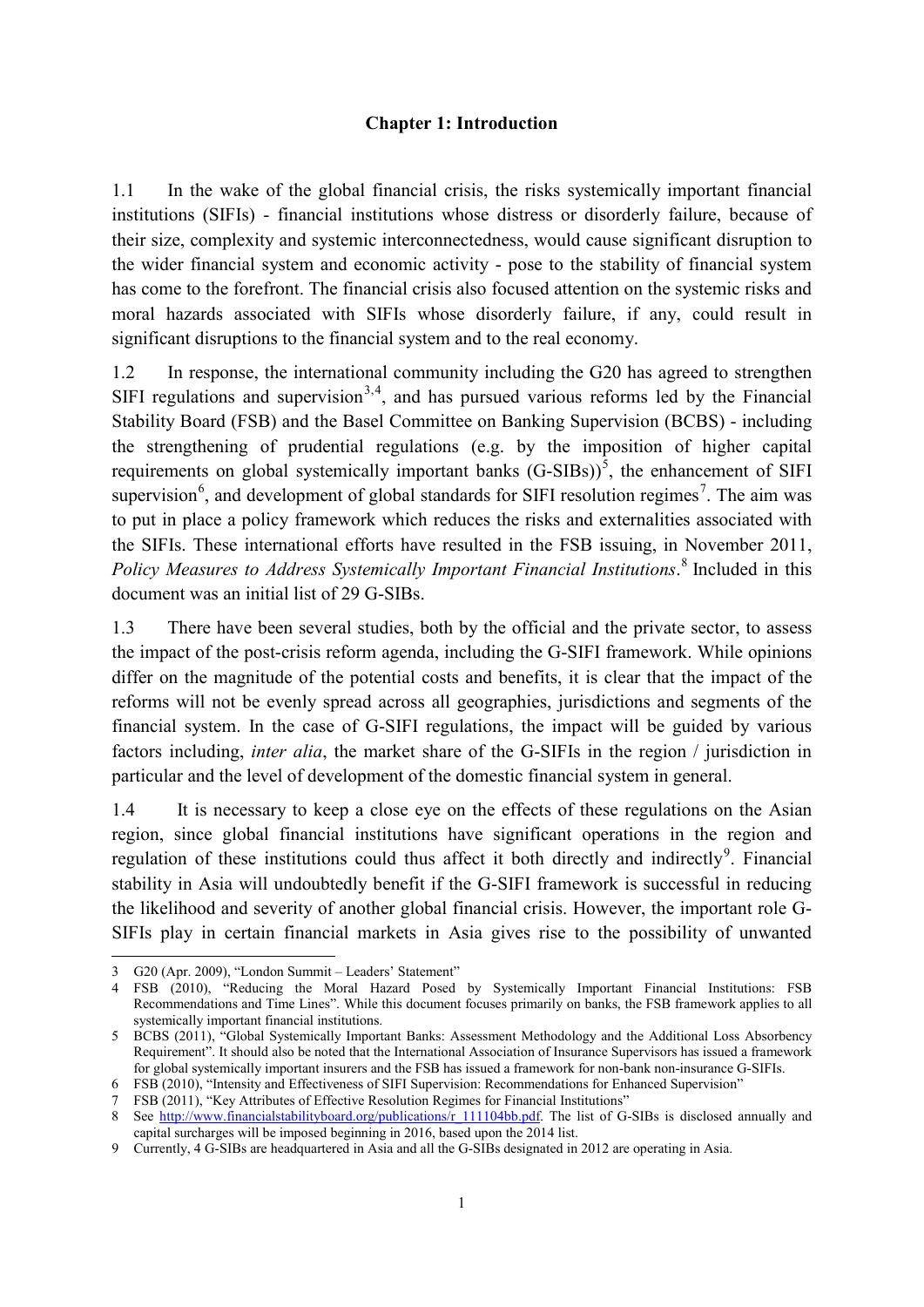adverse consequences. In recognition of this risk, work has been attempted to identify any unintended consequences that could occur in the process of implementation of the global financial regulatory reform, especially in emerging market and developing economies (EMDEs). In June 2012, the FSB, in collaboration with the IMF and the World Bank, released a report on "Identifying the Effects of Regulatory Reforms on Emerging Market and Developing Economies: A Review of Potential Unintended Consequences", which was submitted to the G20 (hereinafter referred to as the EMDE report). The report suggests that higher capital requirements for G-SIFIs may lead them to withdraw from EMDEs or raise the cost of financial intermediation, and that there are concerns that the EMDE host countries might not participate in the G-SIFIs' crisis management groups.

1.5 As part of its efforts to draw regional attention to this issue, and to seek solutions, the FSB Regional Consultative Group for Asia (RCGfA) established a related Working Group<sup>[10](#page-8-0)</sup>. in its third meeting in Seoul in November 2012 with a view to conducting research on the "Impacts of the SIFI Framework on the Asian Region, and Measures in Response" (see Terms of Reference at Attachment A). Considering the active operations of G-SIFI subsidiaries and branches in most Asian countries, it is considered meaningful to analyze the potential impacts of the global SIFI framework on the Asian region and, if appropriate, identify policy measures to mitigate any adverse consequences. To date, only a few studies have sought to assess the impact of the SIFI regulations in this way<sup>[11](#page-8-1)</sup>. This study, we hope, will make a valuable contribution to that end.

1.6 This study focuses on identifying the current status of G-SIFI operations in the Asian region and, based on this, attempts to examine the impact of the implementation of the G-SIFI regulations on the region. It also attempts to identify a set of possible policy recommendations which may mitigate any adverse consequences, including the unintended adverse consequences, of G-SIFI regulations in Asia. As the scope of G-SIFI reforms is wide, the study mainly focuses on the effects of higher capital requirements on G-SIBs and partly on the emerging framework for the resolution of these entities.

1.7 The study has employed a mix of quantitative and qualitative analysis to assess the impact of G-SIB regulation in Asia. The quantitative analysis is partly based on the Macroeconomic Assessment Group (MAG) method which the Basel Committee used to assess the impact of the Basel III capital reforms. The qualitative assessments are based largely on supervisory judgments and the like. The process followed by the Working Group

<span id="page-8-0"></span><sup>10</sup> The Working Group is co-chaired by Deputy Governor K. C. Chakrabarty of the Reserve Bank of India and Deputy Governor Tae Soo Kang of the Bank of Korea and representatives from Australia (RBA, Australian Treasury), China (CBRC), Hong Kong SAR (HKMA), India (RBI), Indonesia (BI), Japan (FSA), Korea (BOK, FSC, FSS), Malaysia (BNM), Singapore (MAS), and Thailand (BOT, Ministry of Finance) participate as WG members. 1

<span id="page-8-1"></span><sup>11</sup> The existing studies have dealt mostly with the impacts of the strengthening of regulations on banks (Barrell et al. (2011), Cosimano and Dalia (2011), Elliot (2010), Kashyap et al. (2011), King (2010), etc.). There are only a few studies directly analyzing the impacts of the SIFI regulations, including "Assessment of the Macroeconomic Impact of Higher Loss Absorbency for Global Systemically Important Banks" (2011) by the FSB and the BCBS MAG (Macroeconomic Assessment Group), "The Value of the TBTF Big Bank Subsidy" (2009) by the CEPR (Center for Economic and Policy Research), and chapter 3 of the IMF Global Financial Stability Report 2014 which considers the size of the implicit subsidy for banks considered too important to fail (see subsidy for banks considered too important to fail (see [http://www.imf.org/external/pubs/FT/GFSR/2014/01/pdf/text.pdf\)](http://www.imf.org/external/pubs/FT/GFSR/2014/01/pdf/text.pdf).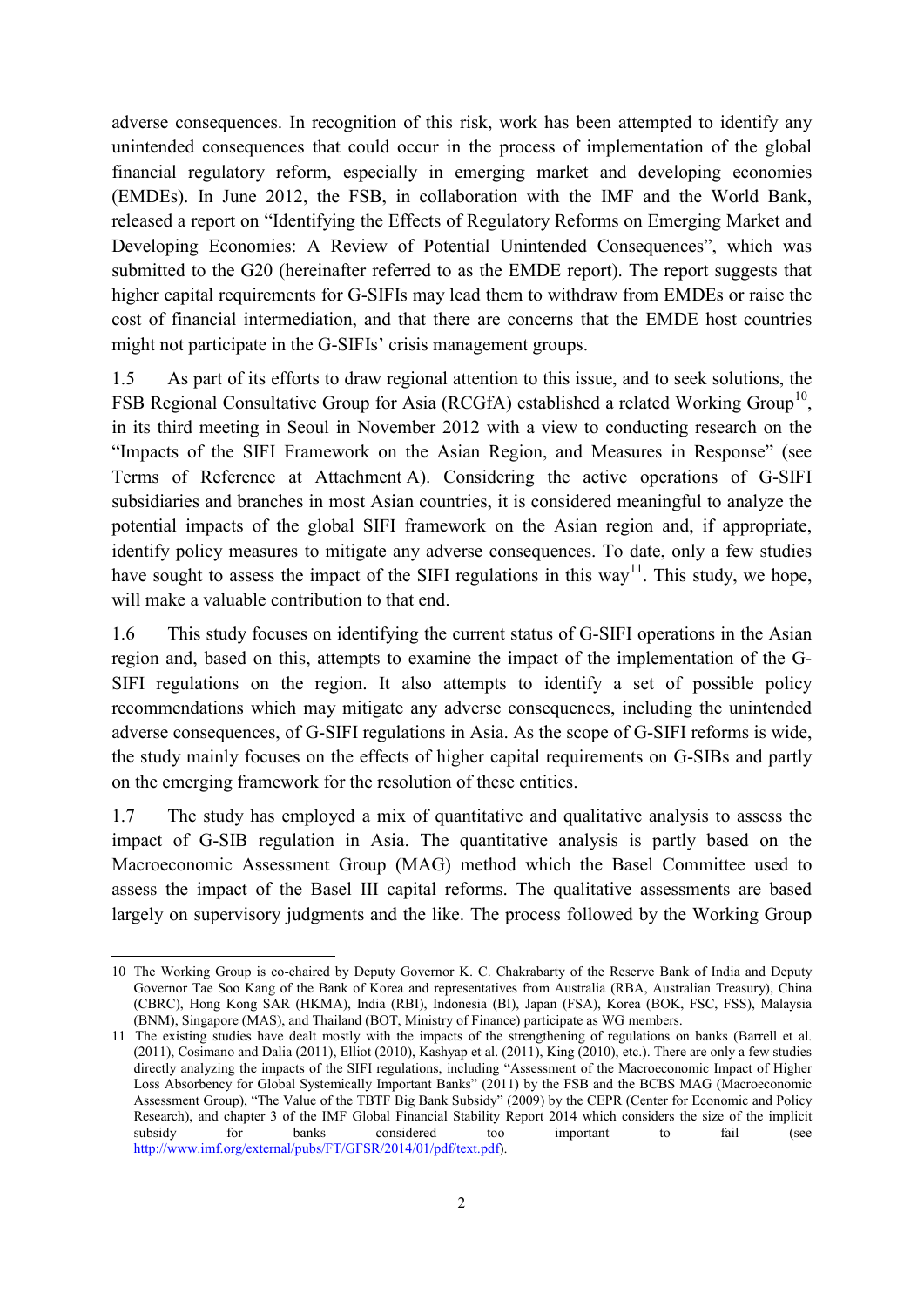involved inviting responses to a survey, in two parts, from the RCGfA member jurisdictions. The Survey aimed at collecting information about the presence and operations of G-SIBs in Asia; their cost and income performance vis-à-vis that of the overall banking system; their participation in some key segments of the economy viz., SME finance, long term finance, trade finance, derivatives, etc.; and assessment of the likely macroeconomic impact of the G-SIB reforms. The Survey also invited qualitative responses on various issues including resolution arrangements, participation in crisis management groups, etc. Responses were received from 15 RCGfA member jurisdictions $^{12}$ .

1.8 The study has certain limitations which the Working Group was very cognizant of. First, only a few of the countries which responded to the Survey presented estimates of the expected impact of the G-SIBs regulations on growth based on the MAG methodology. Most respondents provided a qualitative evaluation of the expected impact of the regulations on growth. To this extent, the study is only partially based on an assessment based on the MAG methodology. There are also some limitations from the results having been extrapolated to assess the impact on the entire banking sector / economy based on regulatory requirements being imposed on a segment of the banking system. The quality of the estimates is thus critically reliant on the degree to which the G-SIBs are representative of the banking system in different jurisdictions and / or their importance in the domestic banking system.

1.9 While the study has focused on the impact of the implementation of the G-SIB regulation in the Asian region, it recognises the difficulties of isolating the impact of these regulations from the impact of several concurrent developments viz., implementation of the Basel III capital and liquidity requirements, the implementation of D-SIB regulations in the jurisdictions and structural banking reforms being set in motion especially in the US, EU and the UK based on the Dodd Frank Act, the recommendations set out in the Liikanen Report and by the Vickers Commission Report respectively. National reform measures are also underway in many jurisdictions, particularly since the crisis, which are likely to add to or to influence the myriad factors which will affect credit intermediation and the cost of lending. A range of other regulatory reforms including the OTC derivative market reforms and the emerging accounting framework for different kinds of financial market participants may also alter the incentives for participation in financial market as well as the costs of different types of transactions.

1.10 After the crisis, there have been trends in deleveraging especially by European banks which are partly independent of the reform measures underway. These have been driven by conditions in Europe, widespread slowdown in growth and also recent increase in credit disintermediation (rising issuances of corporate bonds). Again, it would be difficult to isolate the impact of these trends from the impact of the overall menu of regulatory reforms.

1.11 The study undertaken by the Working Group also recognises the diversity in the jurisdictions surveyed. The sample of countries surveyed covers a wide spectrum with respect

**.** 

<span id="page-9-0"></span><sup>12</sup> The survey respondents include Australia, China, Hong Kong, India, Indonesia, Japan, Korea, Malaysia, New Zealand, Pakistan, Philippines, Singapore, Sri Lanka, Thailand and Vietnam. (Some jurisdictions responded to some part of the survey.)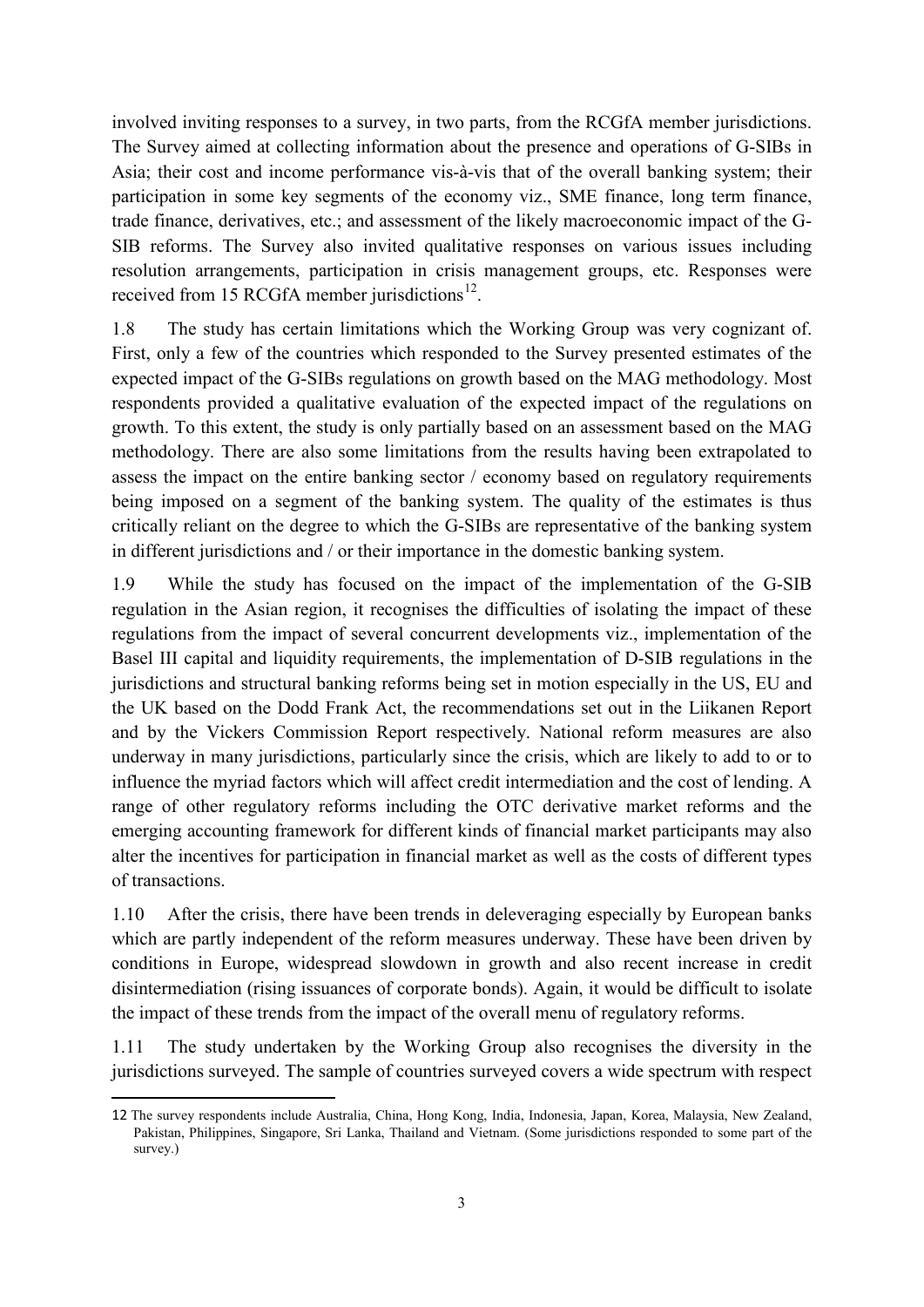to the extent of development and include both emerging market and developing economies (EMDEs) and advanced economies. The jurisdictions are significantly different with respect to the market share of the G-SIBs in the banking system's assets – the share ranging from less than 10% to over 60%. Two of the jurisdictions surveyed are home countries to G-SIBs while all the other jurisdictions surveyed are host jurisdictions for G-SIBs. The mode of presence of the G-SIBs in host jurisdictions is also different – with the G-SIBs operating through branches in some jurisdictions and through subsidiaries in others. In some jurisdictions, such as in Australia and Japan, foreign banks operate through subsidiaries as well as branches. There are also differences in the degree of development of the domestic banking systems and in the degree of competition.

1.12 These limitations notwithstanding, the Working Group is of the opinion that the study was useful to the extent that it provided a very critical "feel" of the potential consequences, including unintended consequences, of the G-SIB regulations.

1.13 The Report identifies recommendations that may be taken up to address the potential unintended consequences of G-SIB reform measures. While doing so, the Working Group acknowledges that some of the measures are more generic in nature inasmuch as they are addressed towards mitigating the adverse impact of the entire set of global reforms including the Basel III capital reforms. The recommendations can widely be divided into two sets. The first set of recommendations deals with the measures which the regulatory community in Asia could themselves initiate and include measures which are aimed at creating a facilitative policy environment which fosters a more efficient banking system with a robust risk management framework. The second set of recommendations are measures which the international community and home countries of G-SIBs could undertake in order to ensure that the unintended consequences of G-SIBs regulations are not disproportionately borne by host countries in Asia. Critical in this context is the need for more effective international cooperation and communication. There are some streams of work currently underway in the Financial Stability Board and other international fora which are of particular importance in this regard and could take in to account the considerations set out and issues flagged in this Report.

1.14 The report is structured as follows. Chapter two identifies the current status of G-SIBs in the Asian region. Chapter three examines the impacts of the G-SIB regulations on the Asian region, and Chapter four recommends a set of policy measures in response.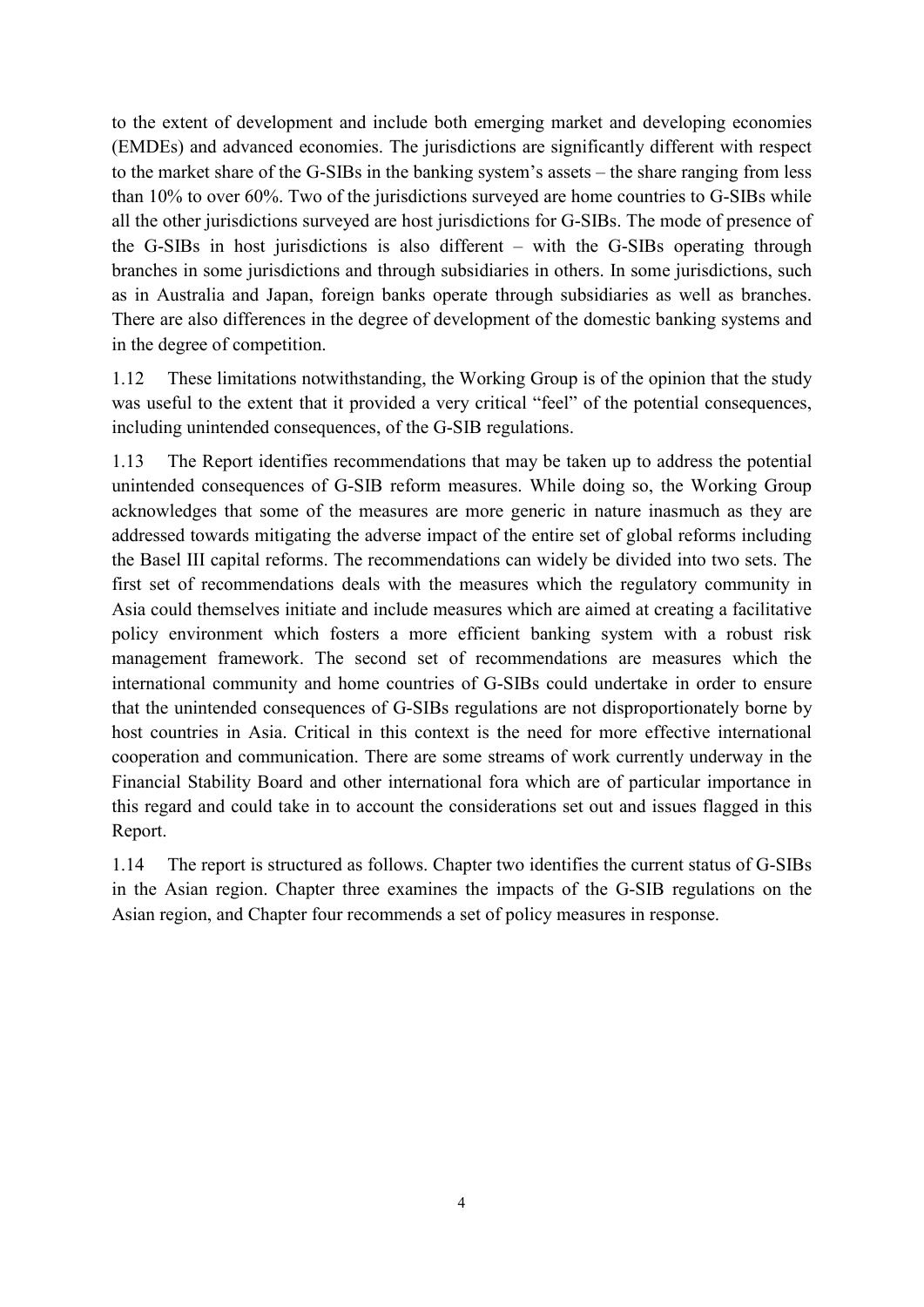#### **Chapter 2: Current status of G-SIBs in Asia**

#### *Overview*

2.1 The Current status of G-SIBs that operate in Asia has been analyzed based on the responses received from [13](#page-11-0)<sup>13</sup> RCGfA member jurisdictions which participated in this part of Survey.

2.2 There are four G-SIBs that are headquartered in Asia (Mitsubishi UFJ FG, Mizuho FG and Sumitomo Mitsui FG from Japan and the Bank of China from China), doing business both in their home and in other neighboring jurisdictions. In total, 28 firms, designated as G- $SIBs<sup>14</sup>$  $SIBs<sup>14</sup>$  $SIBs<sup>14</sup>$  in November 2012 including the aforementioned institutions, are operating in Asia either as subsidiaries or foreign bank branches.

#### *Share of banking system assets in Asia held by G-SIBs*

2.3 G-SIBs accounted for 27.9% of total assets of the banking sector in the jurisdictions surveyed as of end-2011. Excluding all assets of Asian home G-SIBs' jurisdiction, the G-SIBs accounted for 23.8% of total banking sector assets in Asia.





#### *G-SIB's Asian Assets*

**.** 

2.4 The Asian region is significant for the G-SIBs, as demonstrated by data on the Asian assets of G-SIBs relative to their total global assets. Their Asian assets amount to 24.7% of their total assets worldwide. Excluding the domestic assets held of Asian home G-SIBs, however, the figure drops to 8.2%. Both shares would increase if the assets held in Asian jurisdictions other than the 13 jurisdictions which responded to this part of Survey were

<span id="page-11-0"></span><sup>13</sup> Out of 15 respondents, two jurisdictions did not respond to this part of survey. (Some jurisdictions did not answer some part of the survey questions.)

<span id="page-11-1"></span><sup>14</sup> "Update of group of G-SIBs", FSB (Nov. 2012), (http://www.financialstabilityboard.org/publications/r\_121031ac.pdf)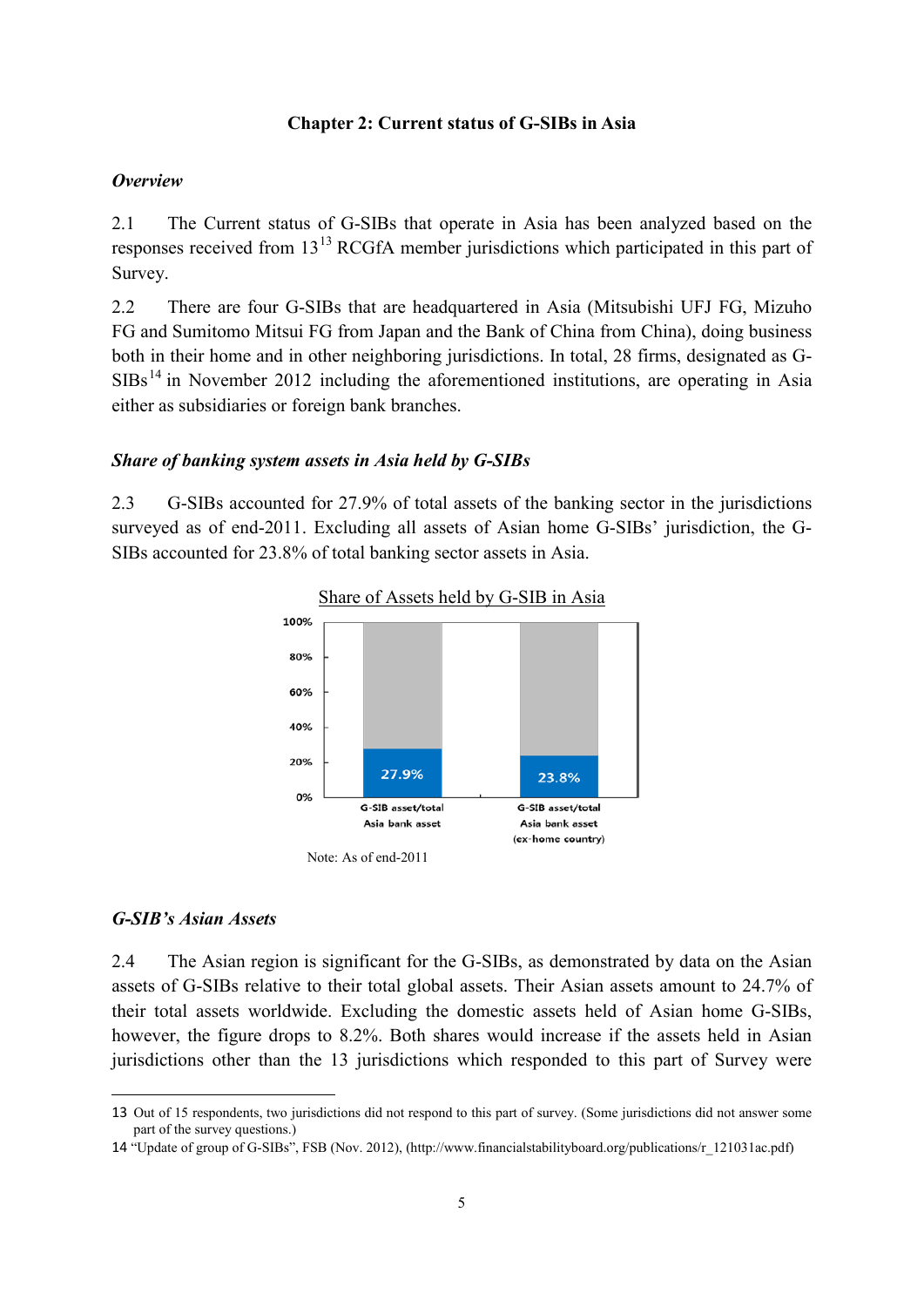included.



Note: As of end-2011; based on 13 Asian jurisdictions

# *Current operation status of G-SIBs, by jurisdiction*

2.5 The share of the G-SIBs' assets in total banking system assets varied significantly across jurisdictions. To assist the analysis, jurisdictions are allocated into one of three groups based on their ranking by this measure:

- Group 1 has three jurisdictions where G-SIBs account for over 40% of total banking system assets. The assets of G-SIBs in Group 1 collectively contribute to over 75% of G-SIBs' Asian assets;
- Group 2 has four jurisdictions with G-SIB shares of 10-20%; and
- Group 3 has six jurisdictions with G-SIB shares of less than 10%.

In case of one jurisdiction in Group 3, the G-SIB share was even less than 5%, although, the share of assets held by non-G-SIB foreign banks was relatively very high. For analytic convenience hereafter in this report, countries are often classified into above three groups.

2.6 The share of G-SIBs in terms of total loans of the banking sector in the respondent jurisdictions also displayed generally a similar pattern.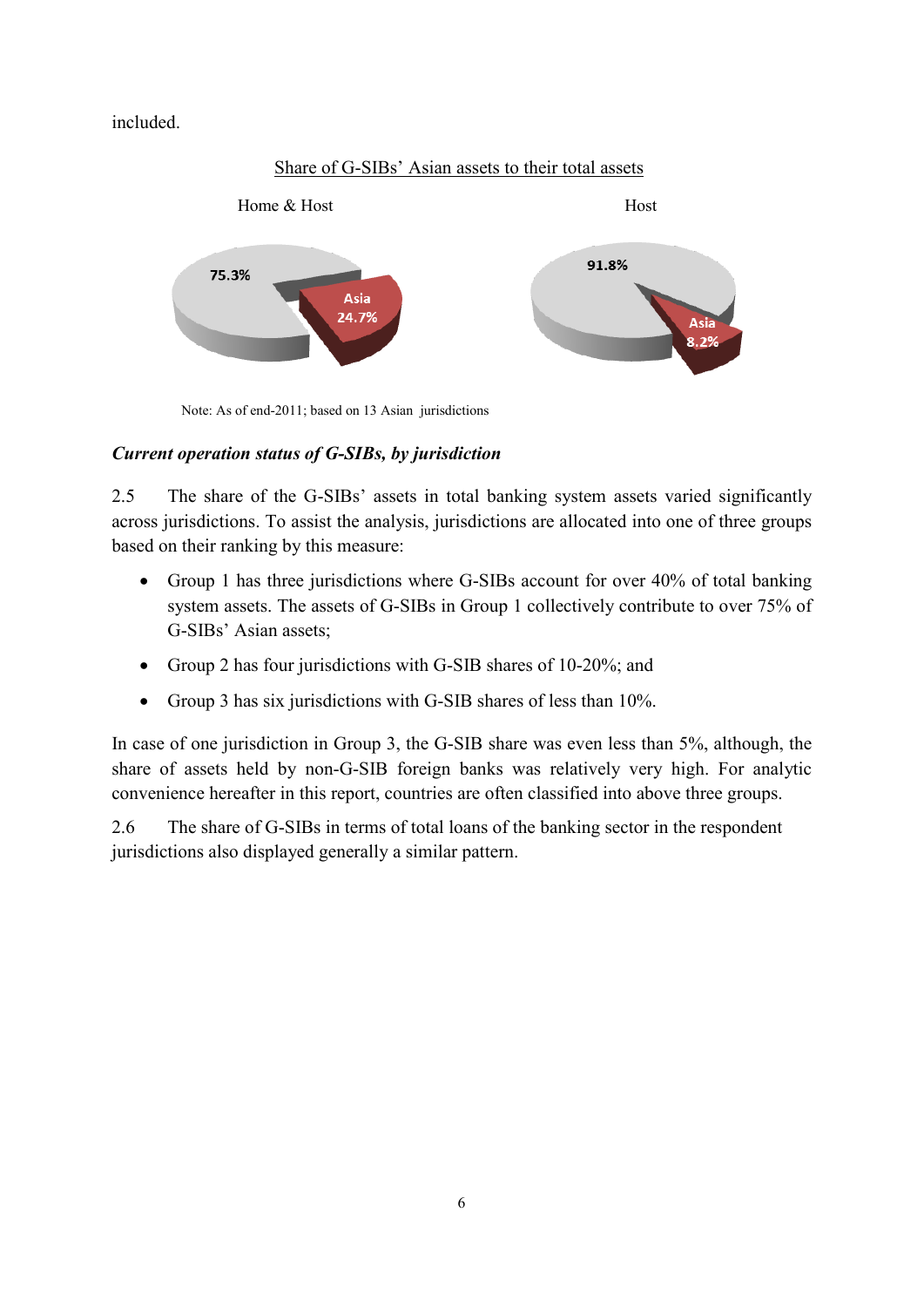

Notes: 1) In both graphs, respondent jurisdictions are placed separately from the largest share of G-SIBs to the smallest. 2) Grey color is used where domestic and foreign non-G-SIBs' shares could not be separated. 3) As of September 2012. One jurisdiction's data are as of end-2011.

# *Current operation status of G-SIBs, based on location of home jurisdiction*<sup>[15](#page-13-0)</sup>

2.7 An analysis of asset sizes held by G-SIBs based on the location of their home jurisdiction corroborates the substantial presence of G-SIBs in Asia which have their headquarters in Asia. This is due to the inclusion of the domestic assets of Asian home G-SIBs. Excluding the domestic assets of Asian home G-SIBs, the assets held by European G-SIBs and American G-SIBs are much larger than those held by Asian G-SIBs.



Assets of G-SIB in Asia: Based on the Location of their home jurisdictions

Note: Nine Asian jurisdictions' data are as of September 2012. One jurisdiction's data are as of March 2012.

<span id="page-13-0"></span><sup>15</sup> Ten jurisdictions responded to this survey. They are Australia, India, Indonesia, Japan, Korea, Malaysia, New Zealand, Pakistan, Philippines and Thailand. 1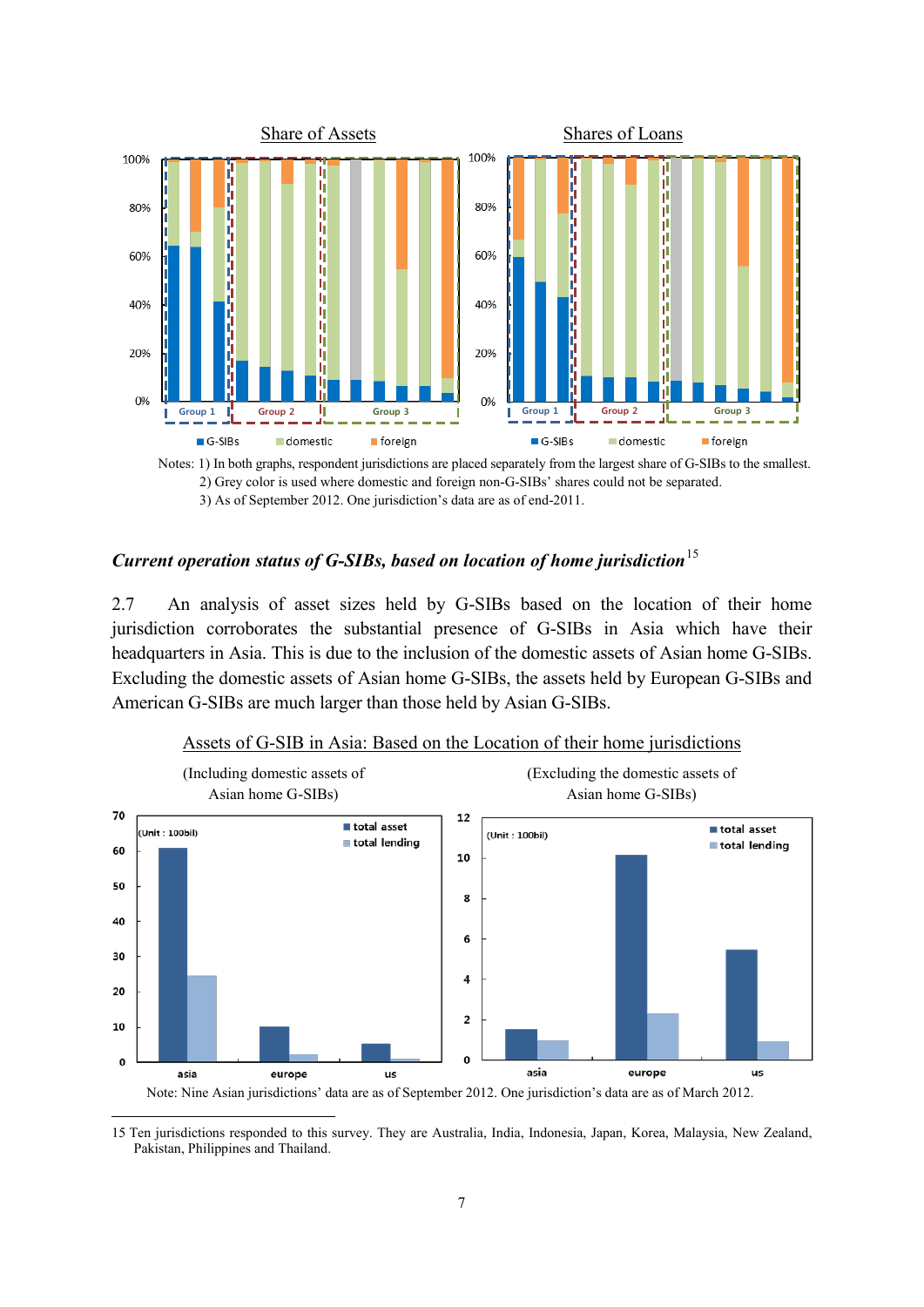## *Features of G-SIB Operations*

## **(Lending and derivatives trades**[16](#page-14-0)**)**

2.8 Host G-SIBs' (G-SIBs subsidiaries/branches operating overseas) lending activities show wide variation across respondent jurisdictions and within the three groups defined earlier. The highest ratio of lending to B/S was 76.8%, and the lowest was 32.4% as of September 2012. Four jurisdictions reported that host G-SIBs have lending to B/S ratios above 50% and, in total, eight above 40%. Among the afore-classified groups, jurisdictions in each group showed similar patterns.

2.9 The off-balance sheet activities of G-SIBs relative to the balance sheet also vary across respondent jurisdictions. In the case of two jurisdictions, the ratio of the size of the offbalance sheet to the balance sheet was over 1500%. The ratio was also large in the case of another three jurisdictions at 250-420%. It was around 100% in three other jurisdictions and less than 40% in case of the remaining jurisdictions. Among groups, the two most large ratio jurisdictions were found in the Group 2 and 3. Other than these two jurisdictions all groups showed relatively moderate variation among them.

2.10 A similar trend was observed with regard to outstanding derivatives positions but with a larger number of jurisdictions reporting that G-SIBs were more active in the derivative markets as compared to the overall off-balance sheet activities. Seven jurisdictions reported that their G-SIBs' derivatives positions were more than 200% of their asset sizes. However, there were two jurisdictions where host G-SIBs had virtually no derivatives activities. Among groups, the Group 2 and 3 showed a similar pattern to off-balance sheet activities, while jurisdictions in the Group 1 showed a moderate amount of derivatives activity.



<span id="page-14-0"></span><sup>16</sup> Regarding G-SIBs' lending activities, off-B/S activities and derivatives trades, Eleven jurisdictions responded to the survey. They are Australia, Hong Kong, India, Indonesia, Korea, Malaysia, New Zealand, Pakistan, Philippines, Singapore and Thailand. **.**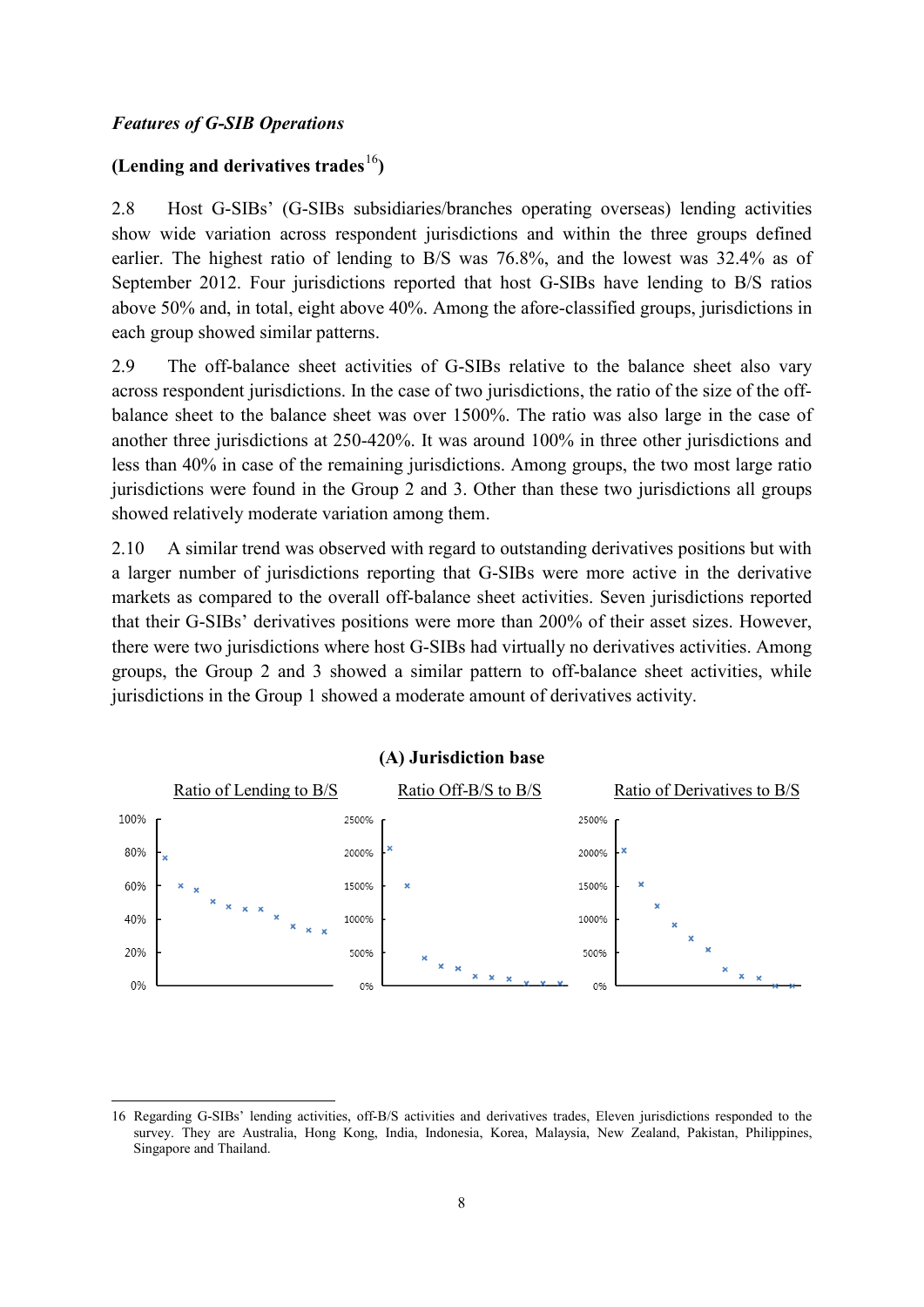

Notes: 1) In three graphs, respondent jurisdictions are placed separately from the largest to the smallest. 2) As of September 2012.

# **(G-SIBs' SME lending[17](#page-15-0))**

2.11 In case of most jurisdictions, G-SIBs are less active in SME financing relative to the entire banking sector on an average. In many jurisdictions, the ratio of G-SIBs' SME lending to total lending stood at barely about half of the ratio for the entire banking sector. However, there is one jurisdiction of which host G-SIBs supply loans to SMEs more actively than the whole banking sector. In most jurisdictions, host G-SIBs' SME loans' shares are way below 10% of their total SME loan markets. Among groups, above-mentioned one jurisdiction was found in the Group 3, while all jurisdictions in the group showed very low share of G-SIBs in the SME loan market.



<span id="page-15-0"></span><sup>17</sup> Regarding G-SIBs' SME lending activities, ten jurisdictions responded to the survey. They are Australia, India, Indonesia, Japan, Korea, Malaysia, New Zealand, Pakistan, Singapore and Philippines. However, Japan data are excluded to evade statistical distortion caused from home G-SIBs. **.**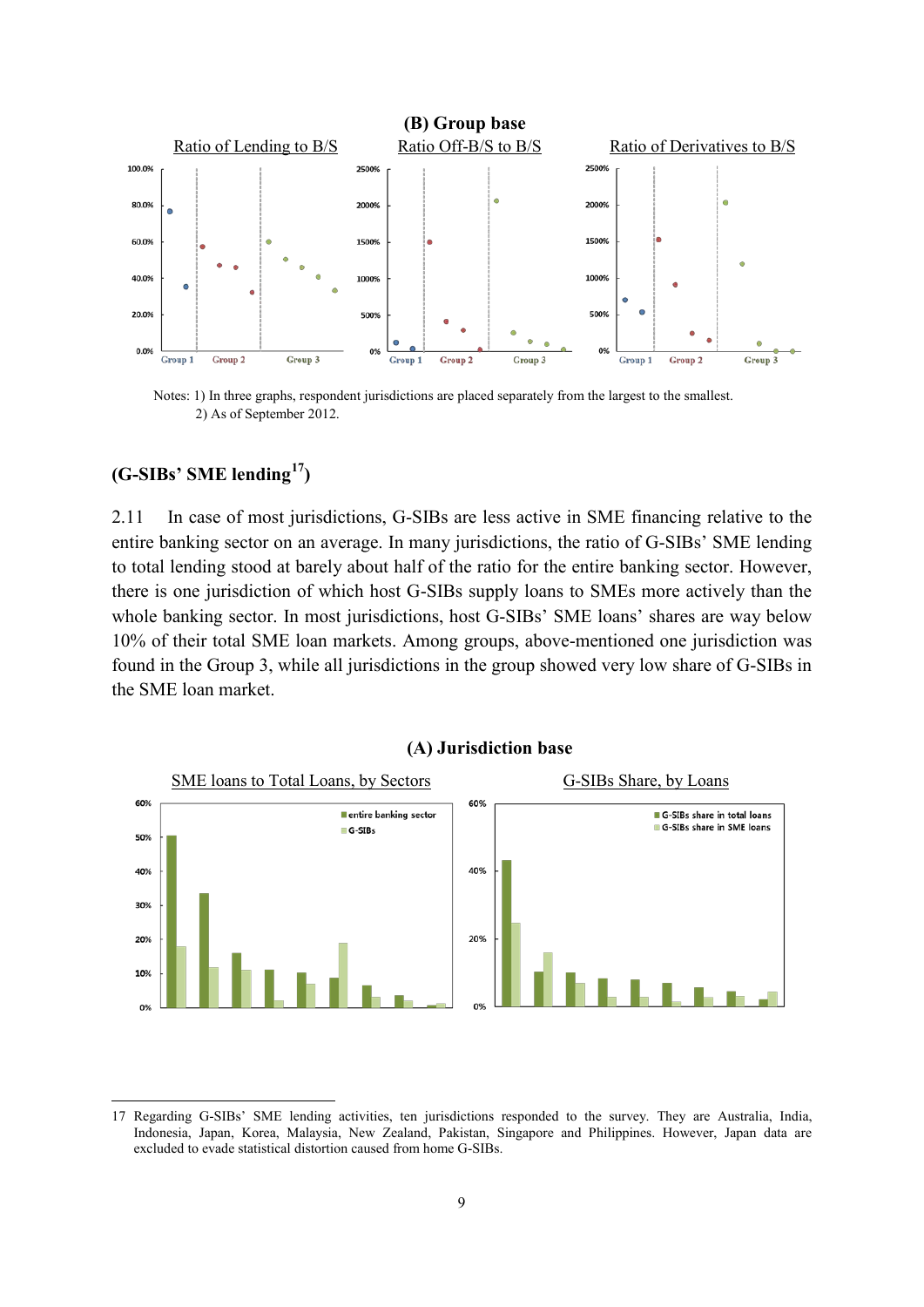#### **(B) Group base**



Notes: 1) On the left graphs, respondent jurisdictions are placed from the largest SME loan share in their whole banking sectors to the smallest. On the right graphs, jurisdictions are placed from the largest G-SIBs share in total loans to the smallest. 2) As of September 2012.

#### **(G-SIBs' trade finance[18\)](#page-16-0)**

1

2.12 On an average, G-SIBs in all but two jurisdictions play a more significant role in trade finance as compared to the entire banking sector. In case of one jurisdiction, G-SIBs supplied almost 70% of their loans in the form of trade finance. The ratio of trade finance to total loans of G-SIBs in this jurisdiction was three times that of the ratio of the entire banking industry. There is another jurisdiction of which G-SIBs supply trade finance more than 30% of total loans, an amount which is twice the whole banking sector ratio. Among groups, G-SIBs in Group 3 showed very active operations with 10-25% share in trade finance market. Meanwhile, G-SIBs in Group 1 didn't have trade finance as their major business, but their market shares in trade finance were much higher than other groups in line with their large exposures in their host jurisdictions.



#### **(A) Jurisdiction base**

<span id="page-16-0"></span>18 Regarding G-SIBs' trade finance activities, eight jurisdictions responded to the survey. They are Hong Kong, India, Indonesia, Korea, Malaysia, Pakistan, Singapore and Philippines.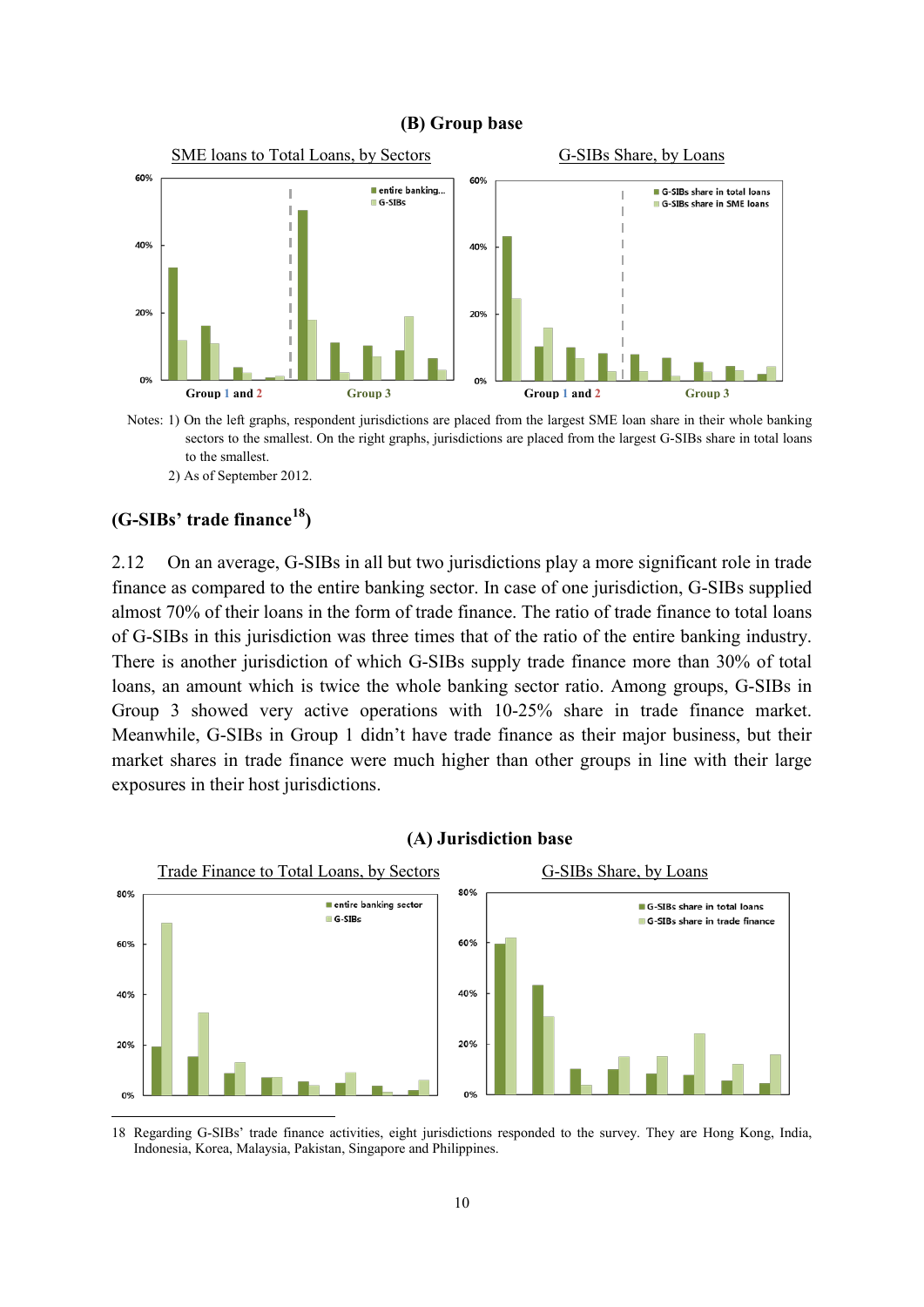#### **(B) Group base**



Note: 1) On the left graph, respondent jurisdictions are placed from the largest share of their whole banking sectors to the smallest. On the right graph, jurisdictions are placed from the largest G-SIBs share in total loans to the smallest.

2) As of September 2012.

## **(G-SIBs' long-term finance[19](#page-17-0))**

1

2.13 Host G-SIBs of most respondent jurisdictions are not active in long-term finance business. While there is one jurisdiction (in Group 3) in which the ratio of host G-SIBs longterm finance to its total loan is higher than that of entire banking sector, the remaining jurisdictions reveal that the ratios of host G-SIBs are way far below the average of their banking sector.



<span id="page-17-0"></span><sup>19</sup> Regarding G-SIBs' long-term finance activities, seven jurisdictions responded to the survey. They are India, Indonesia, Korea, Malaysia, New Zealand, Pakistan, and Philippines.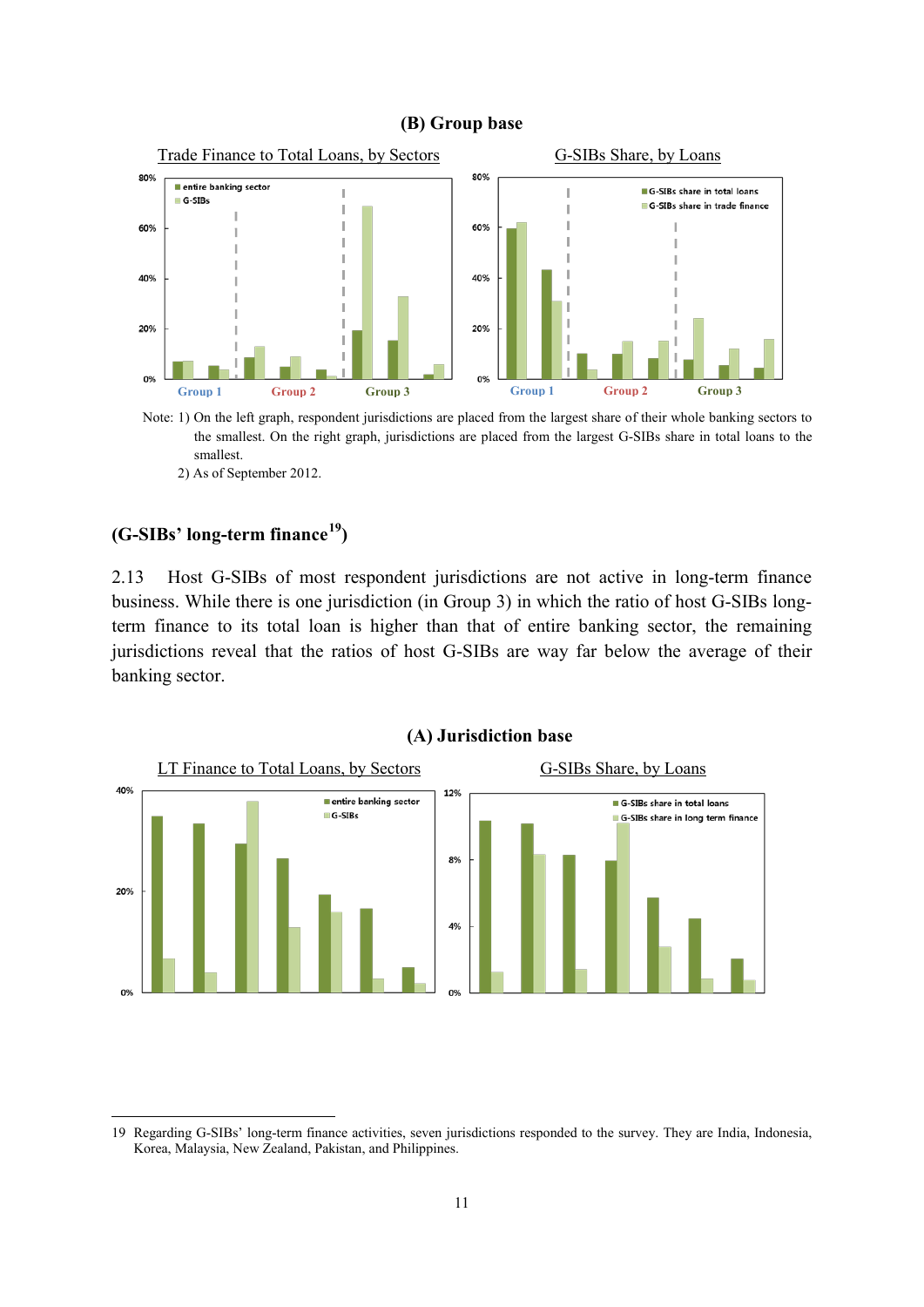#### **(B) Group base**



Notes: 1) On the left graphs, respondent jurisdictions are placed from the largest share of their whole banking sectors to the smallest. On the right graphs, jurisdictions are placed from the largest G-SIBs share in total loans to the smallest. 2) No jurisdiction in Group 1 submitted data with regard to LT finance. 3) As of September 2012.

#### *G-SIB resolution regimes*

#### **(Resolution authority over G-SIB branches and collaboration with home authorities)**

2.14 10 jurisdictions out of 13 (who responded to this part of the Survey) in Asia do not have any requirements in place for the development and maintenance of Recovery and Resolution Plans (RRPs) for foreign subsidiaries or branches of G-SIBs. However, some jurisdictions hinted that they are currently underway to set up those plans. In addition, there are some jurisdictions answering that steps would be taken to enact laws for a special resolution regime empowering the resolution authority to achieve cooperative solutions with foreign resolution authorities for the purpose of resolving cross-border financial institutions.

2.15 3 jurisdictions with the requirements, meanwhile, said that the work in this respect was being coordinated with the home country authorities.

#### **(Key channels for RRP cooperation with home authorities)**

2.16 Many jurisdictions mentioned that the key channels for RRP cooperation with home jurisdictions are participation in the crisis management groups (CMGs) and the supervisory colleges, bilateral and multilateral arrangements (talks) and MOUs.

2.17 Among the channels, most jurisdictions stressed that the CMGs for G-SIBs should be the particular key channel for coordination with home country authorities on recovery and resolution planning. Some jurisdictions currently not in the CMGs replied that they were instead participating in supervisory colleges, using bilateral discussions or facilitating bilateral exchanges of information through MOUs with other central banks or supervisory authorities.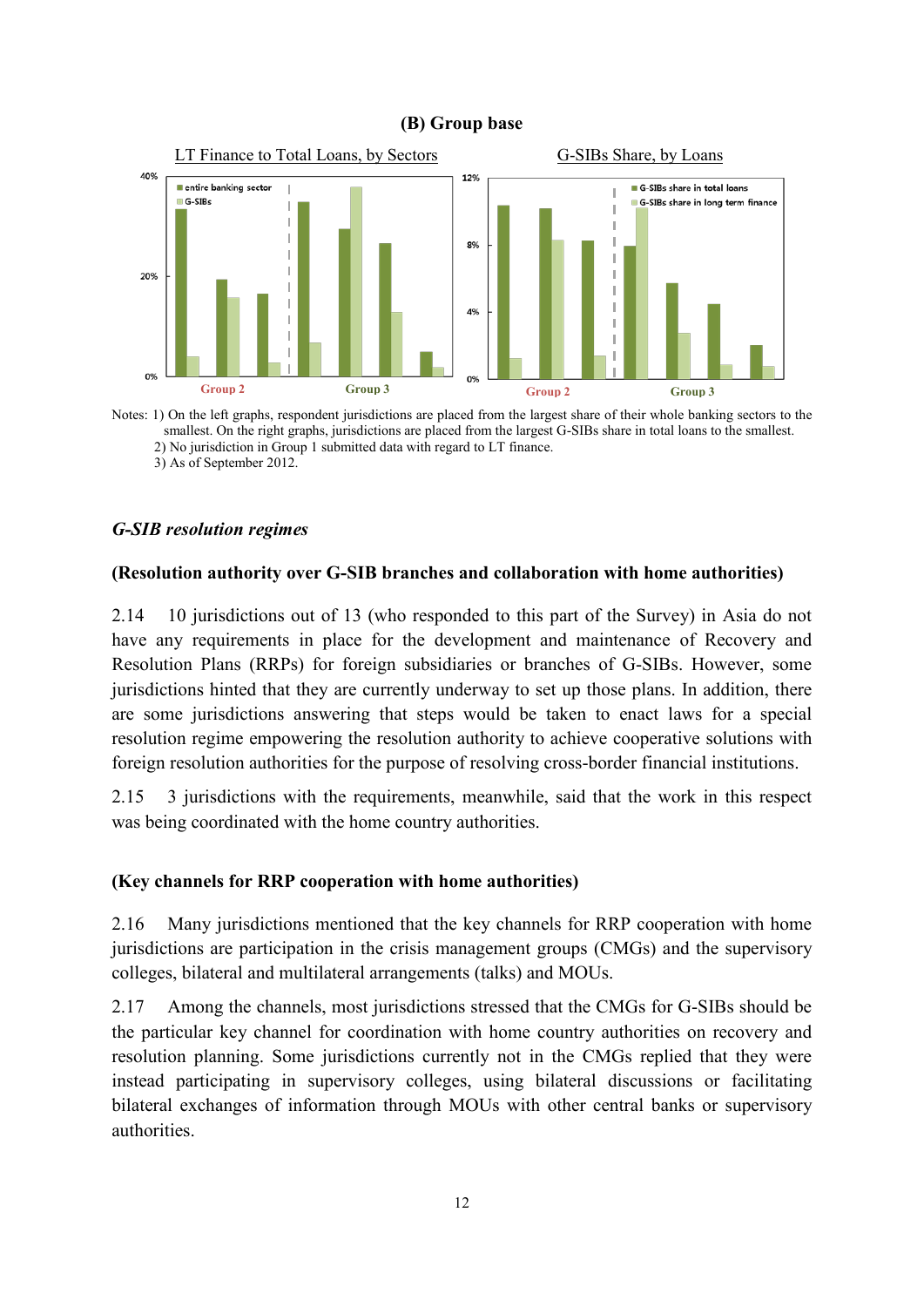2.18 There is also one jurisdiction which has no specific channel for coordination with home country authorities.

#### **(Participation in CMGs)**

2.19 7 jurisdictions out of 13 replied that they were participating in at least one CMG. There were three jurisdictions which reported that they were actively participating in more than five CMGs. These jurisdictions belonged to Group 1, while the other 4 jurisdictions from Groups 2 and 3 were participating in only 1 CMG. Home jurisdictions which invite Asian host jurisdictions to join in their CMGs are primarily Asian countries and the US.



2.20 Many respondents stressed that access to information or information sharing is crucial for home-host cooperation and coordination on resolution planning. From practices and experiences, however, some jurisdictions warned that, while it should be possible in principle to share relevant information among all authorities that have a role in resolution, differing legal requirements, terms and conditions and practices could impede timely information sharing.

2.21 Some respondents participating in the CMGs only limitedly or not at all responded that they had wished to increase or embark participation but had been unable to mainly because the size of G-SIB operations in their domestic banking systems was small compared with the G-SIBs' global operations. However, they said that they would attempt if the opportunity was given. In contrast, there were also jurisdictions that did not feel the need for participation because of the insignificant roles of G-SIBs in their domestic markets<sup>20</sup>.

#### *G-SIBs supervision*

1

#### **(G-SIBs' home jurisdictions)**

<span id="page-19-0"></span><sup>20</sup> Among those that did not feel the need for participation in CMGs, some responded that they could consider participating in them if the sizes of G-SIFI operations in their domain and their systemic importance grew going forward.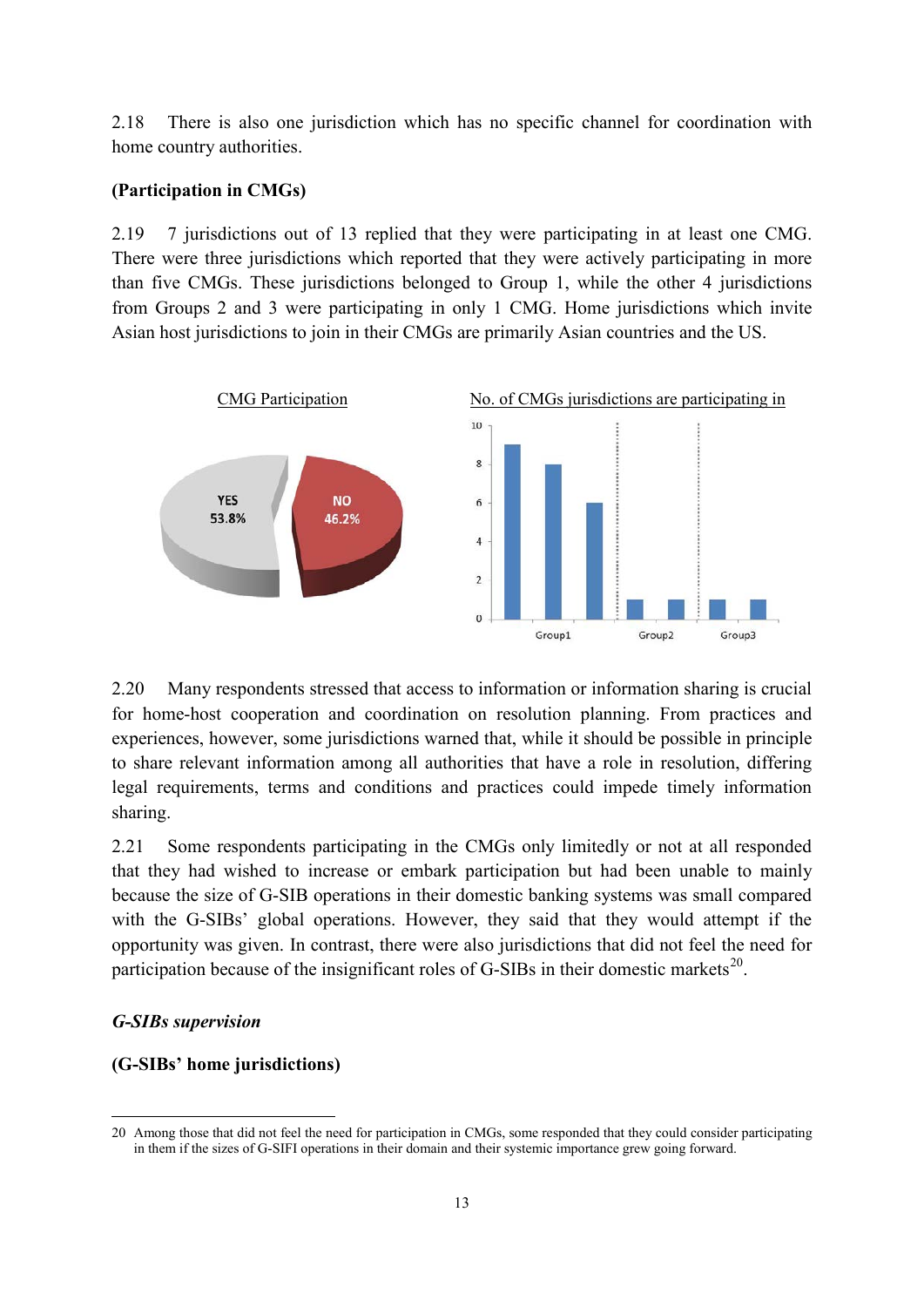2.22 The supervision of G-SIBs has emerged as a key priority for G-SIBs home jurisdictions since the crisis. More resources have been allocated while the intensity and frequency of off-site surveillance and on-site examination have been increased. G-SIBs' home jurisdictions heavily emphasize corporate governance and risk management in G-SIBs, and also pay close attention to their business models and risks in new and complex products. Also, stress tests on G-SIBs have been strengthened as well.

2.23 G-SIBs' home jurisdictions have also made significant efforts to enhance supervisory cooperation and coordination, both in cross-sector and cross-border dimensions. In addition, the supervisory authorities of G-SIBs' home jurisdictions have worked together with other relevant agencies to improve the recovery and resolution regime and tools. They have required their G-SIBs to formulate recovery and resolution plans (RRPs). CMGs have been established with the participation of the relevant authorities.

2.24 As home jurisdictions of G-SIBs, China and Japan will continue monitoring their G-SIBs' behaviors to strengthen capital and improve resilience and robustness against future financial stress. Also, they will continue dialogue and cooperation closely with relevant foreign authorities through their CMGs and supervisory colleges.

# **(G-SIBs' host jurisdictions)**

2.25 As a host authority of G-SIBs, many jurisdictions will strengthen supervisory cooperation and information exchange with G-SIBs' home authorities through their CMGs and supervisory colleges or bilaterally to clarify any uncertainty regarding the consequences of impacts of G-SIBs framework on their subsidiaries and branches.

2.26 How RRPs are being arranged in the homes of G-SIBs will likely have an impact on the planning and/or actions for the host jurisdictions, which will monitor the RRPs' influence on branches and subsidiaries of foreign G-SIBs operating within their boundaries.

2.27 Some jurisdictions plan on strengthening G-SIBs' supervisory regulations based on the work on increasing the intensity and effectiveness of SIFI supervision undertaken by the FSB.

2.28 As host jurisdictions, some emphasize the necessity of relating the strengthening of G-SIBs regulations to the blueprint of Domestic Systemically Important Banks (D-SIBs) regulatory framework and its implementation. Some said that they would decide on the intensity of G-SIBs supervision based on the systemic importance of relevant branches and subsidiaries of G-SIBs to their banking sector.

2.29 Some members are working towards incentivizing the form of presence of G-SIFIs and other foreign banks from branches to subsidiaries. Such measures are based on the belief that the form of subsidiary would ensure that the authorities would regulate and supervise these banks even more closely.

2.30 In general, many members said that the strengthening of G-SIBs supervision would be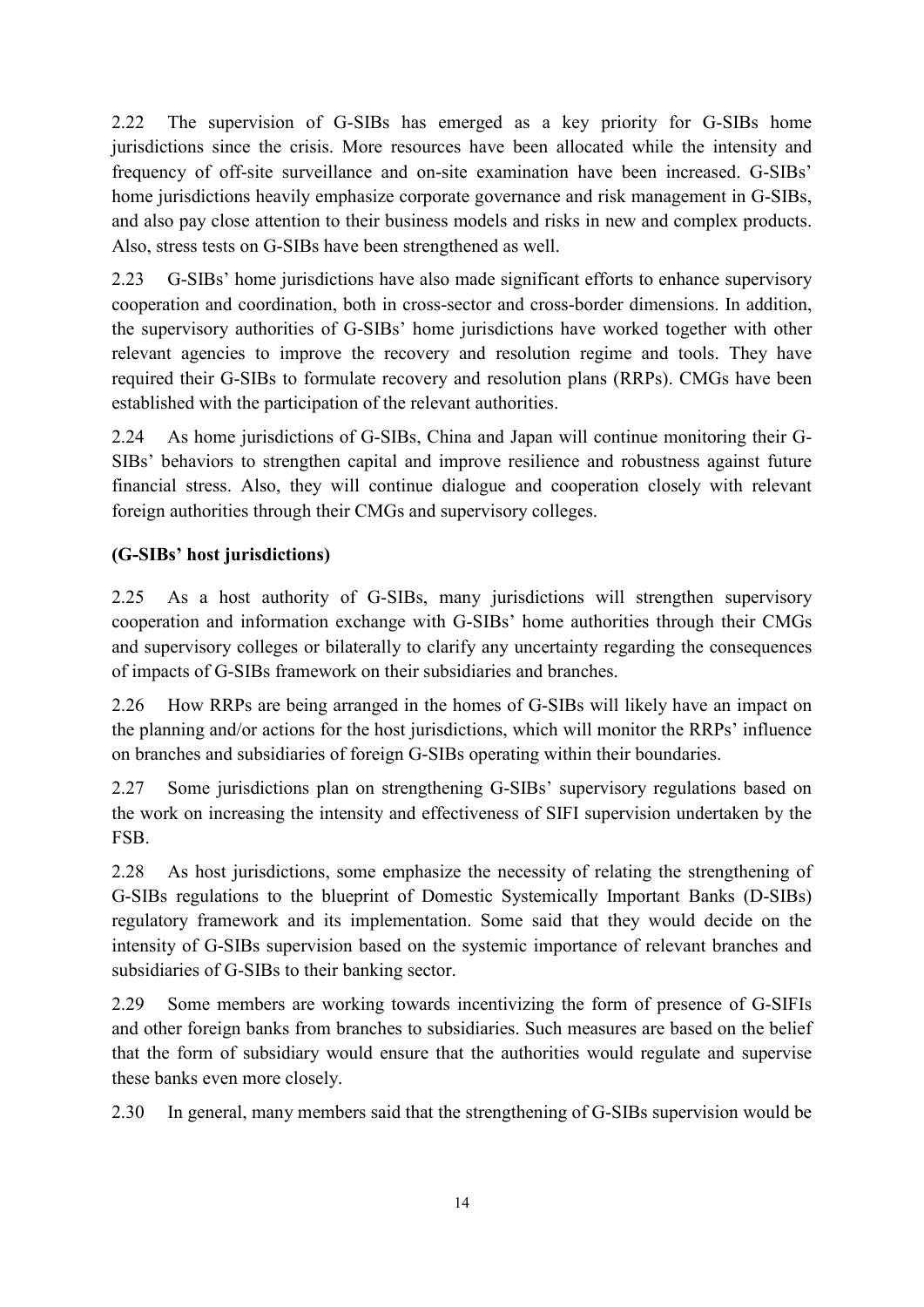pushed forward focusing on the following areas<sup>21</sup>: Improvement of risk management for G-SIBs branch offices that have critical functions, enhancement of cross border supervision between Home-Host countries especially related to exchange of information between supervisors, adjustment of supervisory framework related to enhancement of crisis management (recovery and resolution policy).

**.** 

<span id="page-21-0"></span><sup>21</sup> Some members believe that stronger G-SIBs supervision, by increasing G-SIB's business costs, may lead to G-SIBs' reevaluation of their business models, thereby limiting/reducing the systemic risk and the impact of negative externalities they bring about, while increasing the stability of the financial system.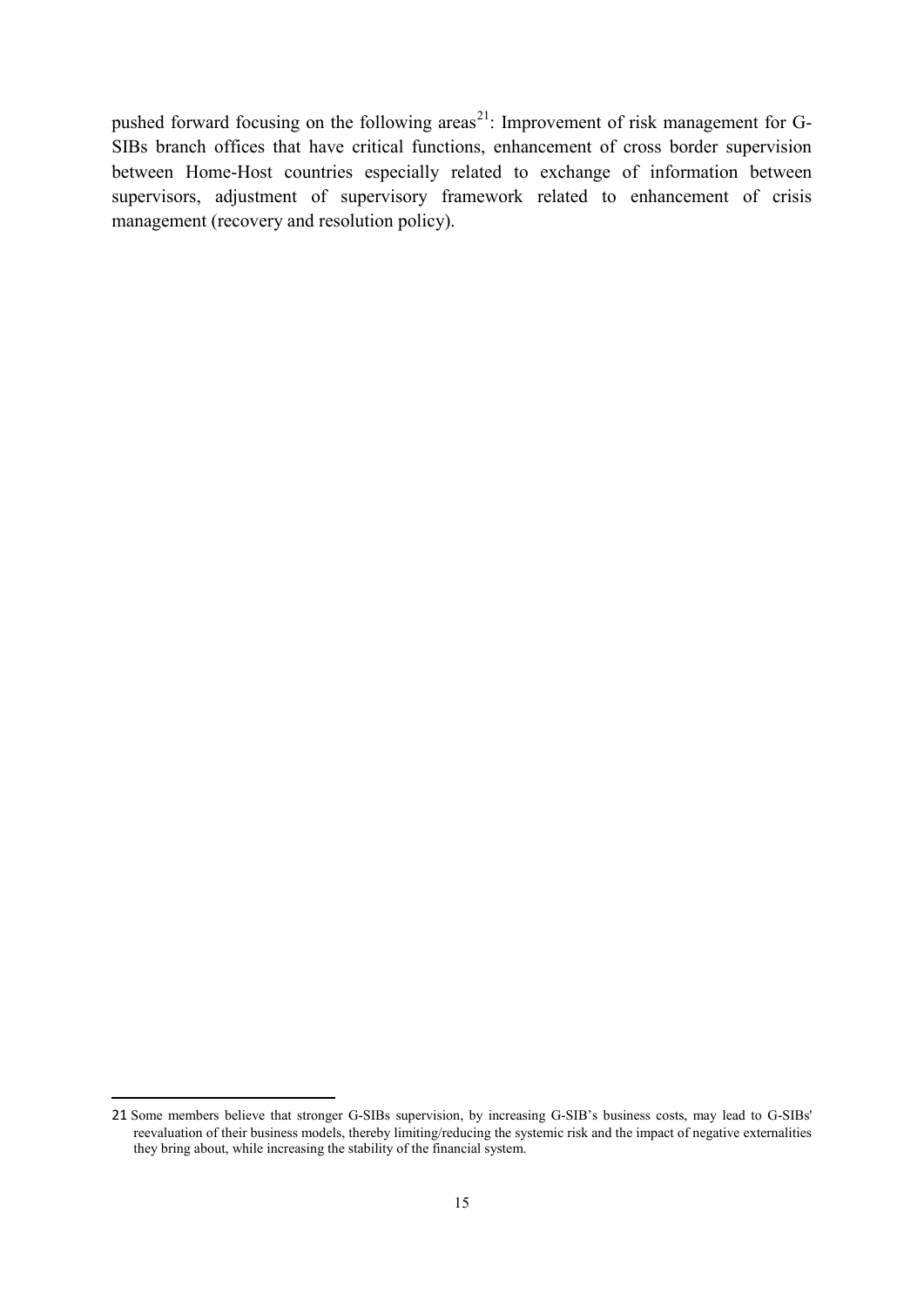#### **Chapter 3: Impact of G-SIB regulations on Asia**

3.1 There has been little international research seeking to assess the impact of G-SIB regulation on the Asia region. There have however, been studies  $22$  that consider the unintended consequences on emerging markets and developing economies of the G-SIB regulations, particularly potential deleveraging and higher financial intermediation costs.

3.2 RCG for Asia SIFI WG, by adopting methodologies used in major analyses by the international community, has attempted to examine the impact of the G-SIB regulations on Asia from two perspectives: first, it used the results of a survey of individual supervisory authorities<sup>[23](#page-22-1)</sup>, to which they responded based on the dialogues with market participants and their own supervisory insights. Second, it applied the MAG methodology to Asia to the extent possible, to analyze the macroeconomic effects and compare the results with the previous global-level results.

## *Supervisory authorities' judgment on the impacts of G-SIBs regulation on Asia*

## **(Opportunities and risks)**

3.3 Many jurisdictions pointed out that the impact of the G-SIB regulations on their jurisdiction was hard to predict at the current juncture as the regulations were yet to be fully implemented. Some responded that it is hard to distinguish the impacts of the G-SIB regulations from those of other macroeconomic factors such as Basel III capital requirement.

3.4 Respondents mostly believed that the impact of the G-SIB regulations on their respective jurisdictions would not be significant though the impact would vary depending upon G-SIBs' shares in business, importance and degrees of competition with domestic banks and other foreign financial institutions in individual jurisdictions.

3.5 Member jurisdictions presented the view that the G-SIB regulations could provide the following opportunities and threats to their financial markets and institutions:

## **Opportunities**

**.** 

3.6 **Enhanced soundness and resilience of financial systems**: Some emphasized that the G-SIB regulations would contribute to soundness of the financial system. There was a view that having the G-SIBs regulations strengthened at the group level can have positive externalities in the form of a lower probability of failure, which can have a positive effect on the resilience of G-SIB subsidiaries / branches in different jurisdictions. One respondent said that encouraging orderly resolution is also one of the expected positive results.

<span id="page-22-0"></span><sup>22</sup> "Identifying the Effects of Regulatory Reforms on Emerging Market and Developing Economies: A Review of Potential Unintended Consequences"(FSB/IMF/World Bank, June, 2012), "Assessment of the Macroeconomic Impact of Higher Loss Absorbency for Global Systemically Important Banks" (FSB/BCBS, Oct. 2011)

<span id="page-22-1"></span><sup>23</sup> The survey may be limited in that it has not been performed directly on G-SIBs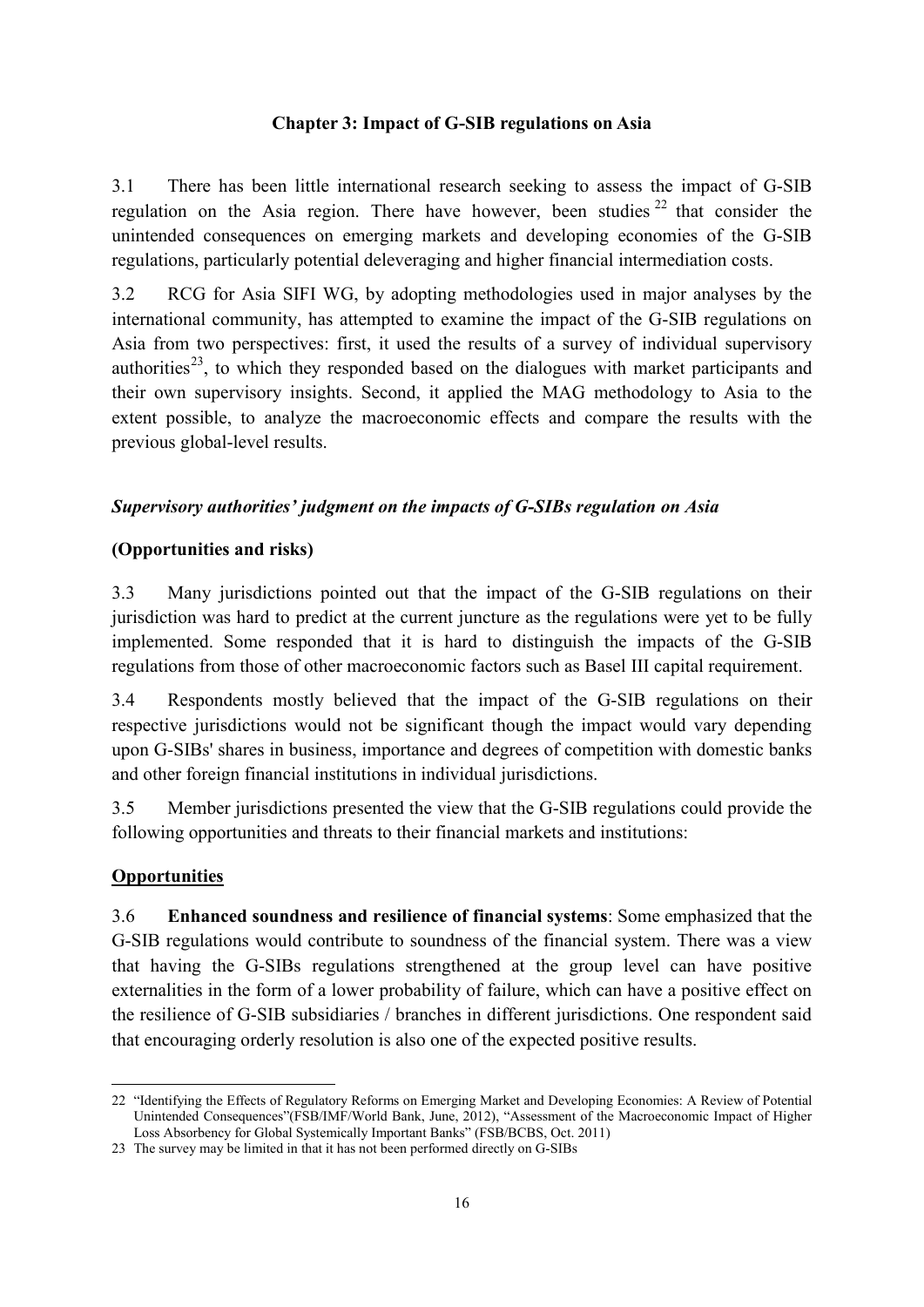3.7 **Leveling the playing field**: Some were of the view that non G-SIBs would logically benefit overall from a more level playing field given the likely reduction in competitive advantages of G-SIBs, in the funding market for example, because G-SIBs' funding cost advantage would be eliminated by the enhanced resolvability of "too-big-to-fail" firms under the G-SIB framework.

3.8 **Increased opportunity for non G-SIBs**: Some believed that domestic financial institutions in competition with G-SIBs would be able to leverage on the growth opportunities in Asia (i.e. rising intra-Asia trade, and huge infrastructure financing demand in parts of Asia). $^{24}$  $^{24}$  $^{24}$ 

# **Risks**

3.9 **Possibility of deleveraging in Asia**: If G-SIBs reduce their businesses with low credibility counterparts as a way to cut back on their assets to meet the regulatory requirements; this could lead to asset reductions in Asia. This poses concern, considering the fact that due to their lower credit ratings a significant number of Asian corporations are unable to access the capital markets at competitive rates. One jurisdiction, a small open economy which relies quite considerably on international trade partly facilitated by foreign bank branches through their global networks, was concerned that possible deleveraging by G-SIB subsidiaries / branches could hamper access to this network, possibly resulting in less efficient financial intermediation in some areas (e.g. export-import and other trade facilities).

3.10 **Possible increase in funding costs for non-SIBs**: Some were concerned that if G-SIBs pass on the increases in their funding costs from the additional capital requirements to their counterparts, non-SIBs could potentially face a second round effect of an increase in their funding costs. Some mentioned specifically the possibility of this posing risks to their foreign currency financing.

3.11 **Hampered development of sectors that are dominated by G-SIBs**: There were views that the development of the securitisation and derivatives markets in Asia could be hampered by a reduced role (e.g. market makers) of G-SIBs in those markets due to the decreased activities of G-SIBs caused by surcharges along with associated regulatory changes.

# **(Expected behaviors of G-SIBs and evaluation of their impacts)**

3.12 To understand the impact of the G-SIB regulations on the Asian region, the Working Group attempted to examine changes in G-SIB behaviors resulting from the G-SIB regulations and their impacts. Members presented the following views:

# **Possibility of expansion or withdrawal of operating branches**

<span id="page-23-0"></span><sup>24</sup> For instance, deleveraging in Asia by major European banks due to the European crisis may provide the local banks with an opportunity to expand their operations in the region. 1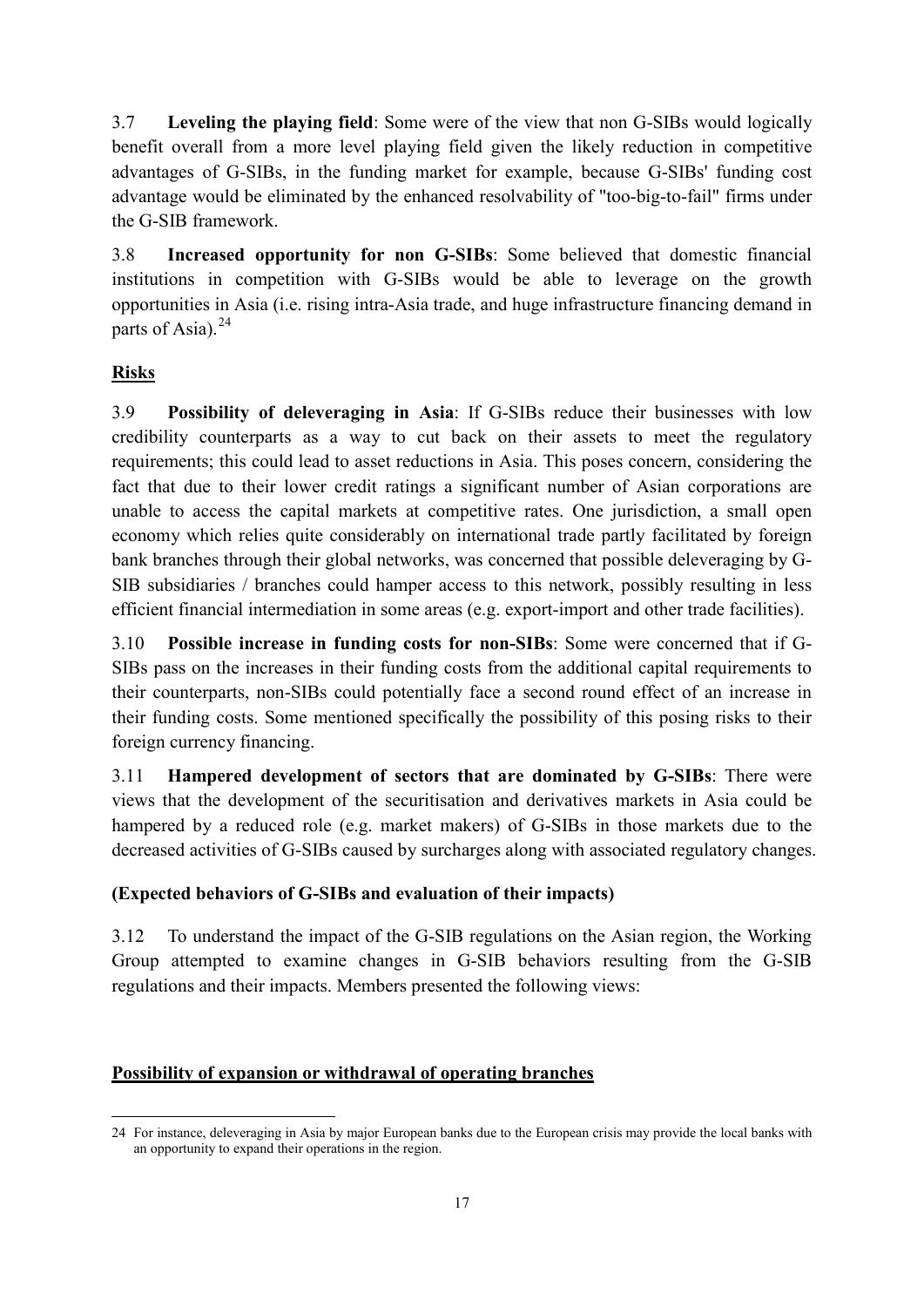3.13 Seven out of 13 jurisdictions forecast that the G-SIB regulations would not have great impacts on G-SIBs' overseas operations. Some predicted withdrawals, while one member responded that the G-SIB regulations might be expected to lead to consolidations of G-SIBs overseas branches / subsidiaries. 2 respondents, however, expected an expansion. Those who predicted any impacts regarded them not to be significant.

# **Possibility of deleveraging (reduction of lending)**

3.14 Eight out of 13 jurisdictions expected that the possibility of the G-SIB regulations actually causing deleveraging was not high. Some jurisdictions expected the size of deleveraging not to be significant, though it was a source of concern for them. One member said that, while there is a possibility that deleveraging might be a concern, this possibility will vary across banks depending upon their financial positions and exposures to the global financial system.

# **Possibility of an increase in the cost of borrowing (passing on of cost) from G-SIBs**

3.15 Seven out of 13 jurisdictions predicted that the possibility of the G-SIB regulations causing these institutions' funding costs to increase would not be great. However, the other 6 forecasted that their funding costs would rise, although they estimated that the impacts would not be significant.

3.16 One respondent mentioned that the costs of borrowing funds from G-SIBs might be increased to the extent that the cost of holding HLA (higher loss absorbency) would be passed on by the G-SIBs to their customers, but that competitive factors are also in play and this might affect the extent to which G-SIBs can pass on these costs while retaining market share<sup>[25](#page-24-0)</sup>



## Evaluations on expected changes in G-SIBs' behaviors

**Other possible expected changes**

<span id="page-24-0"></span><sup>25</sup> One member pointed out that, although it would be too early to ascertain the effect of other changes, such as measures to enhance resolvability, the cost of G-SIBs to hold HLA would be offset by the G-SIBs' operation at home becoming safer and the resultant lower funding costs. **.**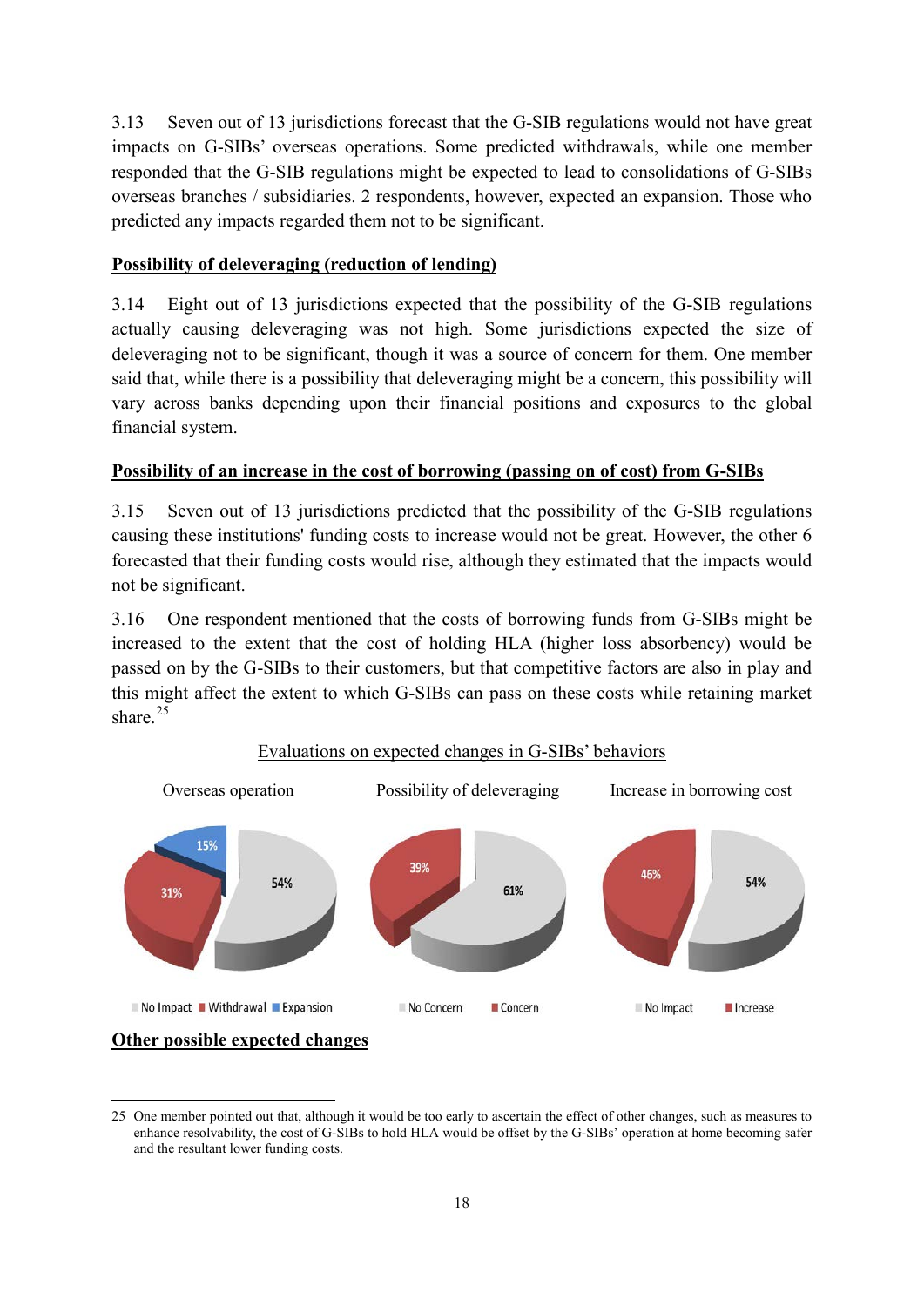3.17 Members noted a number of other possible outcomes, including that: G-SIBs might shift away from capital intensive activities and exert greater caution in taking on additional risk-weighted assets [26](#page-25-0); they could exit from non-core markets or operating activities and concentrate on business lines with higher competitive edges; and some G-SIB branches might shift their business towards alternative high-yield products and services. On the other hand, the reduced complexity of their operations could facilitate more effective resolution and recovery.

## **(Expected response behavior of domestic financial institutions)**

3.18 Asian jurisdictions offered the following views on how the operating behaviors of their own financial institutions may be affected by the G-SIB regulations.

## **Overall Impacts: Influence on operating behaviors, business models, etc.**

3.19 More than half of respondents, mainly those where the proportions of G-SIB operations are small said that no significant behavioral changes are expected. Some jurisdictions regarding themselves as maintaining more stringent capital requirements relative to the Basel III expressed views that, if the G-SIB regulations helped to create fairer competition environments, their domestic financial institutions (FIs) would likely pursue expansions of market shares in the areas where they had competed with G-SIBs. If G-SIB branches pull back on their activities, domestic FIs will shift to be counterparties with other non-GSIB foreign bank branches, to diversify their sources of funding and maintain their global network access. Some respondents said that in the event of deleveraging by G-SIBs, there is a possible step up by domestic  $FIs.<sup>27</sup>$  $FIs.<sup>27</sup>$  $FIs.<sup>27</sup>$ 

3.20 There was a view expressed that the G-SIB regulations could influence some non-G-SIBs to, for instance, aspire to higher capital levels if the market had growing expectations of banks holding higher loss absorbency generally.

## **Area-specific Impacts: Long-term finance, trade finance, etc.**

1

3.21 Many jurisdictions believed that, as the reforms did not specifically target specific business lines (eg, long-term finance, trade finance, etc.), no significant behavioral changes were expected. However, it has been suggested that close monitoring would be necessary, especially on the areas that host (foreign) G-SIBs operate actively in. In some jurisdictions, there is speculation that the overall capacity for lending to infrastructure projects might decline as a number of G-SIBs are active players in this field. Infrastructure financing is generally large syndicated loans, and only a limited number of banks can afford to engage in

<span id="page-25-0"></span><sup>26</sup> One member expected that G-SIBs in some jurisdictions are expected to reduce the size of business lines such as underwriting, structured finance, private equity investments where relatively high capital charges are imposed and move to fee-based businesses (transactional banking) such as proxy trading in forex, equities, or commodities.

<span id="page-25-1"></span><sup>27</sup> Regarding complementary measures/sources in case of withdrawal of or deleveraging by G-SIBs, many respondents expected no big problems, since pull-back in activity by G-SIBs could be counter-balanced by an increase in activity by non-G-SIB banks and domestic institutions. But there were comments that some services actively performed by G-SIBs may not be replaced by other domestic financial institutions and non G-SIBs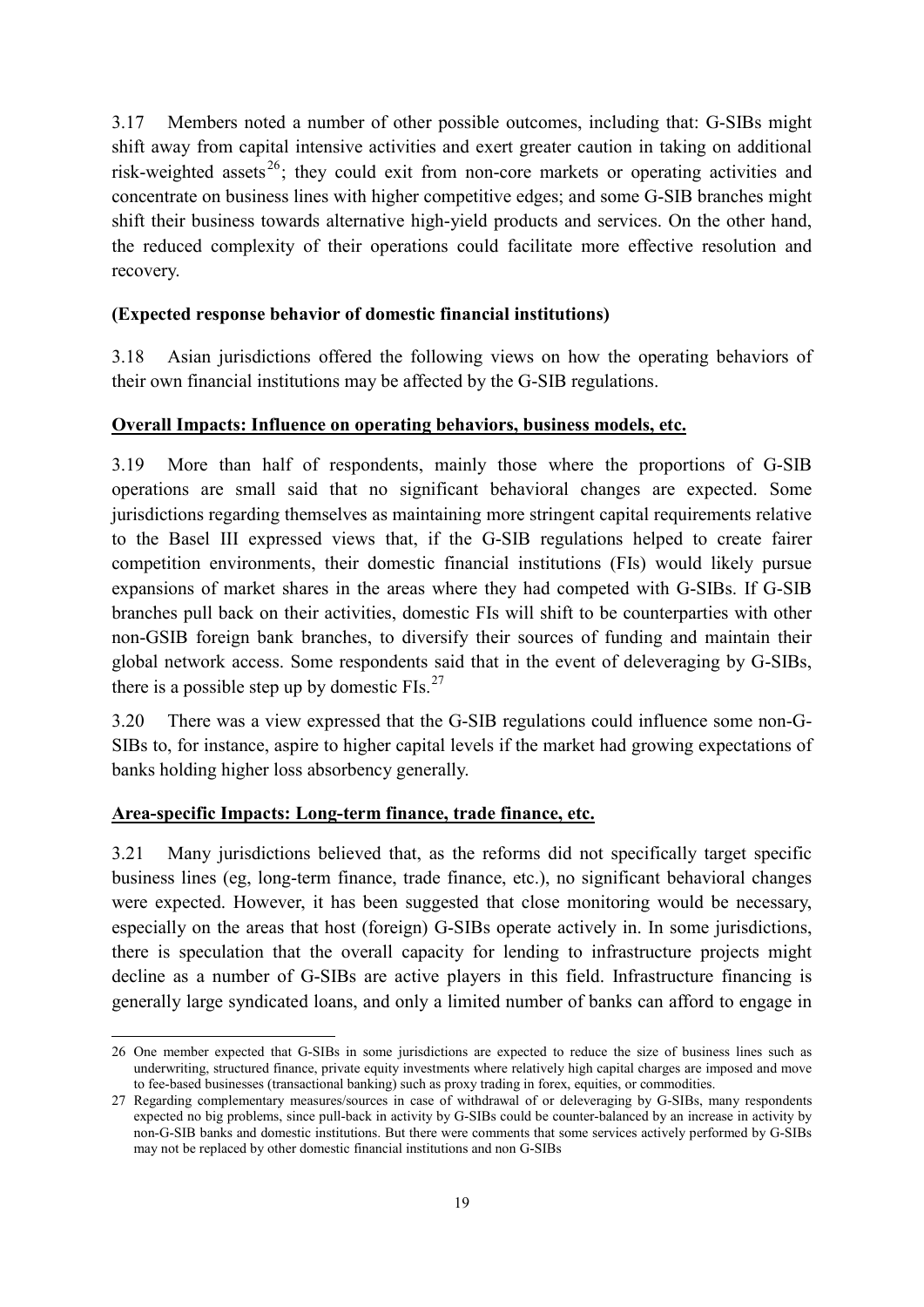as most banks have internal restrictions on either the quanta or percentages of financing to single projects. Unless domestic / regional banks are able to build up the required capabilities and risk appetite to participate in project financing, the inability or reluctance of a few G-SIB banks to participate due to higher costs of capital could result in infrastructure projects not reaching financial close.<sup>[28](#page-26-0)</sup>

3.22 Some members stated that trade financing (TF) may be affected to some extent where trade finance is denominated mostly in USD and local-based TF banks may obtain wholesale bank USD funding from G-SIB US banks. The capital surcharges to G-SIB US banks may prompt them to reduce the amounts of USD wholesale bank funding they provide to TF banks, or to increase the cost of such funds, and if so, then local-based TF banks may either face reduced USD liquidity or incur higher costs of USD funding, resulting in reduced TF lending capacities or higher TF costs.

3.23 Others expected some impacts in areas such as financial derivatives transactions and settlement of selected foreign currencies where G-SIB subsidiaries have larger market shares.

# *Analysis using the MAG's methodology*

3.24 The FSB and the BCBS evaluate that the imposition of capital surcharges on G-SIBs, along with the introduction of Basel Ⅲ, could reduce GDP growth rates in the short term, but could also increase GDPs in the long term by reducing financial sector risk. More specifically, it was analyzed that, in the short term, a rise in funding costs due to capital surcharges could undermine the financial intermediary function and lower economic growth by weakening profitability in the banking industry and causing a rise in lending rates and a reduction in lending volume. In the medium- to long-term, however, they assess the imposition of capital surcharges as a tool enhancing banks' soundness, heightening banking industry stability and reducing the possibility of financial crisis occurrence. It was thus evaluated that these medium to long-term benefits exceeded the short-term costs.

3.25 For quantitative analysis of the impacts of the SIFI regulation on the Asian region, the RCGfA SIFI WG used the method utilized by the FSB and the BCBS to estimate the impacts of the SIFI capital surcharges on lending spreads in Asian region banks, and on each jurisdiction's macroeconomy.<sup>[29](#page-26-1)</sup>

3.26 The MAG methodology is based on the premise that banks keep their ROEs constant. Assuming that banks will raise their lending rates to make up for the declines in their profits in the case of capital surcharge imposition, this methodology estimates the extent of lending rate increase while assessing the impacts of lending rate adjustment on each jurisdiction's

<span id="page-26-0"></span><sup>28</sup> There was one view, however, that the regulatory reforms were designed to increase the stability and resilience of the financial system, which could facilitate long-term finance. **.** 

<span id="page-26-1"></span><sup>29</sup> In evaluating the impact on each country's macroeconomy, it is in principle necessary to conduct analysis from both the cost and the benefit perspectives, but given the limitations of the evaluation methodology and the characteristics of the Asian region (since most jurisdictions are G-SIFI host countries, it is hard to estimate potential benefit of the regulation), we focused on cost analysis.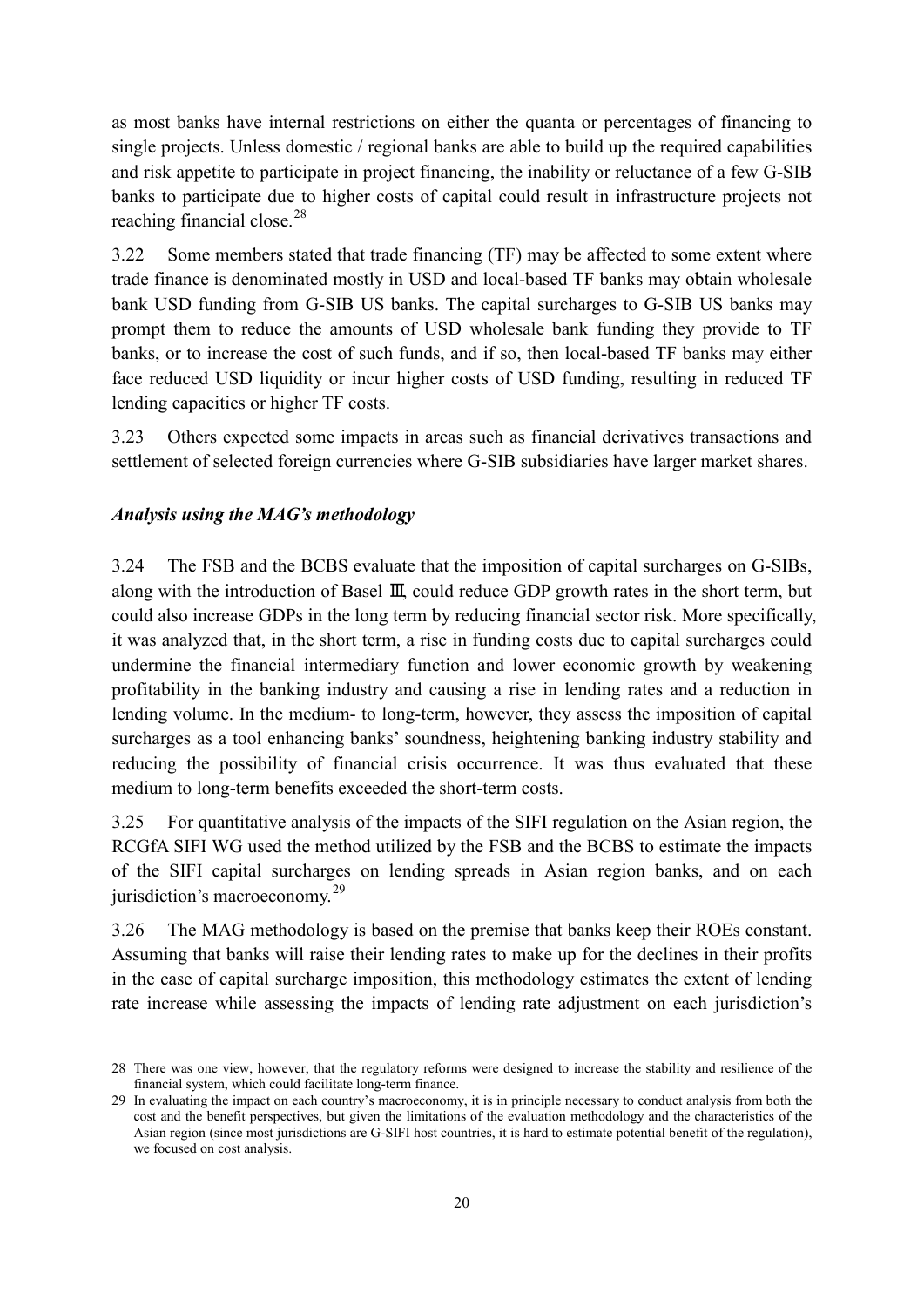macroeconomy.[30](#page-27-0)

In the remainder of this chapter, we first estimate the changes in member jurisdictions' lending spreads in the event of capital surcharges on G-SIBs through our survey<sup>31</sup>, and then estimate the impacts on their macroeconomies, by applying the change in lending spread to each jurisdiction's economic forecasting model. $32$ 

## **(Impacts of G-SIFI framework on lending spreads)**

3.27 We estimated the changes in lending spreads of member jurisdictions under the assumption that the capital surcharge ratio for G-SIBs is 1%, and an average 4.6bp increase in lending spreads was estimated based on the member jurisdictions that responded to the survey. The extent of the increase in lending spreads varied across member jurisdictions, from 0.7-15.0bp, depending upon jurisdictions' individual circumstances (earnings structures, interest rate levels, etc.).

3.28 The average increases in the lending spread were 8.7bps, 2.9bps, and 3.4bps for Groups 1, 2 and 3 respectively. The results indicate some correlation between the relative size of G-SIB activities and the estimated increase in lending spreads. However, it is important to note that, excluding the outlier in Group 1, the increase in lending spreads was similar across all three Groups, with nearly all jurisdictions reporting an increase of around 3-6 bps.

3.29 The MAG analysis<sup>[33](#page-27-3)</sup> in October 2011 showed that a  $1\%$  capital surcharge on G-SIBs is estimated to increase lending spreads by 5-6 bps globally. Compared with this result, our analysis suggests that the impacts of the G-SIBs capital surcharge on lending spreads in the Asian region are relatively small.

3.30 According to an IMF report [34](#page-27-4) released in February 2012 based on the MAG methodology, the impacts on lending spreads were estimated to be 6.3 bps for advanced economies and 3.1 bps for emerging economies.

3.31 The impacts of the G-SIBs capital surcharge on lending spreads turned out to be smaller in the Asian region than both those in advanced economies and the global average. This is mainly due to the relatively small market share of G-SIBs in the Asian member jurisdictions, as pointed out by the MAG and the IMF reports.<sup>[35](#page-27-5)</sup> However, the result of

<span id="page-27-0"></span><sup>30</sup> Though there are views divergent from the assumption of constant ROEs, CEOs may be incentivized to push ROEs up through various measures (widen lending spreads, expand business etc.) should G-SIBs regulations lower ROEs. This approach has been used by other studies and for details, refer to "Assessment of the macroeconomic impact of higher loss absorbency for global systemically important banks"(FSB/BCBS, Oct. 2011), "Assessing the macroeconomic impact of the transition to stronger capital and liquidity requirements - Interim Report"(FSB/BCBS, Aug. 2010) **.** 

<span id="page-27-1"></span><sup>31</sup> Based on 12 responded jurisdictions― Australia, Hong Kong, India, Indonesia, Japan, Korea, Malaysia, New Zealand, Pakistan, the Philippines, Singapore, and Thailand

<span id="page-27-2"></span><sup>32</sup> The MAG methodology estimated changes in lending volume as well as changes in lending spreads. But in this paper, we omitted the result on the changes in lending volume considering the low survey responses. Member jurisdictions qualitatively estimated that the capital surcharge on G-SIBs might be expected to have small or insignificant impacts on their lending volumes considering that the small lending volumes of G-SIBs in their jurisdictions.

<span id="page-27-3"></span><sup>33</sup> 22 institutions participated including 15 central banks. From Asia, BOJ, BOK, JFSA, and PBoC took part.

<span id="page-27-4"></span><sup>34</sup> IMF Working Paper (WP/12/44) "The Global Macroeconomic Costs of Raising Bank Capital Adequacy Requirements", (Scott Rogers and Francis Vitek, Feb. 2012)

<span id="page-27-5"></span><sup>35</sup> The global market share of G-SIBs was around 35% in the MAG analysis. According to this study, however, the estimated share of G-SIBs in the regional market was around 23%.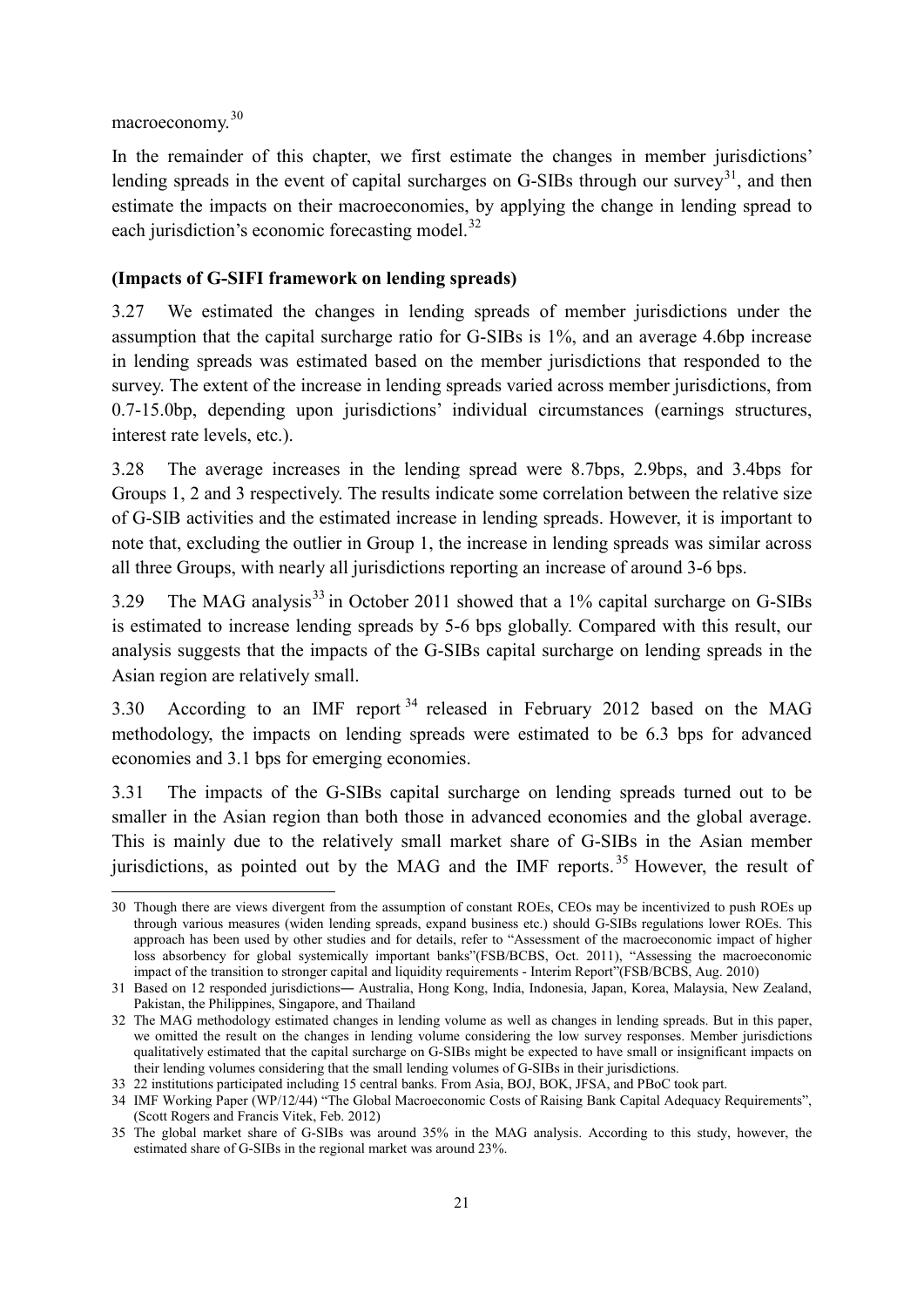

#### RCGfA SIFI WG is bigger than that of the emerging economies in IMF report.

Source: RCGfA survey, MAG report, IMF Working Paper (WP/12/44) Note: 'x' indicates the mean, while the distributions indicate lending spread variance

3.32 In the above, we assumed a 1% capital surcharge on G-SIBs. However, given that the level of capital surcharge imposition ranges from 1.0% to 3.5%, depending upon the bucket, the actual impacts are expected to be larger than our original estimation. For example, in the case of 2.0% surcharge imposition, the extent of increase in lending spreads is expected to record 9.1 bps on average among member jurisdictions, and to range from 1.4-30.0 bps in individual jurisdictions.

#### **(Impacts of G-SIFI Framework on Member Jurisdictions' Macroeconomies)**

3.33 Following the macroeconomic impact assessment methodology used by the MAG, we attempted to estimate the impacts of the G-SIFI framework on member jurisdictions' GDP. In the outset member jurisdictions have been asked to apply the estimated increase in lending spreads to their own economic forecasting models so as to estimate the expected decrease in GDP. Unfortunately, given the complexity of the methodology, only 3 jurisdictions in the Working Group (Australia, Korea and Malaysia) provided internal estimates of the potential effect of G-SIB regulations on domestic GDP. Japan and China' data have been cited from the IMF's report that used the MAG methodology. Therefore only 5 jurisdictions' data have been used. The results need to be understood as indicative and do not fully represent the effect of G-SIB regulations on the Asian region.

3.34 The results show that a 1% capital surcharge on G-SIBs could cause the five jurisdictions an average loss of 0.05% of annual GDP at maximum with the extents of loss ranging from 0.02 to 0.15% from jurisdiction to jurisdiction.

3.35 The impacts on GDP of members that responded are relatively small compared with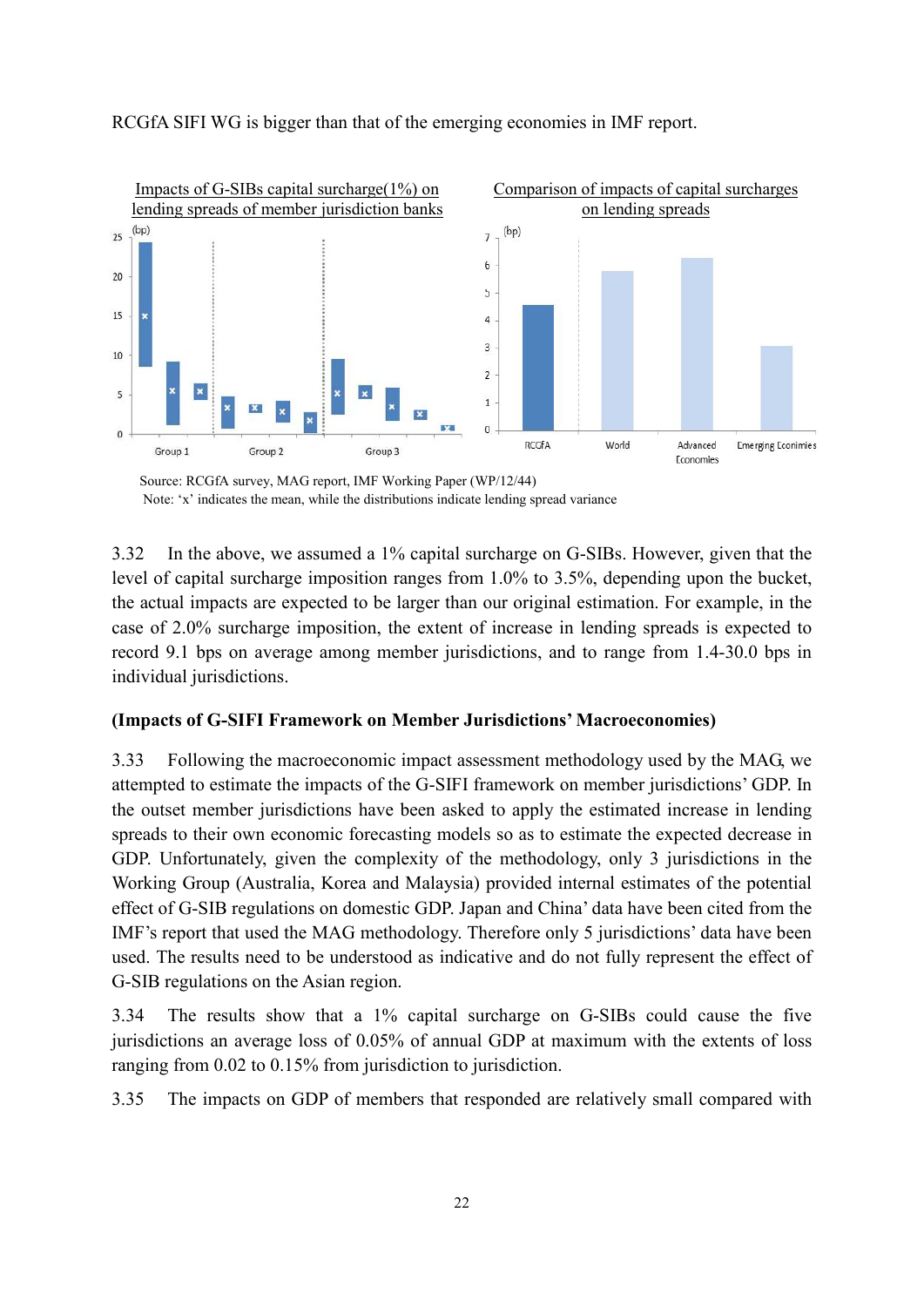the IMF report's estimate<sup>[36](#page-29-0)</sup> that a 1% capital surcharge would cause the global economy an annual GDP loss of 0.09% at maximum. This is likely attributable to the relatively small G-SIBs market share in these members, and to our assumption that the macroeconomic impacts of the regulation would be proportional to the G-SIBs' market shares. In the meantime, the IMF report estimated that the annual maximum GDP loss in emerging economies on average would be 0.05%, and 0.10% in advanced economies, respectively.



Source: RCGfA survey, MAG report, IMF Working Paper (WP/12/44)

3.36 In the case of a 2% capital surcharge imposition on G-SIBs, considering the different levels of imposition by bucket  $(1.0~3.5%)$ , the annual maximum GDP loss in Asian jurisdictions might be expected to amount to about 0.11% on average.

3.37 The MAG methodology has some limitations that could not properly capture the macroeconomic impact of G-SIB regulations. The actual effects on lending spreads and the macroeconomy may be amplified or restricted considering following factors. First, some of the assumptions of the MAG methodology could be unrealistic (for example, banks keep their ROEs constant and make no behavioral changes in response to capital surcharges). Since the crisis, for instance, banks have generally lowered or ceased dividend payments to help build up internal capital, which would reduce the need to cut lending or increase lending rates. Second, it is also worth highlighting that capital surcharges would have an effect only when they are binding – that is, when G-SIBs do not have enough capital to meet the additional surcharges. Third, the capital surcharges could have a bigger impact if (host) G-SIBs pass on a disproportional amount of the increase in their funding costs to their activities in Asia. Fourth, the MAG methodology does not explicitly model areas of G-SIB activities that are important in Asia, including their activities in foreign currency funding, trade finance and derivative markets.

**.** 

<span id="page-29-0"></span><sup>36</sup> The estimation was made on a yearly basis when the effects of the strengthening of regulations will have peaked. The figure was calculated from the simple averages of the cases of responding with monetary policy and of not responding with monetary policy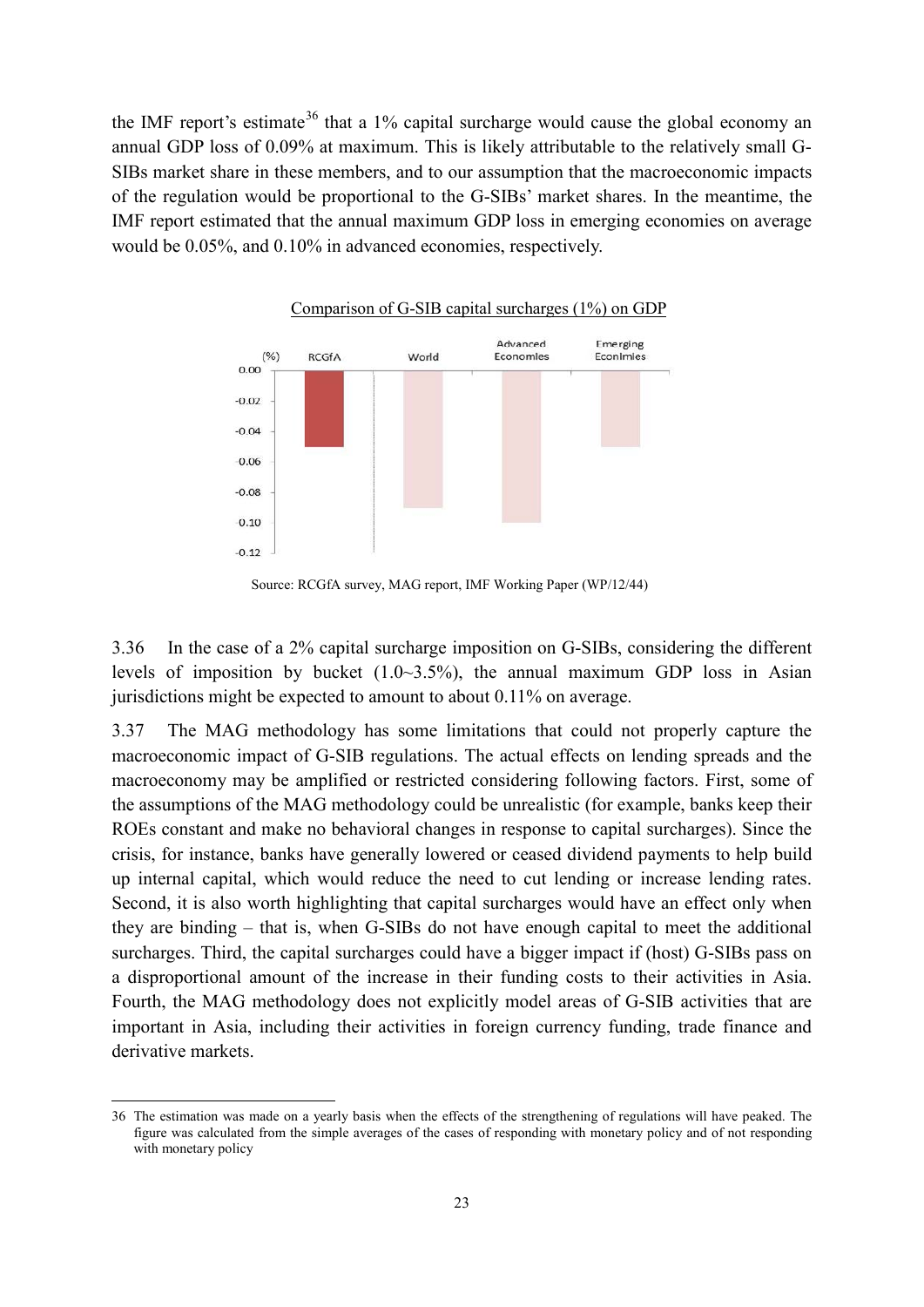#### **Chapter 4: Policy measures in response**

4.1 The findings of the survey conducted on the operations of the G-SIBs in Asia have highlighted the role played by G-SIBs in the Asian region and the possible impact of G-SIB regulation on their operations. It has highlighted, in particular, the potential risks / unintended consequences for the Asian region including deleveraging by the G-SIBS, higher lending costs, scaling back of activity in the areas of long term financing, SME and trade financing and disruption in markets / segments such as derivatives where the G-SIBs play a critical role in most jurisdictions surveyed.

4.2 This section attempts to outline a range of policy measures which could be considered to mitigate the risks posed by the implementation of the G-SIB regulations and / or to address the potential unintended consequences of the reforms. Earlier in the report, it was emphasized that it may be difficult to isolate the impact of the G-SIB regulation from that of the regulatory reforms / measures concurrently implemented in these jurisdictions. Thus, the set of policy measures proposed cannot strictly be compartmentalised to deal with the impact of the proposed regulatory reforms for G-SIBs alone just as the impact of each set of measures cannot be precisely segregated. Many of the measures identified are aimed at alleviating the impact of or risks of potential unintended consequences of various policy reforms including Basel III, D-SIBs regulations, etc, besides the G-SIB regulations.

4.3 The primary concern arising about higher loss absorbency requirements for G-SIBs is that higher capital requirements imposed by home authorities for these firms may lead to their withdrawal / retrenchment from jurisdictions in Asia and / or increase the cost of their intermediation, particularly where the higher loss absorbency requirements are binding (i.e. the current levels of capital of G-SIBs are not sufficient to meet the additional requirements). This may, in turn, impact financial intermediation and, hence, economic growth especially in those jurisdictions where the G-SIBs have a significant presence. The possibility of a disproportionately higher impact of capital requirements in home countries on the EMDEs, including in Asia, also cannot be ruled out.

4.4 A separate concern, as observed in the FSB-IMF-World Bank EMDE report stems from perceptions of a "home bias" in the planned regulatory reforms. In particular, there are concerns that while the cost of higher capital will be borne by the G-SIB in its entirety, the benefit in terms of higher loss absorbing capacity will accrue primarily to the parent bank in which the additional capital is held. On the other hand, though, a well-capitalized parent bank can represent a source of strength for its foreign subsidiaries and may reduce their local funding costs as well as enhance their ability to support credit provision.

4.5 In the following paragraphs, a set of policy measures which may facilitate in mitigating the consequences, especially the potential unintended consequences of the G-SIB reforms are discussed. Given the diversity of jurisdictions surveyed and the widely varying role played by G-SIBs in different jurisdictions (the share of G-SIBs assets in the bank sector ranged from less than 10 % to over 60 % in the surveyed jurisdictions), different measures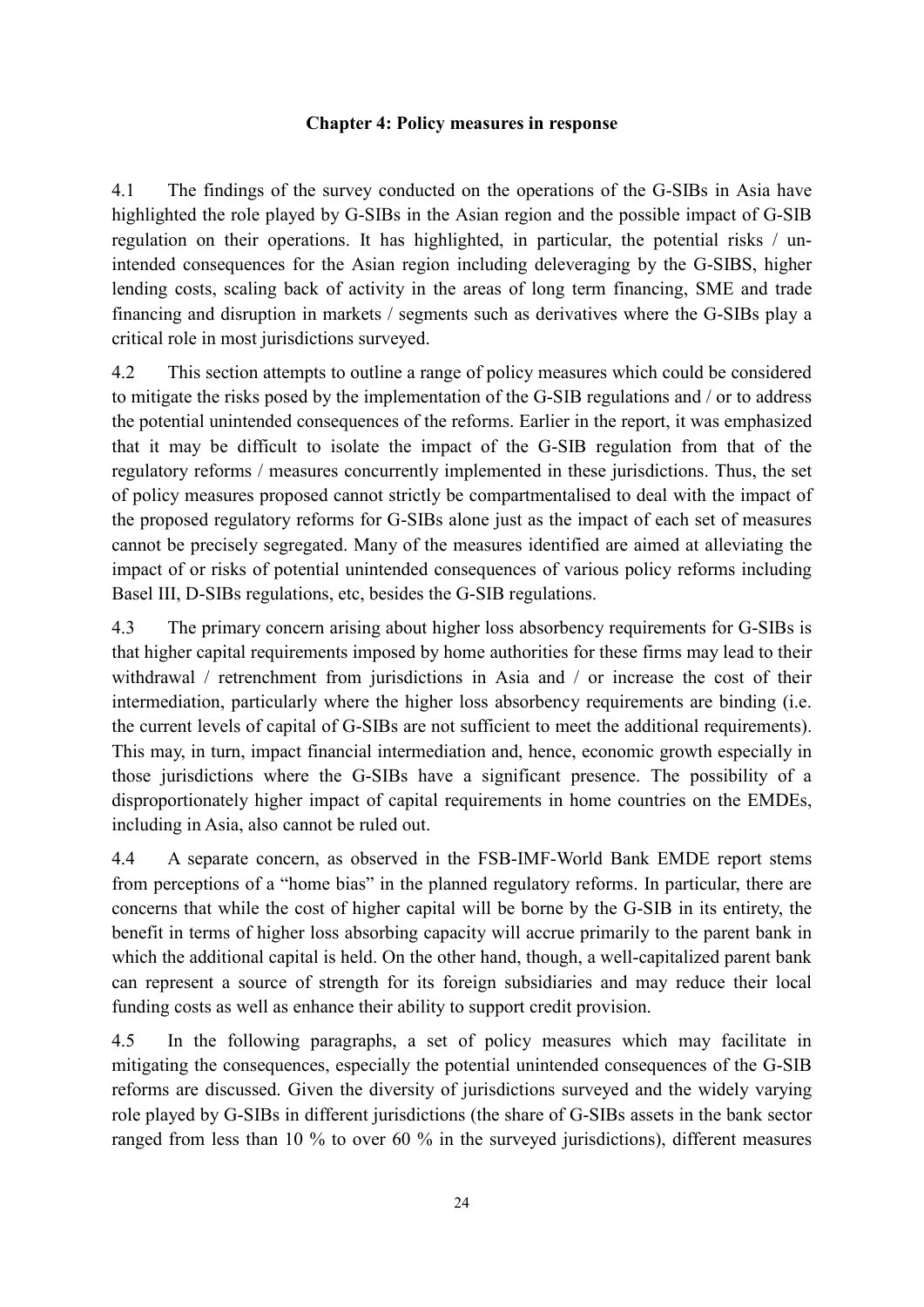may be relevant / useful for different jurisdictions. The list of policy measures presented below does not intend to be exhaustive. The degree to which they need to be adopted will also depend on the expected size of any impact of any adverse impact of the SIFI framework. They may be adopted in combination or could be substituted by alternative options depending on the circumstances in each jurisdiction.

4.6 One set of policy measures set out in the following paragraphs lay out possible initiatives by regulators in the Asian community to mitigate the potential unintended consequences of the G-SIB reforms including measures which promote a supportive policy environment for the G-SIBs themselves and the larger banking and financial sector to take initiatives to improve their efficiency of their operations and risk management frameworks. A second set of policy measures focus on international initiatives, including multilateral measures and recommendations on further work which could be undertaken by FSB and other international agencies.

## *Initiatives for consideration within the Asian regulatory community*

#### **Measures to improve funding markets including foreign currency funding**

4.7 The policy makers could consider initiatives which strengthen and diversify the domestic financial system's access to cheaper, more stable and longer duration funding in domestic and offshore capital markets.

- **a) Improving Access to low cost funds** Measures which increase access of banks to low cost stable sources of funding can reduce their overall funding costs. For example, in most jurisdictions, measures to improve access to retail sources of funding could help banks reduce their funding costs. As has been driven home by the experience during the crisis, retail deposits are a source of stable and, in certain circumstances, low cost funds during times of crisis as well as during peace times. However, a different set of measures in different jurisdictions could be necessary in this regard depending on the particular circumstance in each jurisdiction. For example, in the context of several Asian economies, including India where financial inclusion is relatively low, greater efforts towards financial inclusion can provide an opportunity for the banking system to access to low cost funds.
- **b) New instruments / markets:** Opening up of new funding avenues for domestic banks can provide them with access to stable sources of funds and can help mitigate the impact of any retrenchment by G-SIBs. Regulatory changes which facilitate such access could be considered in this context. Several measures have been / are being taken in different jurisdictions in this regard. For example, while not a measure specific to G-SIBs, Australia has allowed its banks to issue a small amount of 'covered bonds' (up to 8 per cent of domestic assets are available for encumbrance). Indian Banks have also, in recent times, raised foreign currency funds.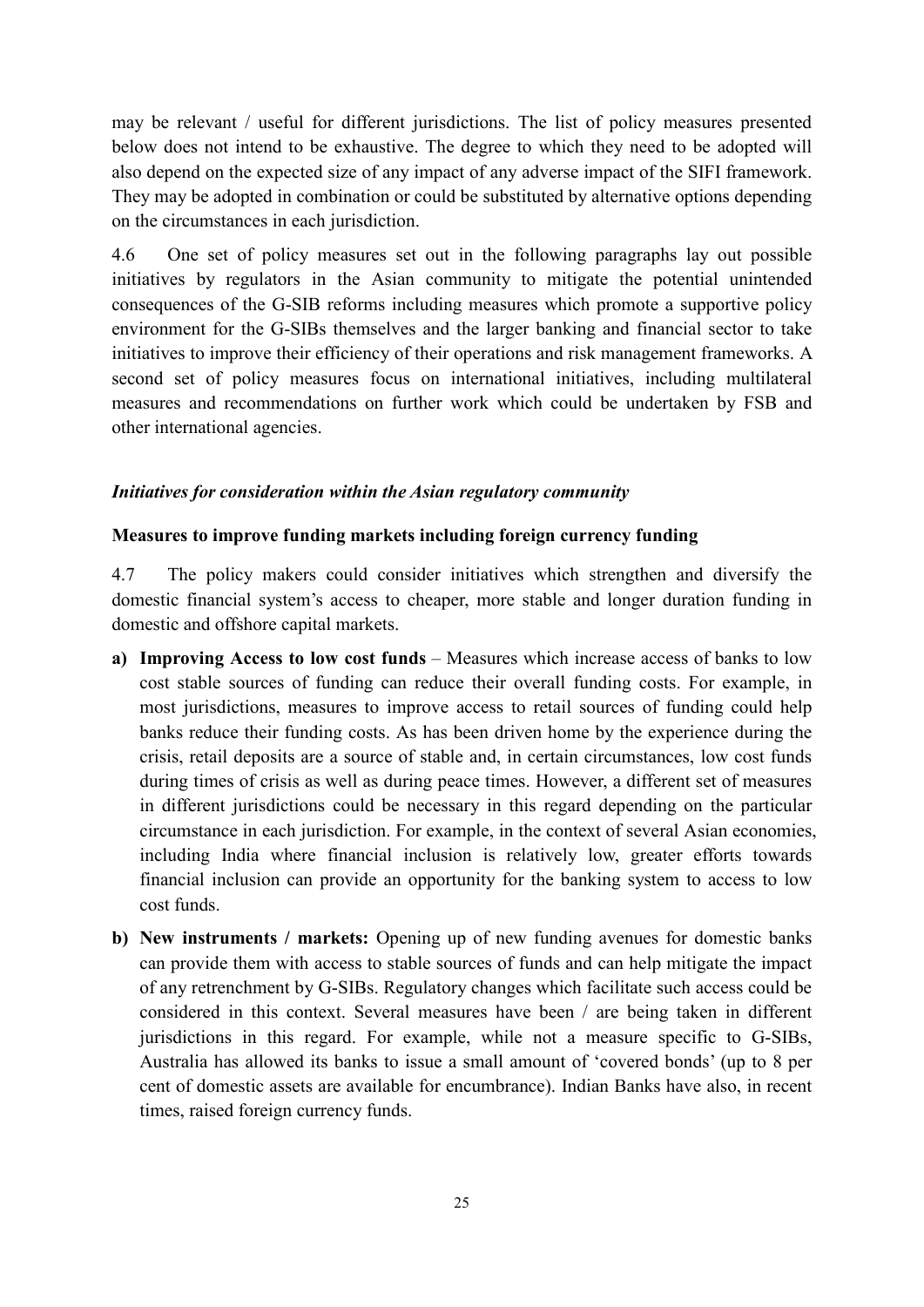# **Measures to strengthen competitiveness / reducing barriers to entry - Credit substitution by domestic banks and non-G-SIB foreign banks**

4.8 Measures could also be considered to encourage banks other than G-SIBs and other financial sector entities (e.g. non-banking financial entities) to fill in the gaps in lending created by reduced lending / deleveraging / increased cost of funds by G-SIBs. The exact measures to be taken would depend on the particular jurisdiction and would need to take into account the ability of the banks to scale up their lending especially in a scenario of implementation reform measures such as Basel III which impact all banks. In India, for example, the Reserve Bank of India issued *Guidelines on Licensing of New Banks in the Private Sector* on 22 February 2013 and has since granted, "in principle", banking licenses to several applicants. This should improve access to banking services and lead to an increase in lending. Again, jurisdictions could consider providing greater access to non-G-SIB foreign banks as they may be able to substitute the domestic operations of some G-SIBs in areas such as foreign currency funding. Thus, reducing barriers to entry and boosting competition has the potential to alleviate concerns in particular countries that the G-SIB framework may have on the availability of financial services. This could particularly be relevant for countries in the Asian region with relatively small and less developed locally owned banking institutions and / or relatively smaller degree of foreign bank presence.

#### **Increasing domestic savings especially in EMEs**

4.9 In many economies in the Asian region, especially the emerging markets, access to more and more quantum of credit is critical both to finance development as well as to ensure increased financial inclusion. Against this backdrop, regulatory reforms which result in deleveraging can have serious unintended consequences. Policy measures which promote domestic savings can help manage the impact of such deleveraging.

## **Channeling savings into productive investments**

4.10 In many emerging economies, savings are either placed with banks or channeled into investments such as precious metals and / or real estate. Ensuring that savings are channeled into productive investments will require measures which aim at diversifying sources of finance and enabling consumer to diversify risk / investment opportunities. The measures could include:

- (i) Developing a broader spectrum of retail savings instruments which foster the ability of households to participate directly in capital markets and place their savings in instruments other than bank deposits e.g. mutual funds, exchange traded funds, etc.
- (ii) Initiatives to widespread financial education and improved consumer protections to ensure that the households use and take the benefits of the wider availability of savings instruments.

#### **Encourage avenues for disintermediation**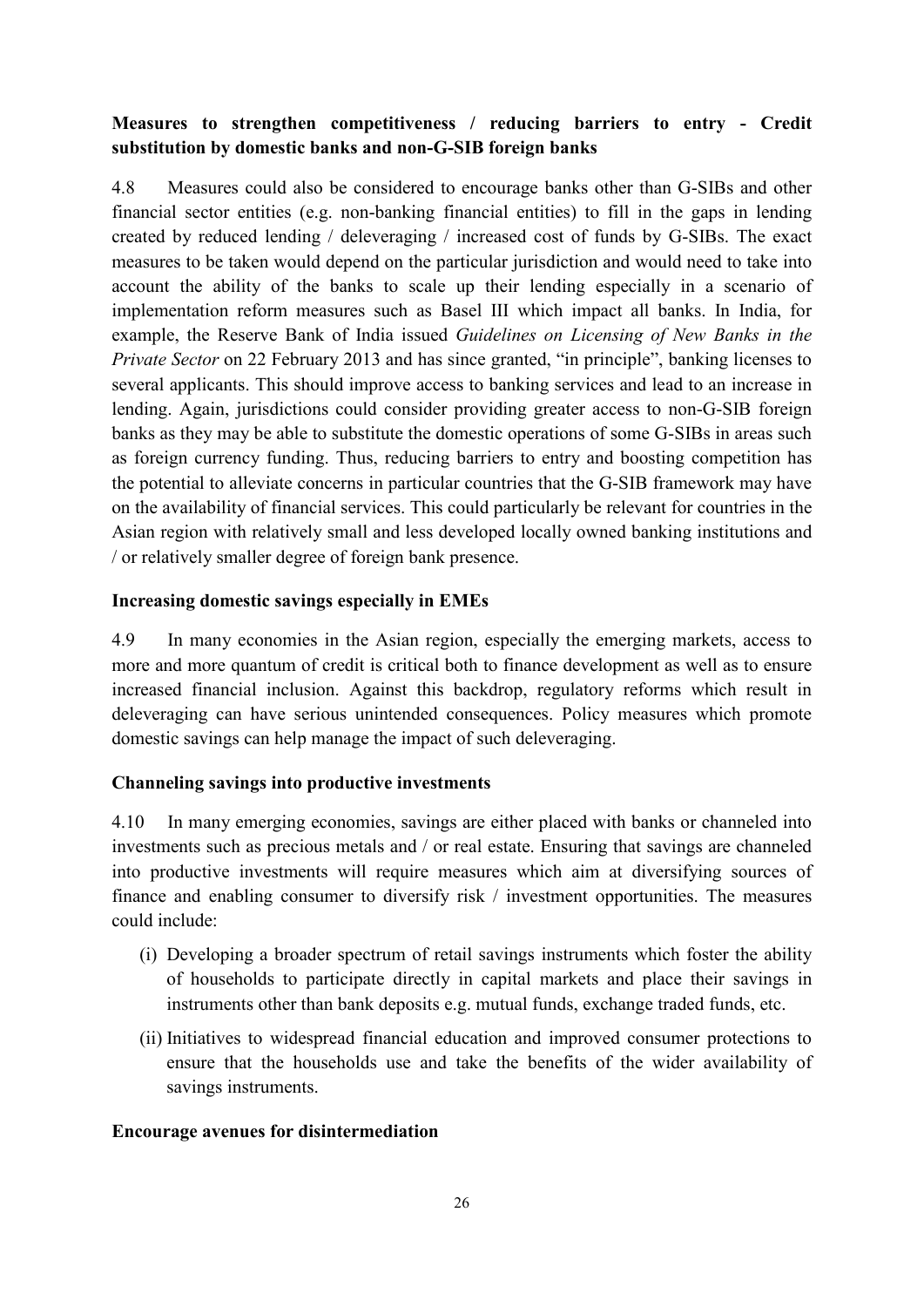4.11 There have been recent trends in increased corporate bond issuances especially in some Asian economies pointing to some increased disintermediation. In many emerging markets, including in Asia, bank lending remains the primary source of financing with the corporate bond, securitisation and equity markets remaining relatively underdeveloped. This constraints the ability of key investors to provide finance directly to the productive sectors of the economy. Critical policy measures in this context will include promoting the development of corporate bond markets; the development of equity markets**,** including market infrastructure; and the development of securitisation markets, especially for long-term debt with a view to reducing reliance on banking finance. However, it has to be recognised that these changes will take a relatively longer time frame to achieve their objectives.

## **Sector specific impact (long term finance, SME finance, trade finance):**

4.12 The FSB report on "Identifying the Effects of Regulatory Reforms on Emerging Market and Developing Economies: A Review of Potential Unintended Consequences", June 2012, highlighted some of the sectors which are likely to be most impacted by the trends in retrenchment of credit as specialty finance lines, particularly infrastructure finance, loans to small and medium-sized enterprises (SMEs) and trade finance. Several respondents of the current survey felt that there could be some impairment in the flow of credit to these segments though most respondents said that it would be difficult to estimate the precise impact of G-SIB regulation on specific lines of business. The findings of the survey, as discussed earlier in the report, indicate that G-SIBs are not dominant players in the banking sector as far as SME financing and long term financing is concerned. For example, in most countries, the share of SME financing by G-SIBs was less than 10 % of the total SME finance extended by the banking system. However, in several countries, G-SIBs play an important role especially in trade finance and foreign currency funding implying that the impact of regulatory measures on trade finance is likely to be significant in the Asian economies. Also, there is the possibility of domestic banks withdrawing from segments such as SME financing and long term financing as they attempt to fill in the gaps in finance, if any, left by G-SIBs in other segments.

4.13 The survey responses apart, there are a number of studies / analyses which point to emerging constraints in the flow of credit to specific business lines of banks, many of which are crucial to countries in Asia.

4.14 A recent ADB survey on Trade Finance<sup>[37](#page-33-0)</sup> observes that "Banks surveyed said they rejected a substantial percentage of requests to finance imports and exports. According to the survey, this meant that \$1.6 trillion of demand for global trade finance was unmet, with \$425 billion unmet in developing Asia". One of the reasons cited by the responding banks for these trends was the recent regulatory reforms, especially Basel III. The trends are likely to be further accentuated due to the impact of the G-SIB regulations.

<span id="page-33-0"></span><sup>37 &</sup>quot;Asian Development Bank Trade Finance Survey, March 2013 [\(http://www.adb.org/publications/asian-development](http://www.adb.org/publications/asian-development-bank-trade-finance-survey-major-findings)[bank-trade-finance-survey-major-findings\)](http://www.adb.org/publications/asian-development-bank-trade-finance-survey-major-findings) 1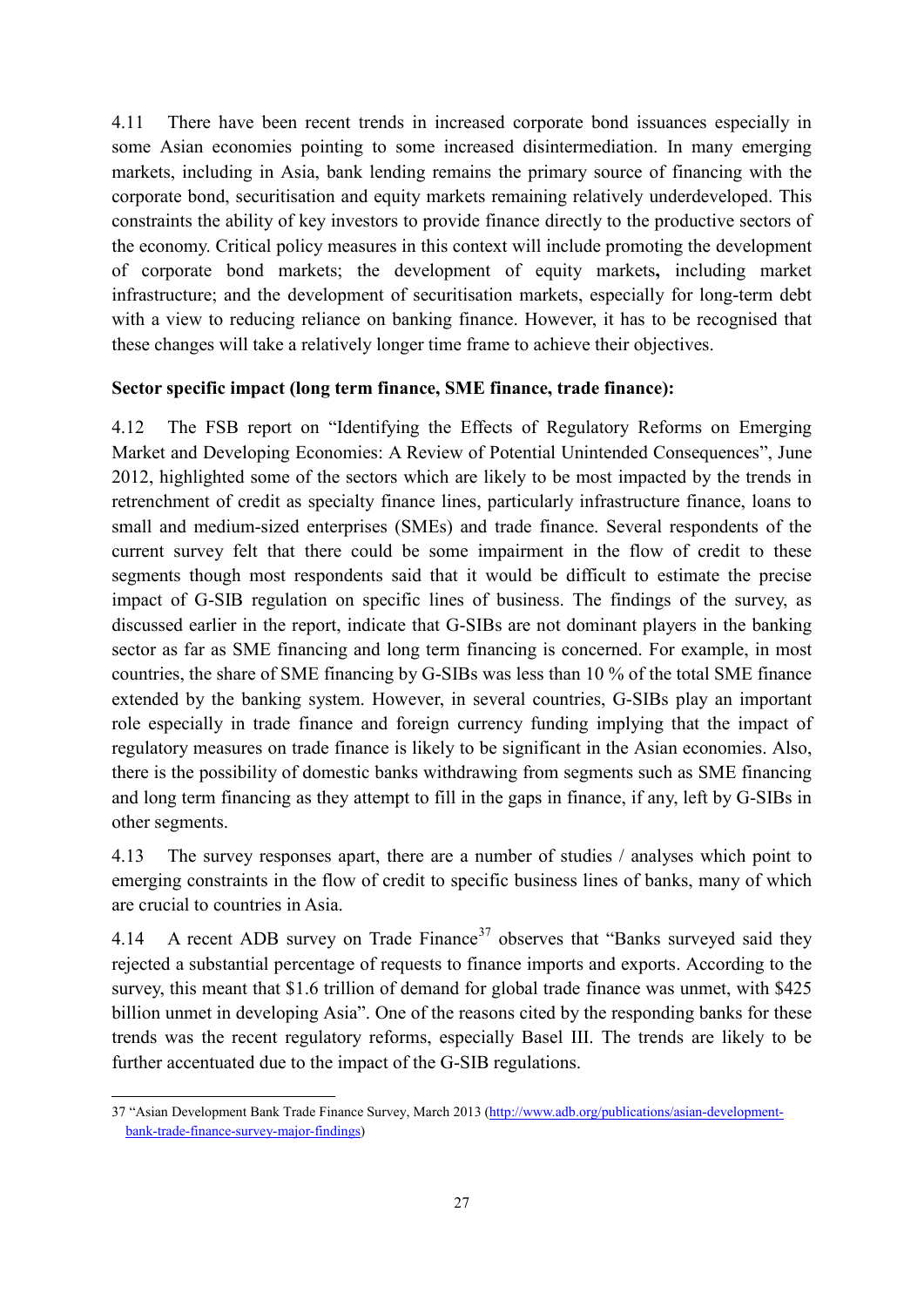4.15 The potential impact of G-SIB regulations (coupled with that of the Basel III rules) on trade finance could be particularly crucial for developing Asia. Trade is key to growth especially in EMDEs and is a particularly important source of credit for SMEs and smaller corporates whose risk profile would otherwise warrant higher lending costs if they were to borrow from banks. An October 2012 IIF report on the "Specific Impacts of regulatory changes on end-users" sets out the results of various business surveys conducted in different parts of the world which testify to the disproportionate impact of the regulatory reforms on SMEs – both in terms of cost of borrowing and availability of credit for other small businesses with limited access to market funds.

4.16 A recent report of the G30 on "Long Term Finance and Economic Growth" estimates the likely increase in the **need for long term investment** in a sample of nine economies (five advanced and four major developing economies) and highlights how the **current financial system is straining to provide such financing**. It further emphasizes that bank finance is currently the most important source of long term finance and how this could be further affected due to the trends in deleveraging and the implementation of the new regulatory reforms.

4.17 Given the importance of trade finance, SME finance and of long term finance in Asia and the potential of G-SIB regulations, in particular, and the entire suite of regulatory reforms in general, to impair the flow of credit to these sectors, it would be important to consider policy measures to manage the impact of reduced flow of credit to these sectors.

4.18 **SME finance:** Ensuring that the flow of credit to SMEs is not impaired as a result of implementation of the G-SIB and other regulations may need concerted efforts in different jurisdictions. The measures will need to focus, on the one hand, on boosting bank lending to SMEs and, on the other hand, on facilitating access of direct credit to SMEs. The specific measures being taken will need to be tailored to the requirements of the jurisdiction.

4.19 For example, the approach to expanding financing on SMEs in Korea relies on a flexible approach depending on the economic conditions through measures such as expanding guarantee for start-up business, laying foundation for crowd funding and intellectual property financing, enhancing financing support for start-ups and technology firms, facilitating credit loan by establishing infrastructure for SME credit rating, etc. Additionally, the government has pursued revitalization of direct financing for SMEs through establishing KONEX (Korea New Exchange) for SMEs and invigorating KOSDAQ market. A restructuring framework for marginal firms has also been established.

4.20 Similarly, in India, banks have been allocated a target for growth in credit to the SME sector. Banks have also been mandated to provide collateral free loans, up to specified amount, to SMEs to facilitate start ups. Banks have to put in place a SME loan policy, restructuring / rehabilitation policy and non-discretionary one time settlement policy for recovery of non-performing assets. A dedicated equity exchange for SMEs is also being set up to facilitate SMEs to access direct finance from the markets.

4.21 **Long term finance:** The aforesaid G30 report lays down a number of measures to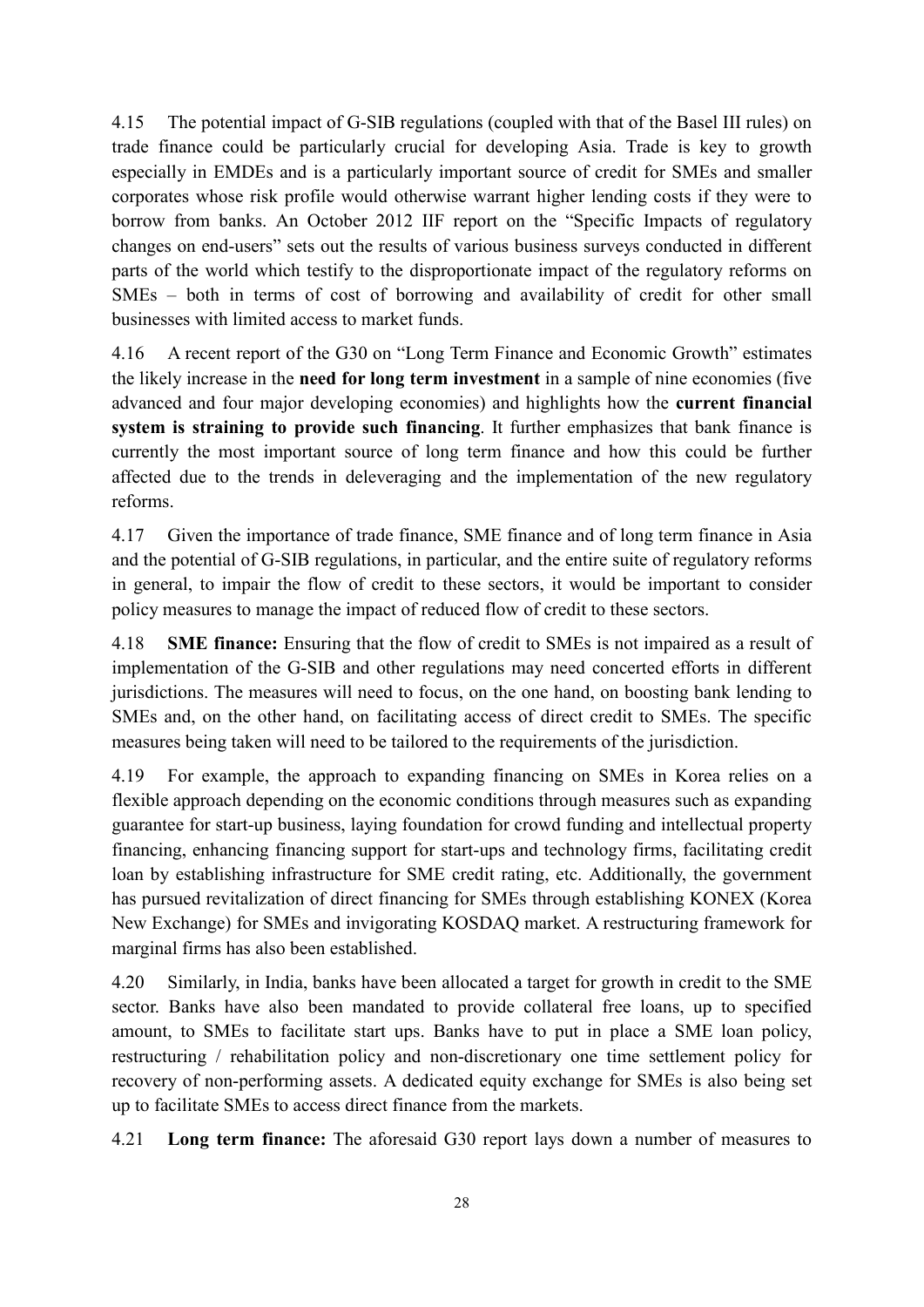ensure that the financial system should channel savings from households and corporations into an adequate supply of financing with long maturities to meet the growing investment needs of the real economy. Work in this regard is also underway in several international fora including the G20, FSB, OECD, etc. Policy initiatives to ensure the continuing flow of long term finance to finance infrastructure and other long term investments and to ensure that the impact of the G-SIB and other regulatory measures do not impede the development process in these economies will need to be guided by these initiatives. The policy measures will ideally include a multi-thronged approach which address the concerns about supply of long term finance along with the need to develop robust market infrastructure which supports the growth of a robust market of longer term finance and will encompass, inter alia, measures which:

- **a)** Support the development of new intermediaries / instruments geared towards provision of long term finance
- **b)** Provide for incentives for long term investors such as pension funds and insurers to take a long term horizon in their investment decisions
- **c)** Foster the development of debt and equity capital markets which efficiently provide means for raising long term finance directly from investors

## **Financial markets and derivatives**

4.22 The results of the survey indicate that, in the case of many Asian countries, the G-SIBs play a critical role in the provision of services in the areas of securities markets and derivatives. In several of the jurisdictions which responded to the survey, the size of the offbalance sheet derivatives portfolio of the G-SIBs in the jurisdiction was  $10 - 15$  times the balance sheet size of the banks. The provision of services in these areas could therefore be expected to be impacted. The provision could also be impacted by the extra territorial aspects of some reform measures such as the proposed Volcker rule which places restrictions on US banks engagement in proprietary trading in other countries' government securities markets. Measures to ensure continuing provision of such services, for example, by domestic banks may need to be explored, to the extent desirable / needed.

#### **Strong prudential frameworks**

4.23 Irrespective of the policy measures being contemplated, it will be critical to have a well functioning and robust domestic regulatory and supervisory framework which underpins confidence of capital markets and consumers in the strength and resilience of a country's financial sector.

4.24 An important step in this direction would be to put in place a framework for domestic systemically important banks (D-SIBs). It is important to note the FSB's continuing work on increasing the Intensity and Effectiveness of Supervision (of both G-SIBs and D-SIBs), in this context.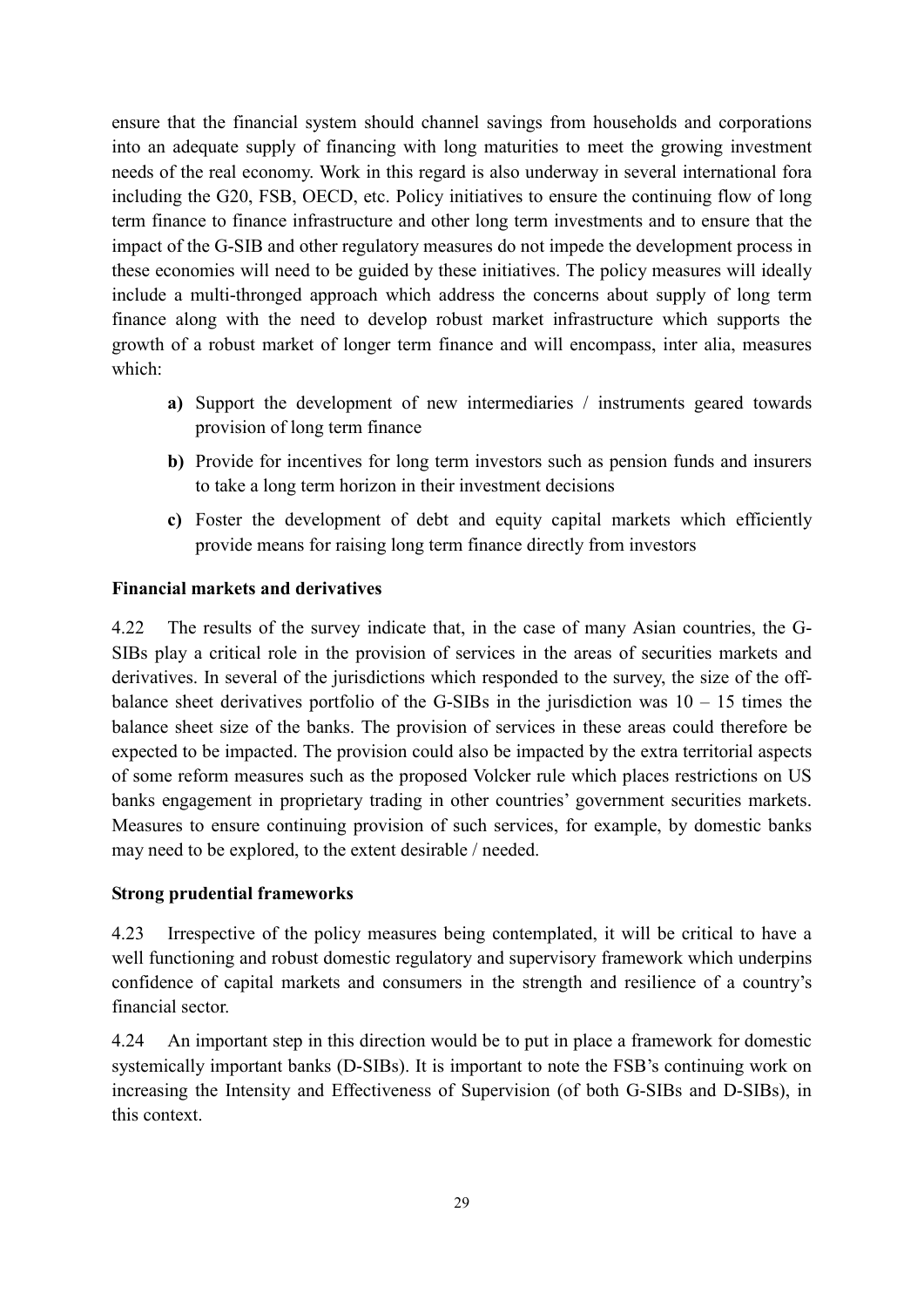#### **More intensive monitoring large global banks at the borderline of G-SIB classification**

The G-SIB reforms, including higher loss absorbency requirements, are concentrated on the banks designated as G-SIBs based on the methodology finalised by FSB - currently 28 banks. However, there may be other large global banks on the borderline of being designated as G-SIBs, who enjoy the funding subsidy and whose failure may have a potentially destabilizing impact on the domestic financial systems. There could be "cliff" effects from changes in their classification as G-SIB, though this is less likely where a jurisdiction has implemented the BCBS principles for D-SIBs. That said, not all of these banks may be classified as a D-SIB in any jurisdiction. Supervisors will, therefore need to closely supervise such entities.

#### **Effective resolution and crisis management arrangements**

4.25 As discussed earlier in this report, nine countries out of 12 who responded to the survey stated that they do not have any requirements in place for the development and maintenance of recovery and resolution plans for foreign subsidiaries or branches of G-SIBs, though some countries responded that there are steps being taken to put such requirements in place. Given the importance of G-SIBs in the Asian region (G-SIBs accounting for 27.9% of total assets of the banking sector in the jurisdictions surveyed as of end-2011, as discussed in Chapter 2 of this Report) and particularly in some jurisdictions, putting in place effective crisis management arrangements in each jurisdiction would be critical. To some extent, these crisis management arrangement plans will need to be drawn up in conjunction and cooperation with arrangements in the home countries (issues related to home host coordination are discussed later in this Report). However, each jurisdiction will need to take cognizance of the specific domestic conditions – presence of G-SIBs, the nature of their activities, their importance in the banking and overall financial sector, the segments in which their operations are important, etc. - in drawing up its crisis management plans.

## **Addressing existing financial sector weaknesses, especially in EMDEs**

4.26 Policy initiatives to mitigate / reduce the impact of the regulatory reforms, including G-SIB reforms, in Asia, especially in emerging Asia, will necessitate addressing existing financial sector weaknesses in EMDEs. Some of these issues (e.g. shallow domestic capital markets and supervisory capacity constraints) have been discussed in detail in the joint FSB-IMF-World Bank report on "Financial Stability Issues in EMDEs" (October 2011). EMDEs will also need to focus on capacity building and training in the domestic banking sector to ensure that the banking sector is able to rise to the challenge of meeting the demands of the real economy.

## **Foreign bank branches or locally incorporated subsidiaries**

4.27 Foreign banks operate as branches or subsidiaries in different jurisdictions. In the case of subsidiaries, the foreign banks are subject to local prudential and crisis management requirements. The requirements of branches are different across jurisdictions. In some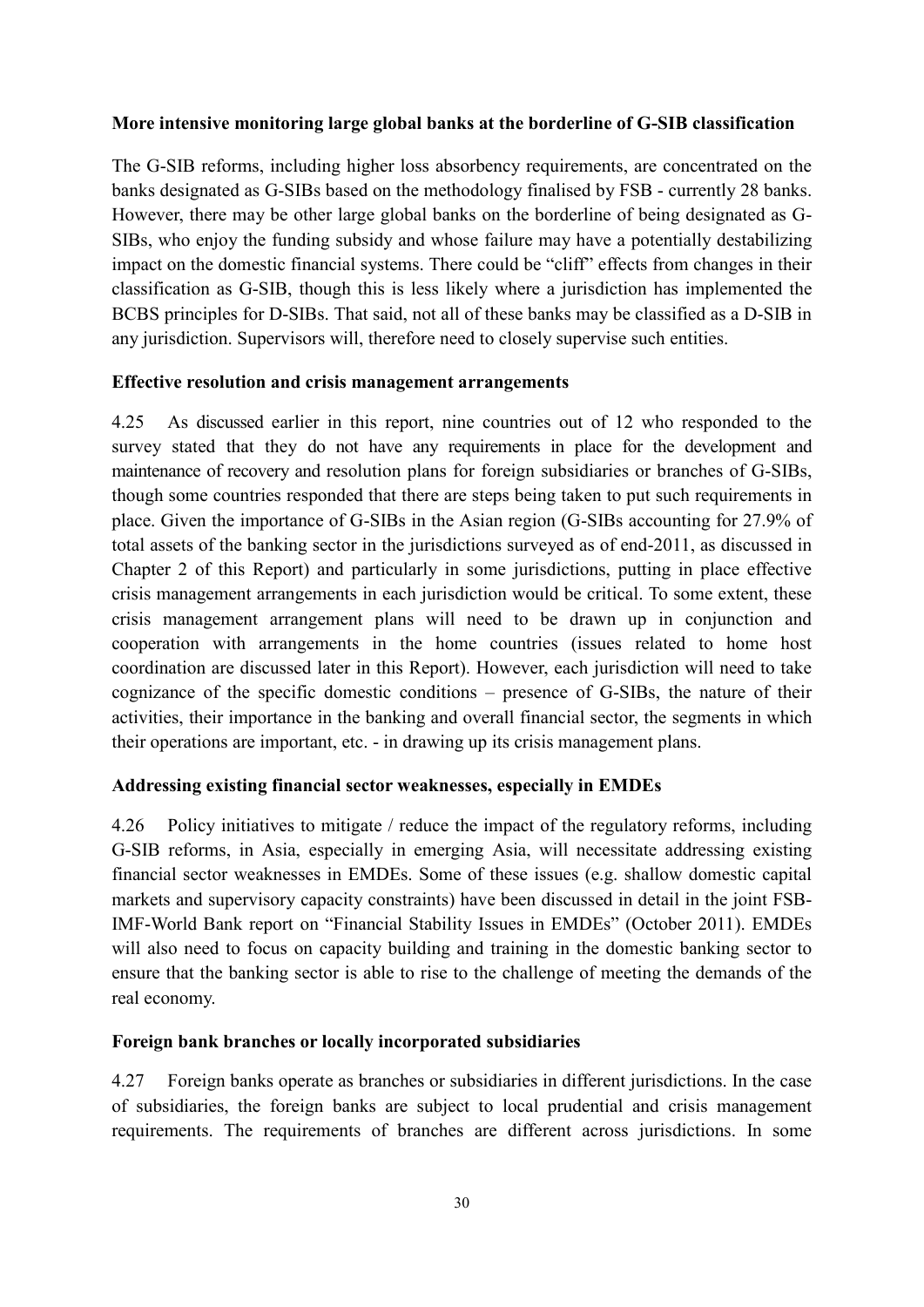jurisdictions, foreign banks branches are not required to maintain capital while foreign owned subsidiaries are subject to the same prudential requirements as domestic banks. In some other jurisdictions, branches are also subject to capital requirements like domestic banks. The different regulatory structures could have implications for the actual impact of G-SIB regulations in different jurisdictions and will need to be explored in further detail.

4.28 In the wake of the financial crisis, there are some evidences of trends towards local incorporation, as regulators wish to ensure that they have sufficient control over important financial institutions and can manage the consequences of their failure without causing systemic disruption. For instance, in India, a concept paper on the presence of foreign banks in India has been published. The paper proposes to encourage foreign banks to operate as subsidiaries in the domestic economy rather than as branches. Irrespective of the form in which G-SIBs operate in a country, it would be important for each jurisdiction to consider options to enhance the crisis management tools available to the domestic supervisory authority with regard to the foreign banks, especially G-SIBs. The engagement of the host countries in the CMGs set up by the home country of the G-SIB becomes more important in this context, especially where the G-SIBs presence is locally systemic.

# **Efficiency of operations**

4.29 From the responses collected from the RCGfA member countries, it is expected that the cost of funds of G-SIBs might increase, although the degree of increase and the impact of the increase may not be significant. If the G-SIBs pass its funding cost on to their counterparts, cost of lending including foreign currency financing could increase.

4.30 One set of measures which could be considered is endogenous to the banking sector, wherein the G-SIBs (as also other banks – both domestic and non-GSIB foreign) attempt to reduce their overall cost of operations through improved efficiency of operations and reduced transactions costs so as to ensure that the cost of lending does not increase. There are wide variations in the cost of funding / operations of different G-SIBs, as evidenced by the data collected as part of the survey. For example, the ratio of net interest and non-interest income to operating expenses varied between 85 per cent to about 260 per cent in the case of G-SIBs operating in the jurisdictions which responded to the survey. This ratio also varied widely – from 95 per cent to about 240 per cent - for the entire banking sector. Policy measures which enable banks to increase their productivity / efficiency can reduce their overall cost of operations and hence ameliorate any impact of the regulatory measures.

## **Risk management**

4.31 Going forward, a key component to ensure that the potential unintended consequences of reform measures are minimised will be improvements in the risk management framework of the banking and broader financial sector. The magnitude and far-reaching economic effects of the financial crises which have afflicted the global economy since 2007 have rightly resulted in the global community jointly agreeing to a wide range of reforms in the regulation of the financial sector with a view to ensuring that a crisis of such intensity is prevented from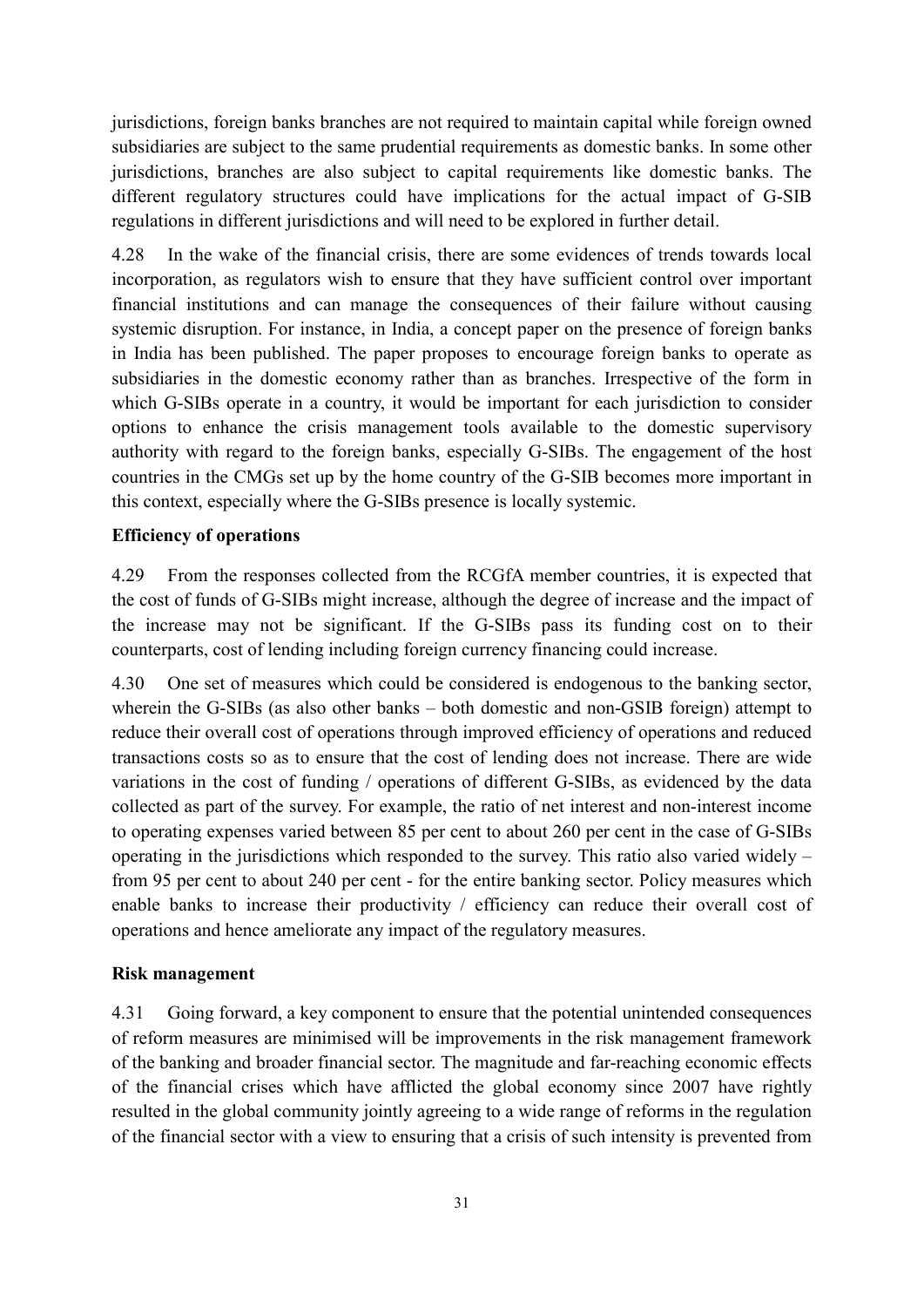recurring. However, capital and liquidity requirements cannot be increased indefinitely, especially if the financial sector has to continue to play a meaningful and facilitative role in economic development and if the unintended consequences of reform measures have to be minimised. Hence, improved risk management by banks is another avenue through which the resiliency of financial institutions can be increased

# *International initiatives*

# **Strengthening of supervisory coordination between G-SIB home and host-countries through participation in Supervisory Colleges and Crisis Management Groups (CMGs)**

4.32 A number of jurisdictions which responded to the survey have reported that they are not part of the Supervisory Colleges or CMGs of a G-SIB even though the operation of the particular G-SIB is systemically important in the host jurisdiction. A number of jurisdictions stated that they are seeking to address their concerns through bilateral arrangements. A majority of jurisdictions expressed an interest in participating in CMGs, given the opportunity. The joint FSB-IMF-World Bank report on "Financial Stability Issues in EMDEs" (October 2011) had highlighted that, in countries where foreign banks play a significant role, the inherent conflicts of interest between the home and host jurisdictions can prevent adequate supervisory cooperation and information sharing and complicate risk assessments and crossborder resolution. The report recommended that "Home supervisors for large international banks should provide host supervisors, particularly when those banks are systemically important in the host jurisdiction, with timely, accurate and comprehensive information on the parent bank via supervisory colleges and crisis management groups and / or via enhanced bilateral relationships"

4.33 In this regard, it is recommended that the FSB could consider the ways by which the concerns of a host country are taken on board by the home country if the financial institution's presence is systemically important in the host country, even if the operations in the host country are not very significant relative to the total business size of the institution. These aspects may be considered by FSB's Resolution Steering Group and Cross Border Crisis Management Group which are currently developing a guidance note for cooperation with non-CMG host authorities in line with the Key Attributes.

## **Effective resolution regimes**

4.34 In their responses to the survey, most jurisdictions emphasized that coordination among home and host authorities is important in implementing resolution process effectively and that effective cooperation will contribute to reducing the risk of disruption arising from uncoordinated actions taken by various authorities. It is recommended that these issues may be taken on board by FSB's Resolution Steering Group and Cross-border Crisis Management Group.

## **Role of multilateral agencies / bilateral or multilateral agreements**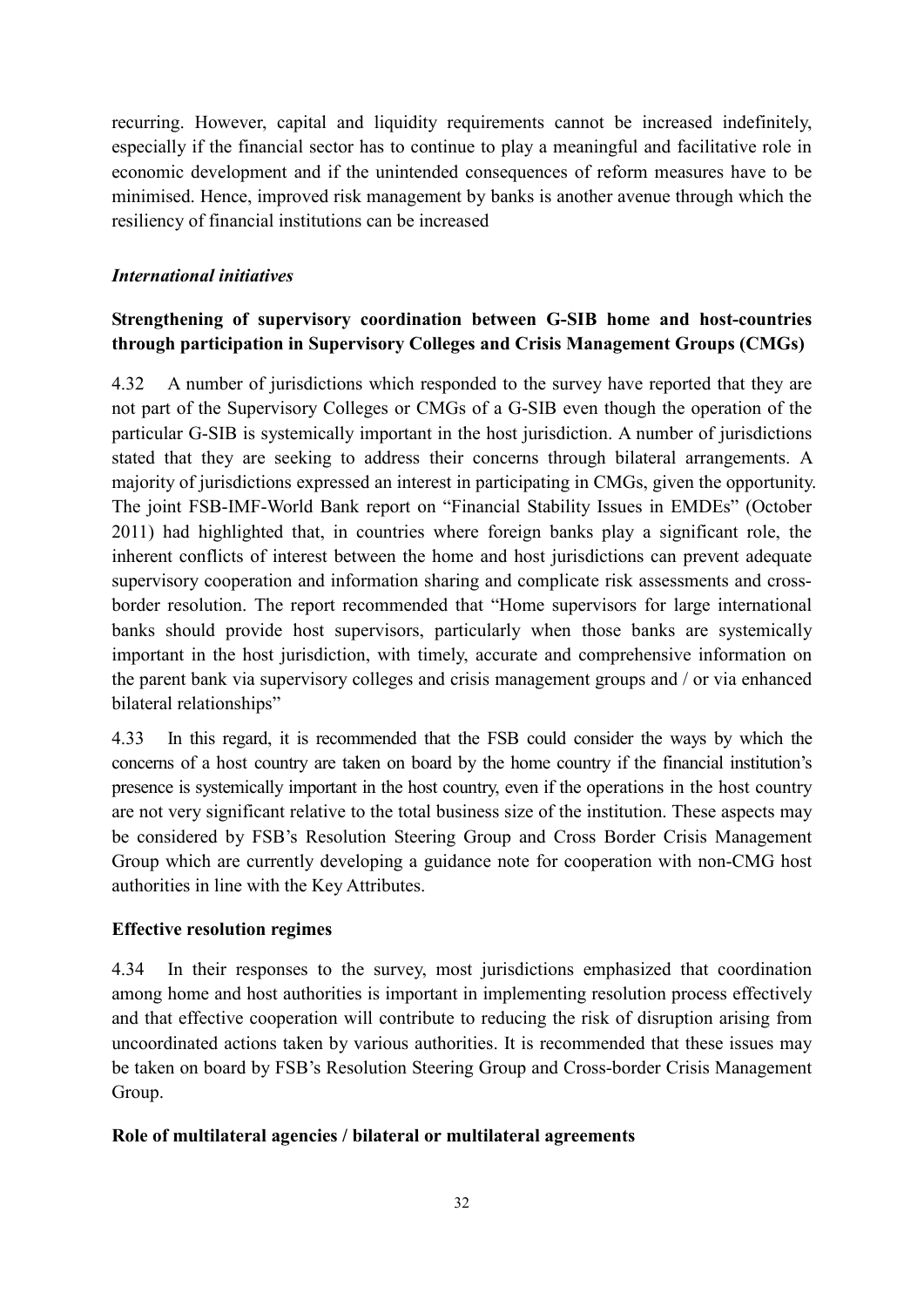4.35 The role of multilateral agencies such as the Asian Development Bank (ADB) and of bilateral or multilateral arrangements between jurisdictions could be considered in the case of serious concerns about foreign currency loan deleveraging. Measures to address the fallout of such a scenario could involve exploring of solutions involving setting up of crisis management mechanisms through which countries support each other directly or through multilateral agencies.

## **Home bias of capital surcharge and ring fencing**

4.36 Earlier in the report, the perceptions of a "home bias" in the planned regulatory reforms were highlighted, especially with regard to concerns that while the cost of higher capital will be borne by the G-SIB in its entirety, the benefit in terms of higher loss absorbing capacity will accrue primarily to the parent bank in which the additional capital is held. There are also concerns, by home jurisdictions of G-SIBs, that increased "ring fencing" of capital and liquidity by host jurisdictions could also have unintended consequences. In this respect, it is recommended that further scoping work could be undertaken towards assessing the extent of these potential issues, and, if necessary, policy options to address them. Going forward, as the additional capital requirements for G-SIBs (and for D-SIBs) become effective, it may be useful to conduct an analysis of the distribution of capital surcharge with a view to understanding the emerging trends in this regard.

## **Continuous monitoring and dialogue**

4.37 The implementation of the G-SIB reform measures is still work in progress. The implementation of Basel III reforms has just begun. Other regulatory reforms are also in various stages of implementation. As such, a complete and precise assessment of impact of the reform measures in the Asian region is not possible at this stage. The current study suggests that there might be consequences, intended or unintended, of the reforms, including the G-SIB reforms, in the region although its significance might vary across jurisdictions. As such, there is merit in monitoring the impact of the implementation of the reforms in Asia on an on-going basis. Jurisdictions in the region, and indeed across regions, will also benefit from sharing of experiences and lessons from the implementation of the reforms. Such monitoring, sharing of experiences and greater cooperation may facilitate the mitigation of some of the potential unintended consequences from the implementation of agreed reforms.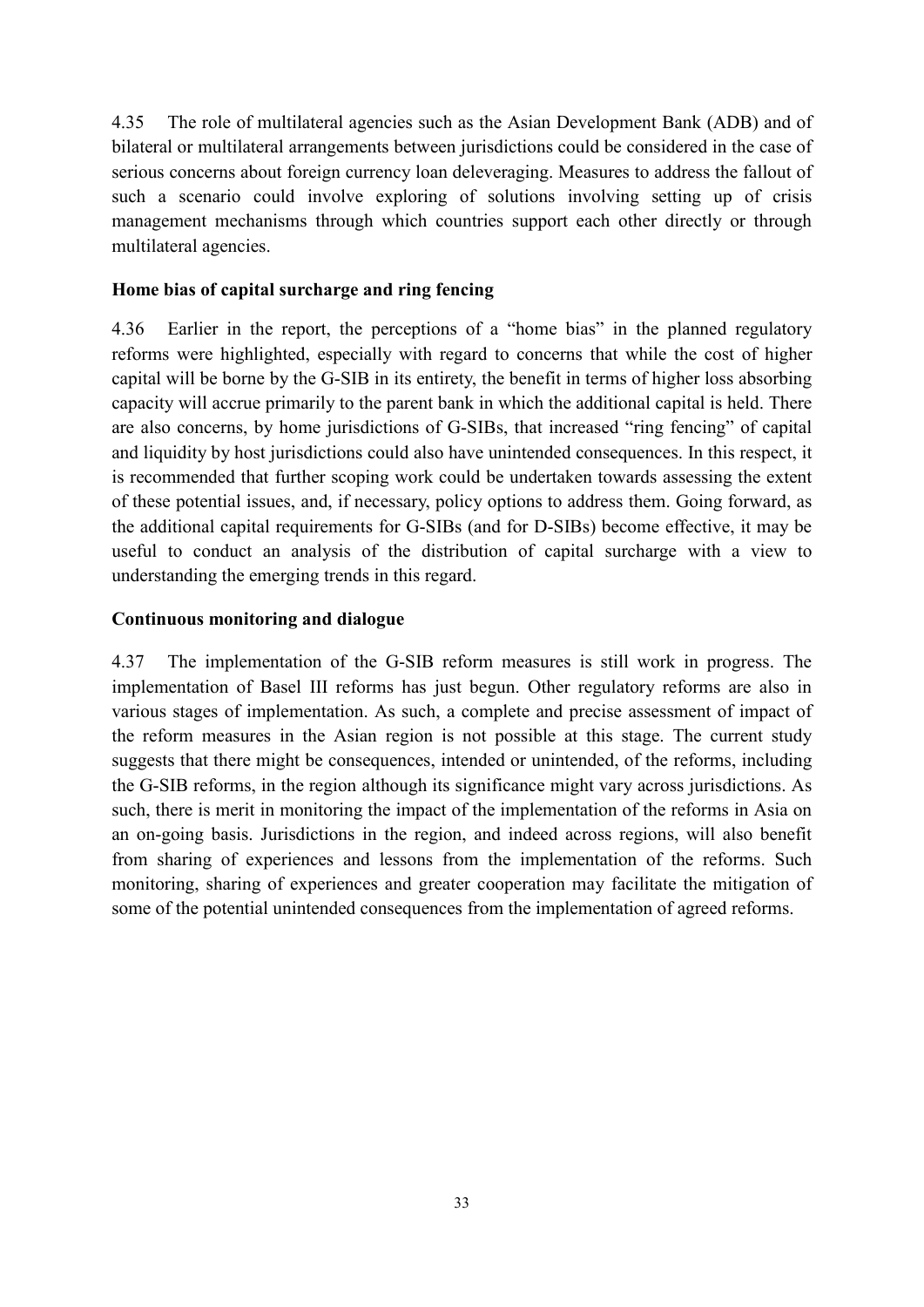# **Terms of Reference of Working Group on Impact of SIFI Framework on Asian Region and Measures in Response**

In line with the results of the third meeting of the FSB Regional Consultative Group for Asia (Nov 12, 2012), we would like to set up a working group to study the impacts of the SIFI framework on the financial sector in the Asian region and the desirable policy measures in response.

# **Background & Objective**

In October 2010, the FSB issued recommendations for addressing the systemic risk and moral hazard posed by Systemically Important Financial Institutions (SIFIs). These recommendations include maintaining higher loss absorption capacities, having resolution frameworks that enable institutions to be resolved safely and without recourse to taxpayer money, and carrying out more intensive supervision.

In addition, for global SIFIs, the recommendations include the establishment of rigorous coordinated assessment of risks through supervisory colleges, the drawing up of international recovery and resolution plans, and the conclusion of institution-specific crisis cooperation agreements between the home and host authorities.

Meanwhile, in November 2011, the FSB published the latest list of 28 global systemically important banks (G-SIBs) and the BCBS confirmed the assessment methodology and additional loss absorbency requirement for G-SIBs and is now working on selection of the G-SIBs subject to framework to be implemented from 2016. Upon approval of the FSB Plenary Meeting in October 2012, the BCBS also finalized the regulatory framework for D-SIBs, extended from the framework for G-SIBs.

At its Plenary Meeting in May 2012, the FSB reported that the higher capital requirements for G-SIFIs might lead to a rise in the cost of financial intermediation and to their withdrawal from EMDEs, and that it was worried that the EMDE host countries might not participate in the crisis management groups for G-SIFIs.

The concurrent implementation of G-SIB and the Basel III capital and liquidity reforms means that the impacts could be even greater.

Given the active operations of SIFIs' subsidiaries and branches in most Asian countries, the SIFI framework can be both a challenge and a chance for further growth of the regional financial sector. In this regard, it is necessary to analyze the impact of G-SIFI framework on the Asian financial sector, and to come up with appropriate measures in response from an Asian perspective.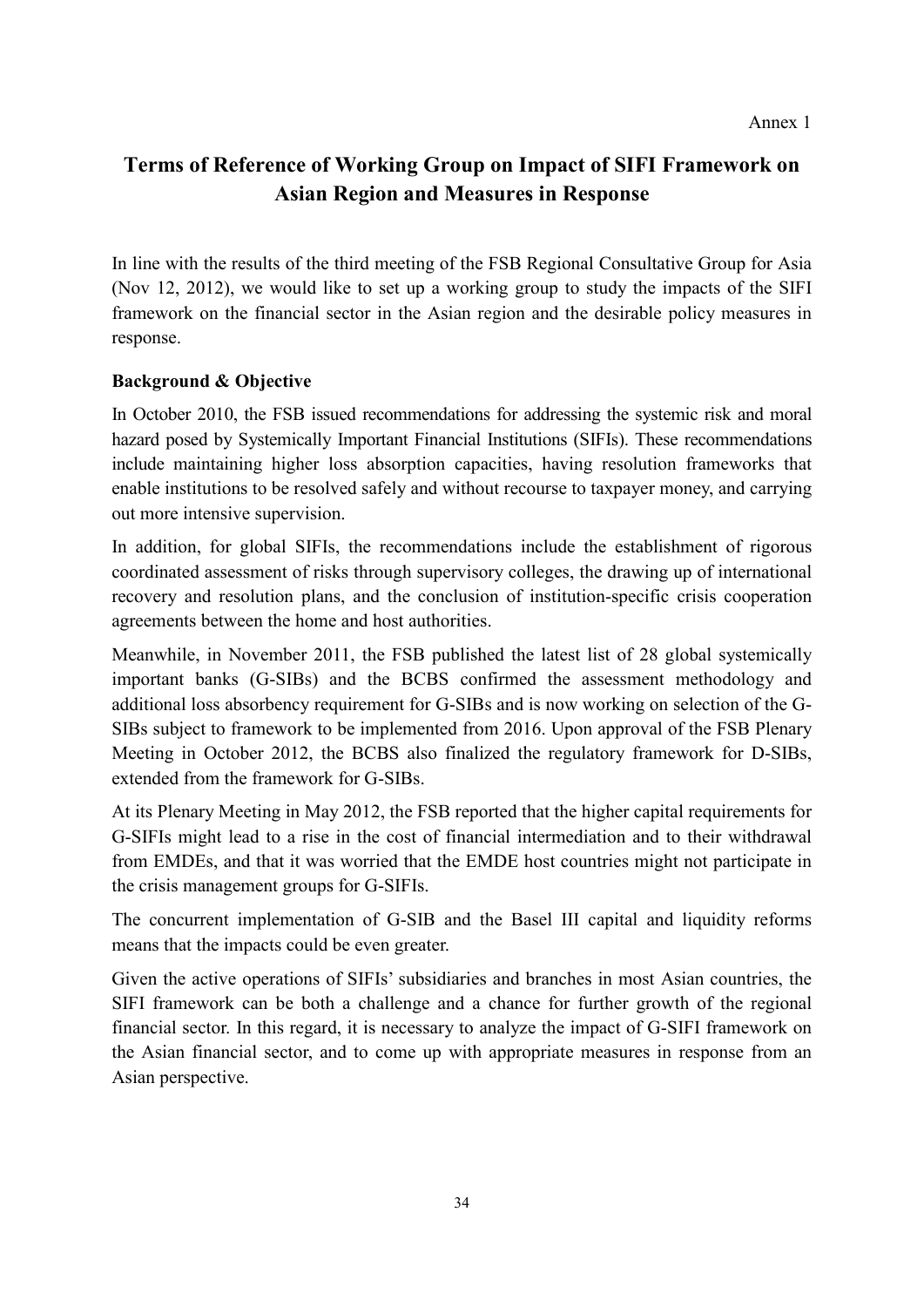# **Tasks (draft)**

Currently, as within the SIFI framework, only the overall framework of G-SIB regulation has been completed, the study will proceed with a focus on G-SIBs.

Reference reviews, surveys of G-SIB activities in member jurisdictions and impact study of G-SIB framework will be employed for the research, which will be conducted with a focus on the following four areas:

- ① Summary of the G-SIB framework led by the FSB and the BCBS, and of the results of previous research on their impacts
- ② Survey on the current status of G-SIB activities in the Asian region
	- Their forms (subsidiaries and branches) and major areas of operation in the Asian region
	- Their weights and influences in these areas, etc. noting in particular changes in weightings / influences since the onset of the crisis.
	- The current status of Asian economies' introduction of the G-SIB resolution framework (the Key Attributes) within their own legal framework and their plans for implementation
- ③ Analyzing the impact of G-SIB framework on the financial industry in Asia
	- The possibility of deleveraging stemming from the higher capital requirements on G-SIBs
	- The impact on the foreign currency fund-raising conditions of regional financial institutions
	- Changes in the business models, activities and products of G-SIBs in the Asian region, etc.
		- ‒ The impact on banking penetration, SME financing, cross border trade financing, infrastructure financing, etc.
- ④ Exploring complementary policy measures for Asia
	- Strengthening of local financial institutions' competitiveness and reducing barriers to domestic and foreign entry, in business fields where G-SIB framework is expected to reduce the provision of financial services.
	- Enhancement of regional financial institutions' foreign currency fund-raising capacities
	- Strengthening of supervisory coordination between G-SIB home and hostjurisdictions through participation in Supervisory Colleges and Crisis Management Groups
		- ‒ Strengthening of mutual cooperation among national policy authorities in the process of introducing RRP and other measures in consistent with the key attributes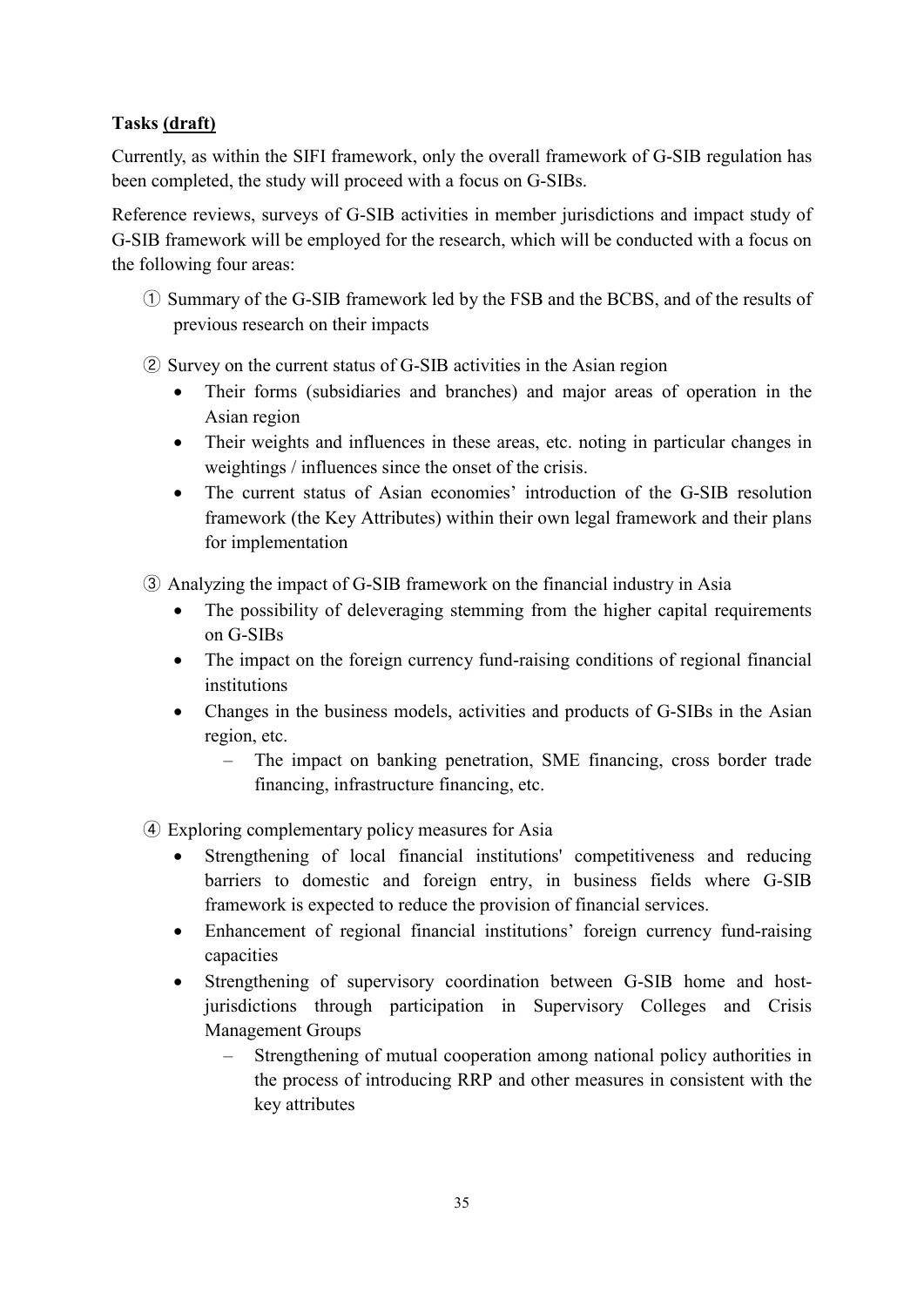- ‒ Ways to facilitate coordination among the authorities supervising regional D-SIBs with high degrees of influence in other countries within the region
- Addressing the points relevant for implementation of the D-SIB framework, including consideration of whether subsidiaries and possibly branches of G-SIBs established in host jurisdictions are domestically systemic, in line with the BCBS D-SIB framework, which provides for national discretion in the assessment and application of policy tools.

## **Timeline**

The Working Group work plan and timeline are as follows:

Early February 2013

- ‒ Recruiting WG members
- Formalizing detailed work plan and role division among WG members
- Mid February∼ Early March 2013
	- ‒ Starting literature reviews
	- ‒ Formalizing the survey form and conducting survey
	- ‒ Writing policy response plan
- Mid Mar ∼ End March 2013
	- ‒ Collecting and reviewing survey responses
	- ‒ Writing and discussing the interim report

Mar 28, 2013: Delivering interim report at  $4<sup>th</sup>RCGfA$  meeting

April ∼June 2013\*

- ‒ Supplementing and Finalizing final report
- ‒ Gaining approval from RCGfA members
- ‒ Submitting final report to FSB
- \* Change the schedule if necessary in reflection of the work progress

#### **Working arrangements**

The Working Group will conduct most of its work by conference calls and written procedures. However, physical meetings may also be necessary.

#### **Membership**

The Working Group will be chaired by Deputy Governor Dr. K C Chakrabarty of the RBI and Deputy Governor Tae Soo Kang of the BOK.

The Working Group shall comprise a mix of head of departments and technical experts from the jurisdiction members of the RCGfA.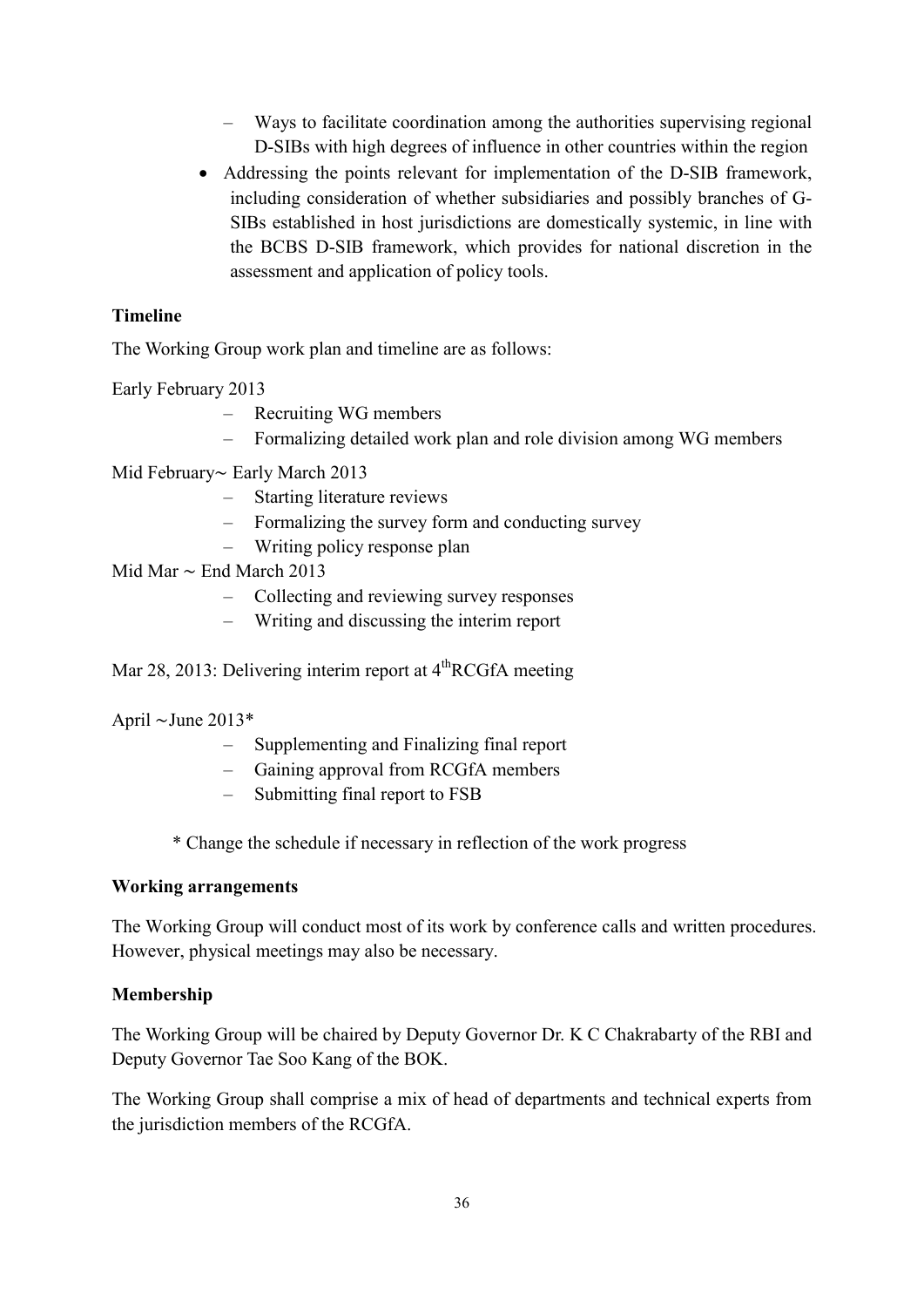#### Annex 2

# **FSB regional consultative group for Asia Working Group on Impact of SIFI Framework on Asian Region and Measures in Response**

| <b>List of Members</b> |                                                                                                                 |  |  |  |
|------------------------|-----------------------------------------------------------------------------------------------------------------|--|--|--|
| Co-chairs              | <b>K C Chakrabarty</b><br>Deputy Governor<br>Reserve Bank of India                                              |  |  |  |
|                        | <b>Tae Soo Kang</b><br>Deputy Governor<br><b>Bank of Korea</b>                                                  |  |  |  |
| Australia              | <b>Merylin Coombs</b><br>Deputy Head, Financial Stability Department<br>Reserve Bank of Australia               |  |  |  |
|                        | <b>David Crawford</b><br>Manager, Banking Prudential Policy Unit<br><b>Australian Treasury</b>                  |  |  |  |
| China                  | <b>Zuhong Wu</b><br>Director, Policy Department<br>China Banking Regulatory Commission                          |  |  |  |
| <b>Hong Kong SAR</b>   | <b>Olivia Cheng</b><br>Manager, Banking Policy Department<br>Hong Kong Monetary Authority                       |  |  |  |
| India                  | <b>Dimple Bhandia</b><br>General Manager, Financial Stability Unit<br>Reserve Bank of India                     |  |  |  |
|                        | <b>Mohindar Kumar</b><br>General Manger,<br>Department of Banking Supervision<br>Reserve Bank of India          |  |  |  |
|                        | S. S. Barik<br>General Manager,<br>Department of Banking Operations and<br>Development<br>Reserve Bank of India |  |  |  |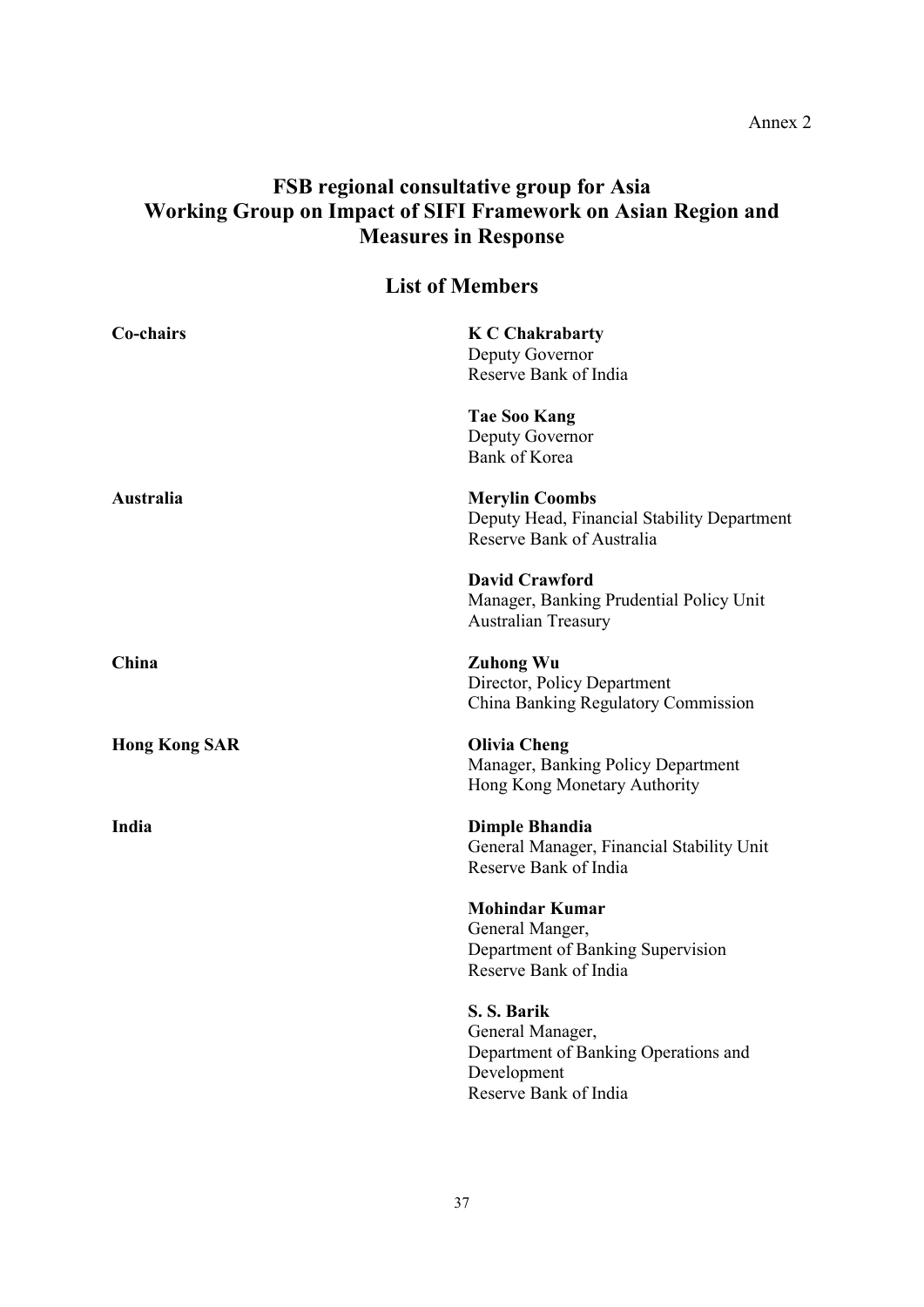| Indonesia       | Linda Maulidina Hakim (till May 2013)<br>Director, Department of Banking Research and<br>Regulation<br>Bank Indonesia                       |
|-----------------|---------------------------------------------------------------------------------------------------------------------------------------------|
|                 | Mrs. Yati Kurniati (from May 2013)<br>Director, Department of Macroprudential<br>Policy<br>Bank Indonesia                                   |
|                 | Sukarela Batunanggar<br>Director of Financial System Stability<br>Financial Service Authority (OJK)                                         |
| Japan           | Kei Muraki<br>Deputy Director, Office of International<br><b>Affairs</b><br><b>Financial Services Agency</b>                                |
| Korea           | <b>Jong Suk Won</b><br>Head, International Financial Regulation Team<br>Macroprudential Analysis Department<br><b>Bank of Korea</b>         |
|                 | <b>Hoon Kim</b><br>Head, Macroprudential Research Team<br>Macroprudential Analysis Department<br><b>Bank of Korea</b>                       |
|                 | <b>Hyoung-seok Lim</b><br>Director General for International Cooperation<br><b>Financial Services Commission</b>                            |
|                 | <b>Nayoon Seo</b><br>Deputy Director<br><b>Financial Services Commission</b>                                                                |
|                 | <b>Taejin Kim</b><br>Head of System Risk Analysis Team<br>Macroprudential Supervision Department<br><b>Financial Supervisory Service</b>    |
| <b>Malaysia</b> | <b>Mohamed Rezwan Abdullah Ismail</b><br>Deputy Director<br><b>Financial Conglomerate Supervision</b><br>Department<br>Bank Negara Malaysia |